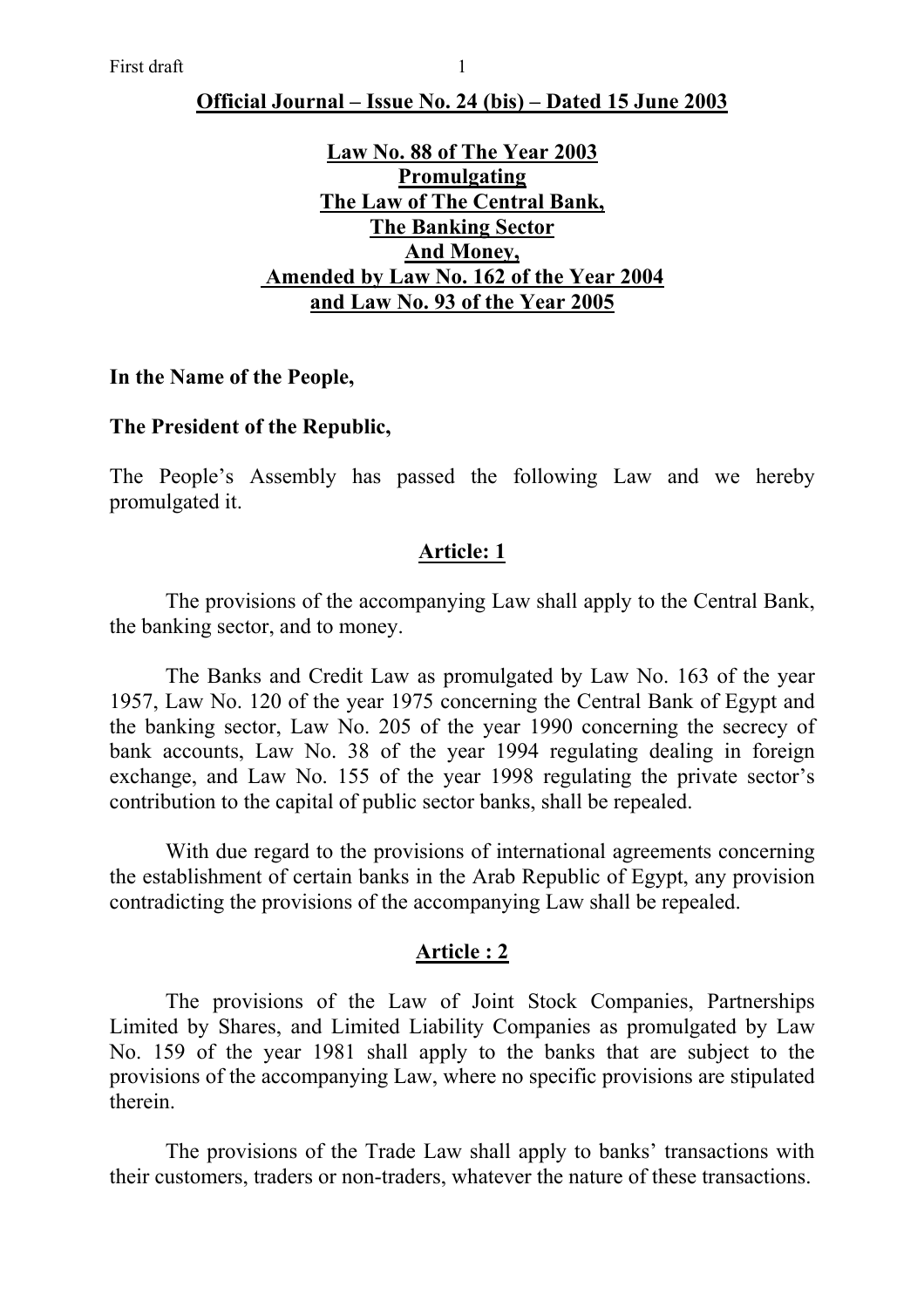Banks and branches of foreign banks as registered at the Central Bank on the date this Law comes into force, shall adjust their statuses according to the provisions of the accompanying Law, within a period not exceeding one year from the date of its enforcement. The Board of Directors of the Central Bank may extend this period for another period (s) not exceeding three years.

 All bureaux de change, existing on the date this Law comes into force, shall adjust their statuses according to the provisions of the accompanying Law within a period not exceeding six months<sup>\*</sup> from the date of its enforcement. The Board of Directors of the Central Bank may extend this period for another period (s) not exceeding one year.

## **Article : 4**

 The Executive Regulations of the accompanying Law shall be promulgated by decree of the President of the Republic, upon the recommendation of the Prime Minister and according to the proposition of the Board of Directors of the Central Bank, within six months from the date of its enforcement. Pending the promulgation of these Regulations, the existing regulations and decrees shall remain into force, as long as they do not contradict the provisions of this Law.

#### **Article : 5**

 This Law shall be published in the Official Journal, and shall come into effect after thirty days from the date of its publication.

 This Law shall be stamped with the seal of the State, and shall be enforced as one of its laws.

<sup>∗</sup> Article (3) of Law No. 93 of the year 2005 issued on 20 June 2005**,** amending Law No. 88/2003 Promulgating the Law of the Central Bank, the Banking Sector and Money, stipulates that" The companies providing the services of money transfer and the existing bureaux de change shall be committed to adjust their statutes according to this Law within a year from the date of its coming into force".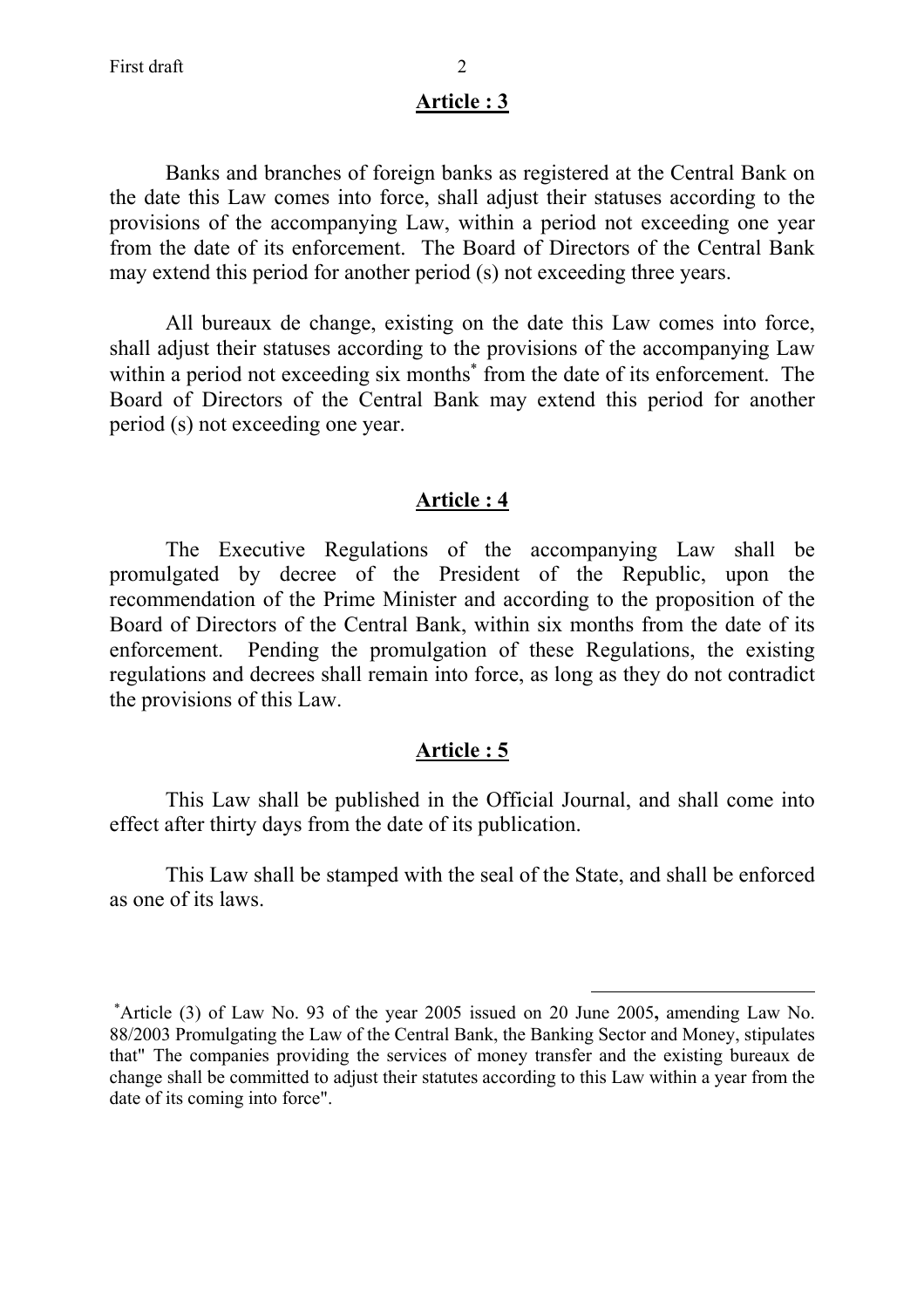First draft 3

 Issued at the Presidency of the Republic on 15 Rabi'e II, 1424 (Hegria Year), corresponding to 15 June 2003 (Calendar Year).

**Hosni Mubarak**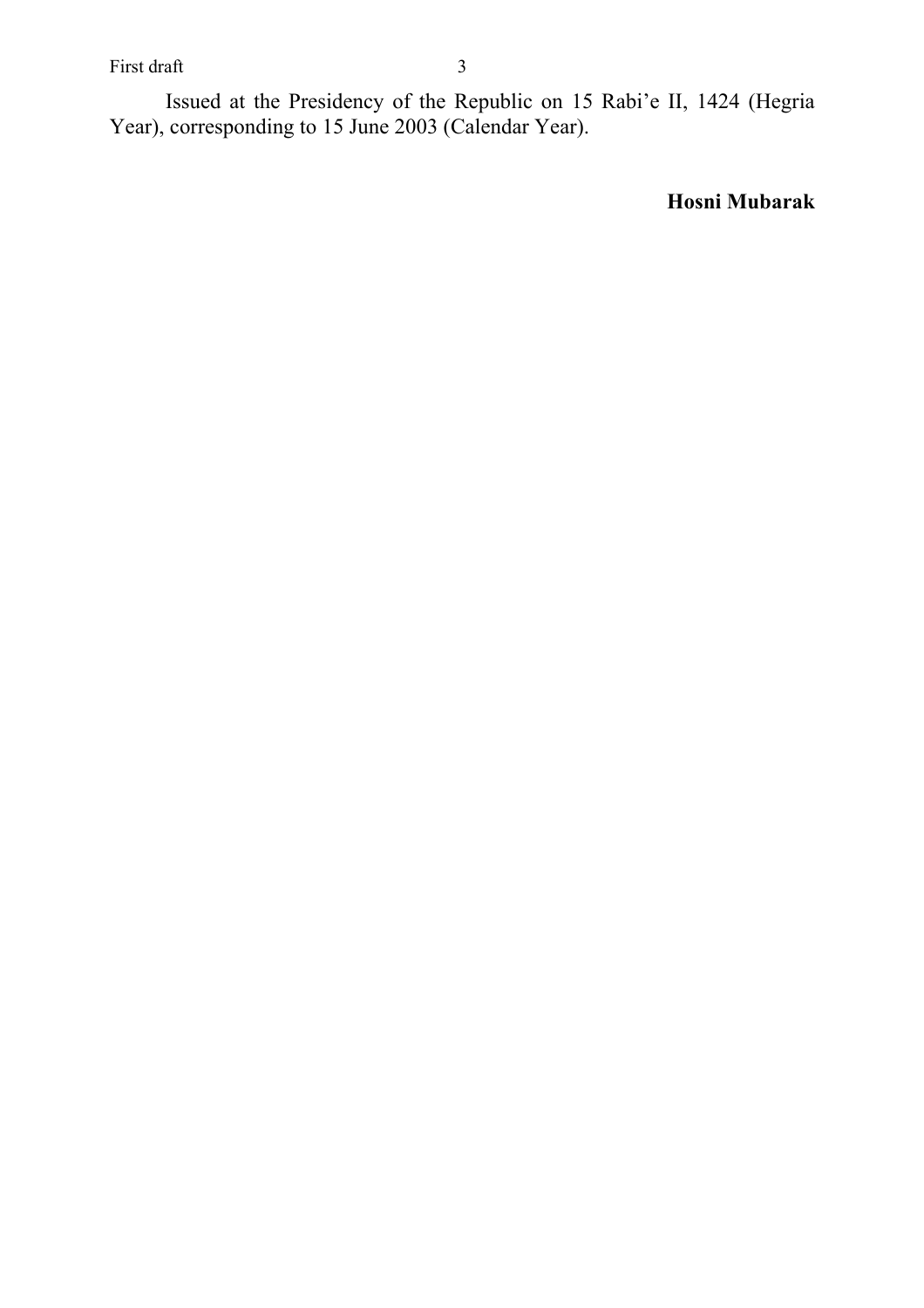# **The Law of The Central Bank, The Banking Sector And Money**

## **Section – 1**

## **The Central Bank**

## **Chapter – 1 General Provisions**

### **Article : 1**

 The Central Bank shall be a public legal person, directly subject to the President of the Republic. Its statute shall be promulgated by decree of the President of the Republic.

## **Article : 2**

 The legal domicile of the Central Bank and its head office shall be the city of Cairo. The Bank may, by a decision of its Board of Directors, establish branches and offices, and adopt agents and correspondents at home and abroad.

## **Article : 3**

 The paid-up capital of the Central Bank shall be one billion Egyptian pounds. Its Board of Directors may, in agreement with the Minister of Finance, appropriate a percentage of the net annual profits to increase the capital of the Bank.

## **Article : 4**

The funds of the Central Bank shall be considered private funds.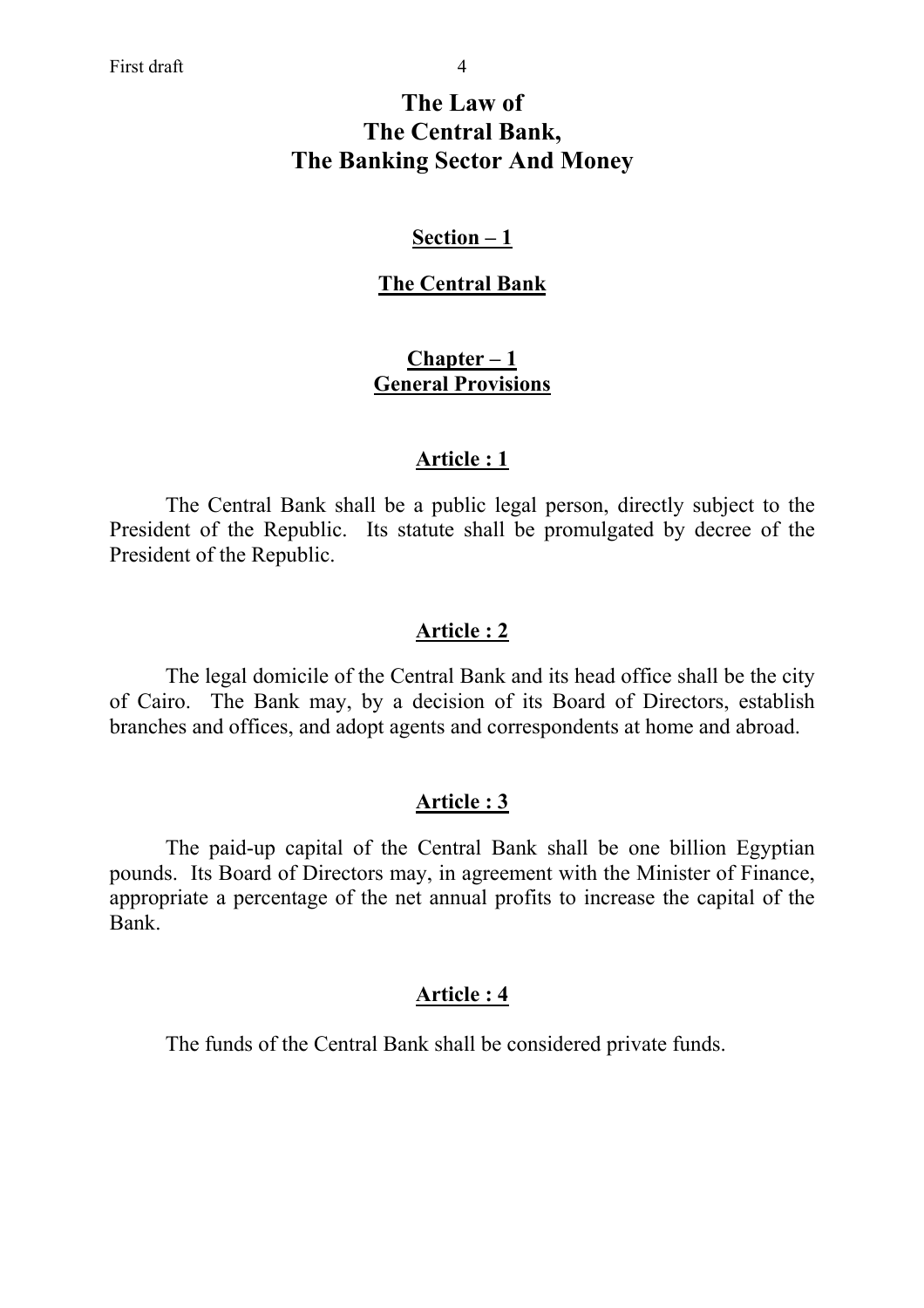The Central Bank shall work on realizing price stability and banking system soundness, within the context of the general economic policy of the State.

 The Central Bank shall set, in agreement with the government, the objectives of the monetary policy, through a coordinating council to be formed by decree of the President of the Republic, and the Executive Regulations shall determine the work system of the said council.

 The Central bank shall be concerned with formulating and implementing the monetary, credit, and banking policies.

 The Governor of the Central Bank shall notify the People's Assembly as well as the Shura Council of these objectives, when the two draft laws of the State's general budget and the general economic and social development plan are laid before them. (S)he shall also notify them of any modifications to these objectives during the financial year.

# **Article : 6**

 The Central Bank shall take the means with which it ensures the realization of its objectives and the discharge of its functions. It shall, in particular, have the following powers:

- A. issuing banknotes and determining their denominations and specifications
- B. managing liquidity in the national economy. It may issue the securities commensurating with the nature of its funds and activities. It may also conduct open market operations
- C. influencing the banking credit in a way warranting the fulfillment of the actual needs of the different aspects of economic activity
- D. supervising the units of the banking sector

E. managing the gold and foreign exchange reserves of the State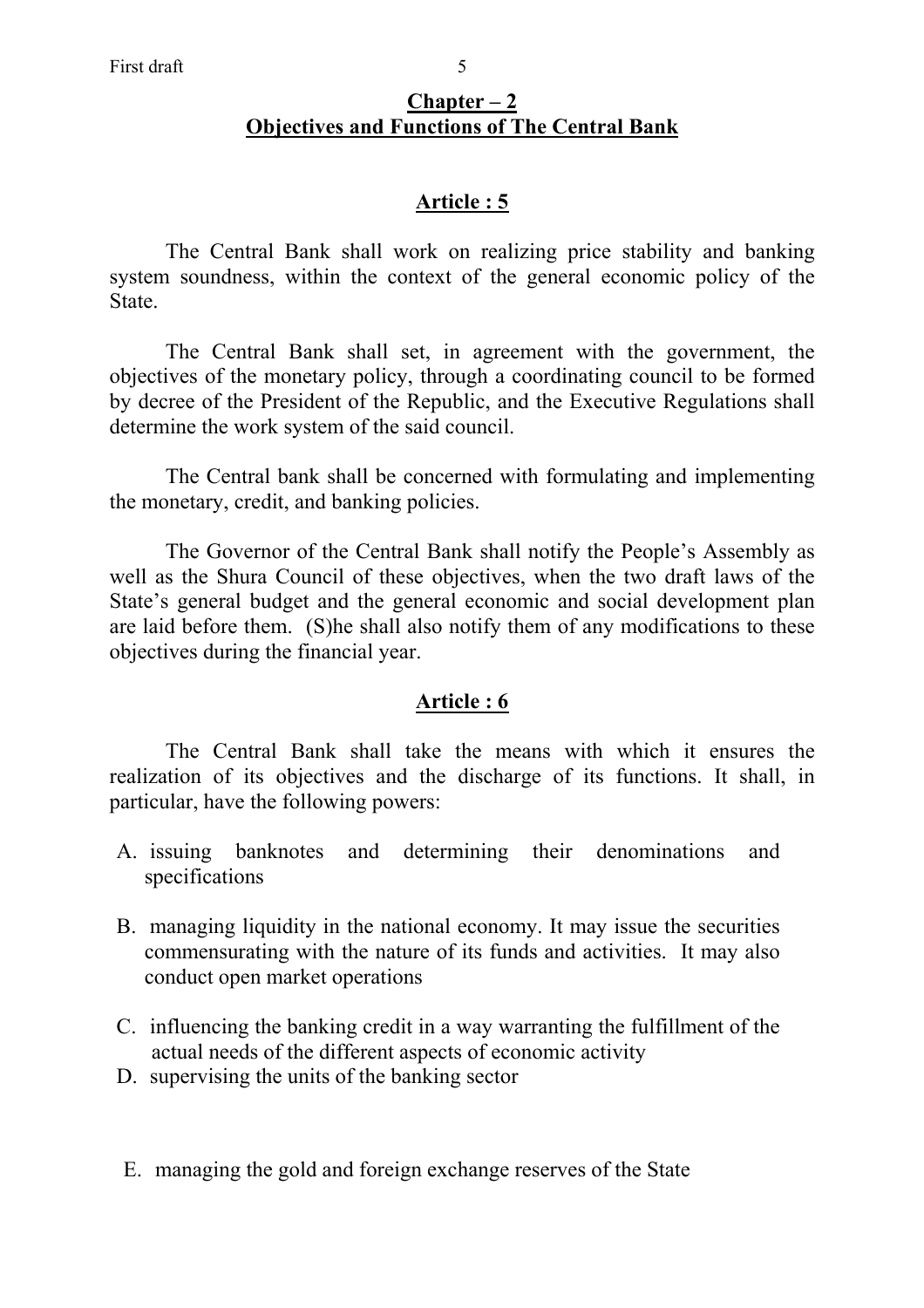- F. regulating and managing the foreign exchange market
- G. supervising the national payments system
- H. recording and following up the external debt on the government, the economic and service authorities, the public sector, the public business sector, and the private sector, according to the forms to be set by the Board of Directors of the Central Bank

The Bank may undertake any tasks or take any measures required for applying the monetary, credit, and banking policies, as well as for guaranteeing the soundness of bank credit.

### **Article: 7**

 In case of a financial disturbance or another unforeseen condition that calls for meeting the necessary needs in the financial markets, the Central Bank may take whatever measures it considers, comprising the extension of exceptional finance to banks, according to the terms and conditions to be determined by the Board of Directors of the Central Bank.

#### **Article : 8**

The Central Bank may extend credit to the banks subject to the provisions of this Law and to foreign and international institutions and authorities, according to the terms and conditions to be approved by the Board of Directors of the Central Bank.

#### **Article : 9**

 The Central Bank may guarantee the finance and the credit facilities obtained by public legal persons or the banks governed by the provisions of this Law, from banks, financial institutions, and foreign and international organizations, according to the terms and conditions set forth in the Executive Regulations of this Law.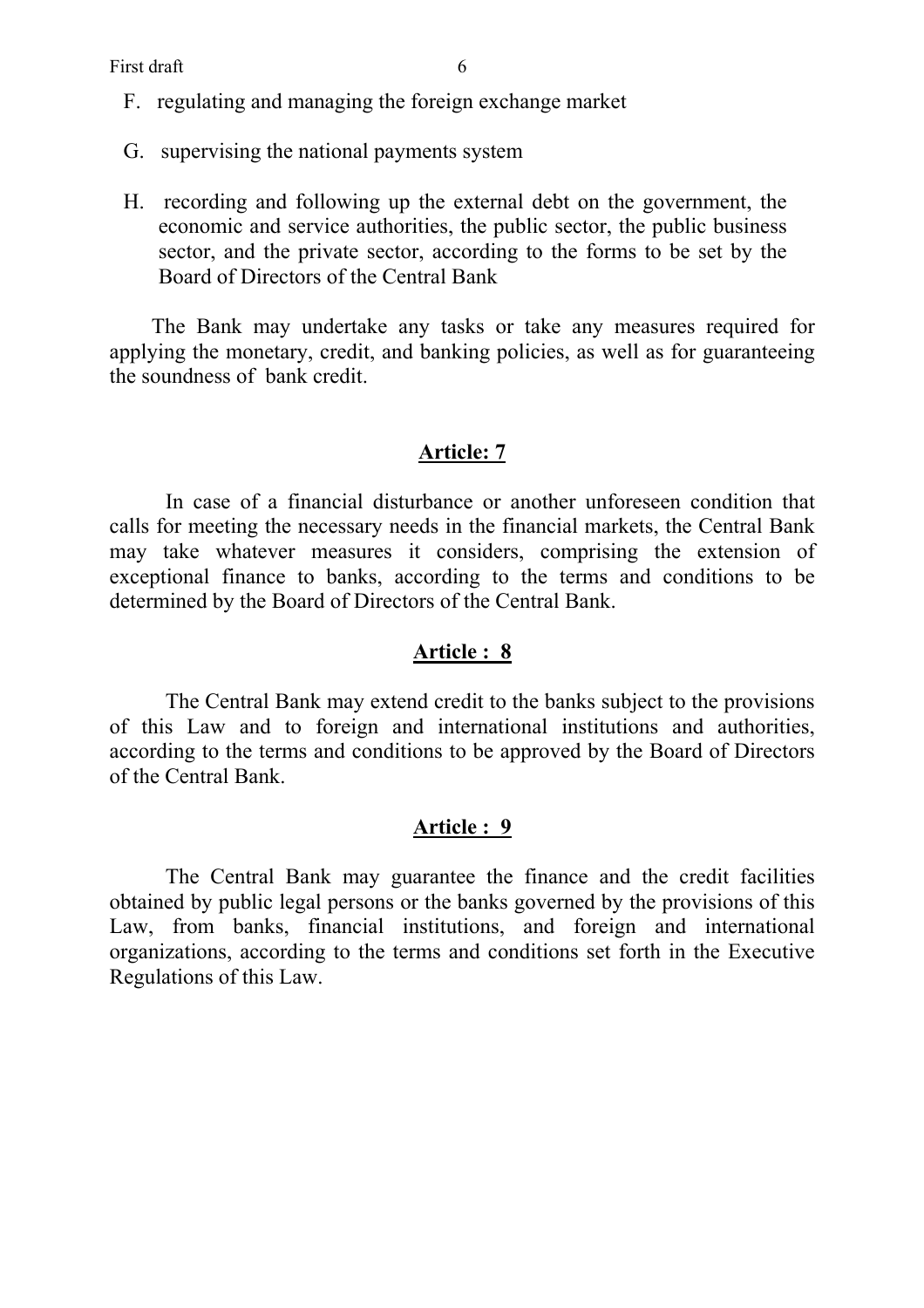## **Chapter – 3 Management of the Central Bank**

## **Article : 10**

 The Central Bank shall have a governor to be appointed by decree of the President of the Republic, upon his/her nomination by the Prime Minister, for a renewable term of four years. The decree shall comprise his/her financial treatment.

 The Governor shall be treated the same as a minister in terms of the pension.

 The resignation of the Governor shall be accepted by decree of the President of the Republic.

## **Article : 11**

 The Governor of the Central Bank shall have two deputies to be appointed each by decree of the President of the Republic, upon their nomination by the Governor of the Central Bank, for a renewable term of four years. Their financial treatment shall be determined in the decree issued for their appointment.

 The Governor shall have sub-governors to be appointed by a decision of the Board of Directors of the Central Bank, upon their nomination by the Governor.

## **Article : 12**

 The Central Bank shall have a board of directors under the chairmanship of the Governor, with the membership of:

- two deputy governors
- the chairman of the Capital Market Authority
- three members representing the ministries of Finance, Planning, and Foreign Trade, designated by the Prime Minister, upon their nomination by the ministers concerned
- eight experienced persons, specialized in monetary, financial, banking, legal and economic affairs, to be designated by the President of the Republic for a renewable term of four years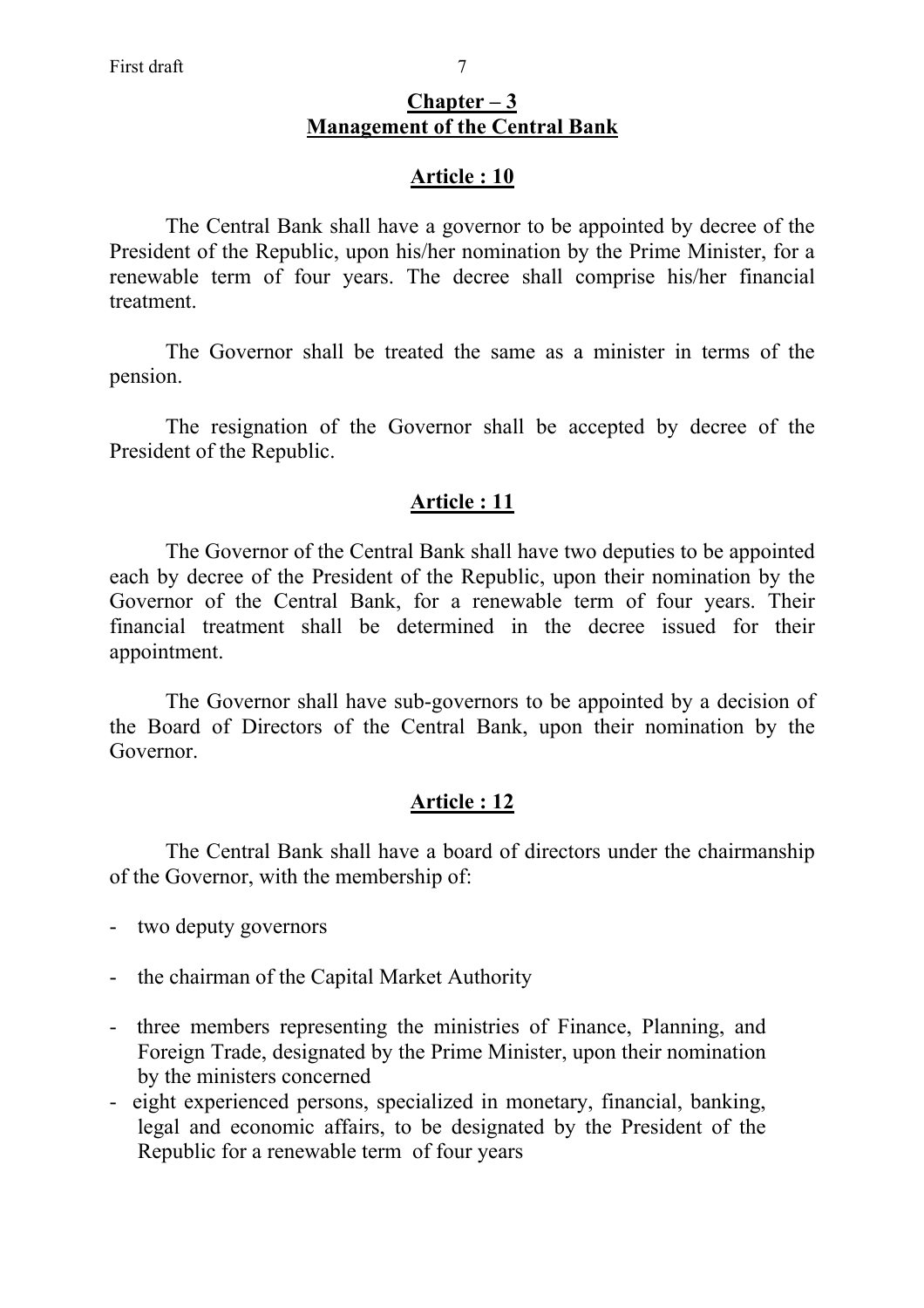In case of the absence of the Governor, or the existence of a legal hindrance to his/her presence, (s)he shall be substituted by the most senior deputy. If the latter is absent, the other deputy shall act instead.

The remuneration and attendance allowances of members of the Board of Directors shall be determined by decree of the Prime Minister upon a proposal from the Governor.

## **Article : 13**

 The Governor, his/her two deputies, and each member of the Board of Directors of the Central Bank shall meet the following requirements:

- 1- (S)he shall be Egyptian born of two Egyptian parents
- 2- (S)he shall enjoy his/her civil and political rights
- 3- (S)he shall be of sound reputation, and with no prior final rulings issued against him/her in a crime or any offense related to honor or trust
- 4- (S)he shall have no interests that contradict with his/her duties, or are liable to affect his/her neutrality in the deliberations and decision making
- 5- (S)he shall enjoy a wide experience in economic and banking affairs

# **Article : 14**

 The Board of Directors of the Central Bank shall be the authority responsible for the realization of the objectives of the Bank, in addition to formulating and implementing the monetary, credit, and banking policies. To these ends, the Board shall be vested with all powers, particularly the following:

- A- determining the means and instruments of the monetary policy to be followed, and their implementation procedures. It shall also determine credit and discount rates and the fees on the banking operations as carried out by the Central Bank, according to the nature and duration of these operations, without being restricted by the limits prescribed in any other law, along with determining the rules to be followed in evaluating the assets counterpart to the Egyptian banknotes
- B- setting the regulatory and supervisory standards to guarantee the sound financial positions of banks, and their efficient performance, as well as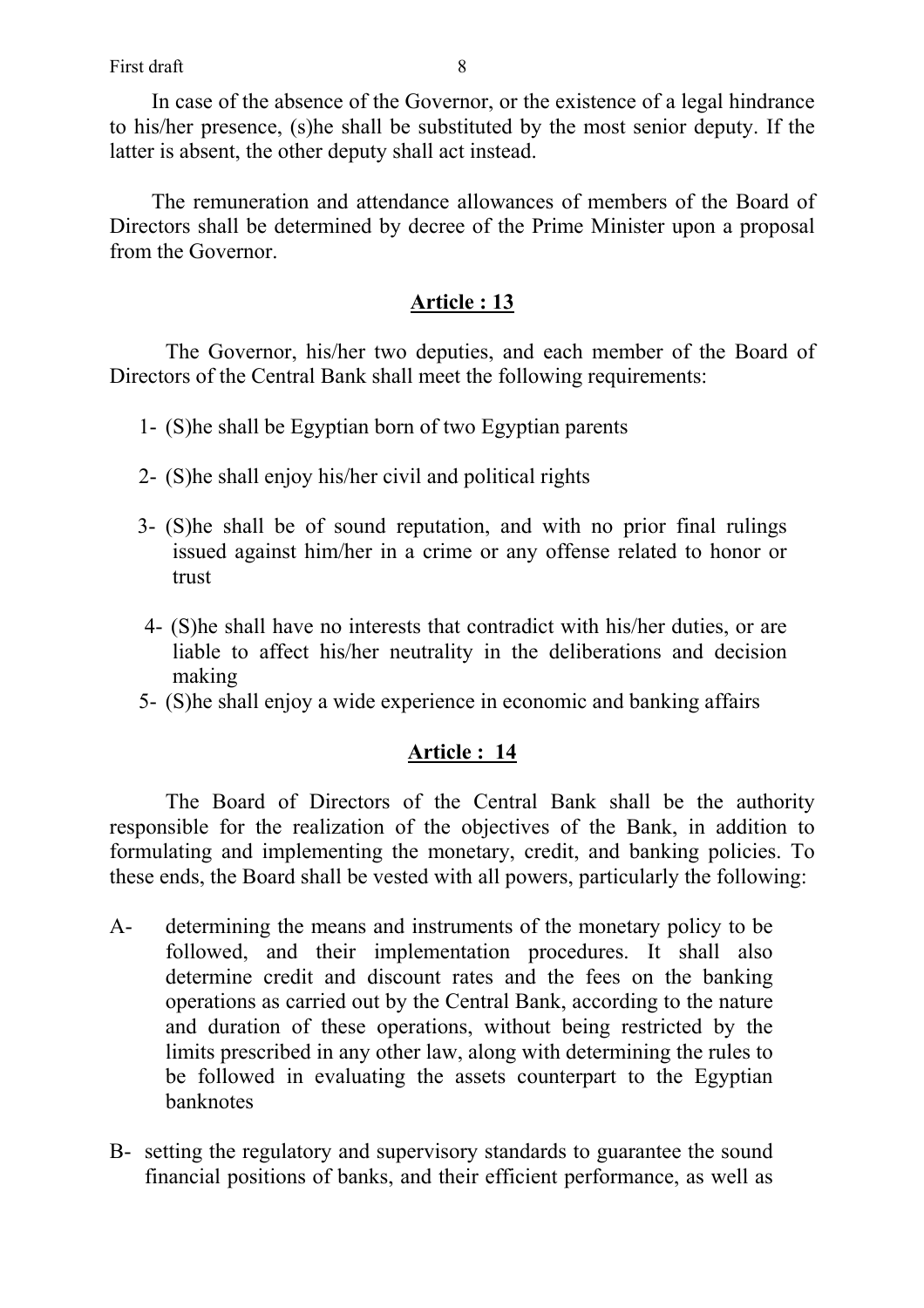issuing the necessary decisions for their implementation, and evaluating the efforts exerted in connection with guaranteeing the soundness of bank credit, and ensuring the application of standards of credit quality and financial soundness

- C- approving the budget, financial statements and reports, to be prepared by the Bank on its financial position and the outcomes of its activities
- D- approving the organizational structure of the Bank. Such a structure may comprise units of a special nature, enjoying technical, financial, and administrative independence. Such units are to be established by virtue of a decision taken by the Governor, pending a decision taken by the Board of Directors. The statute of the Bank shall determine these units, their nature, and the scope of their purposes
- E- issuing the internal bylaws and systems connected with the financial, administrative, and technical affairs of the Bank, the regulations of auctions and tenders, and the Bank's personnel regulations, without being restricted by the rules prescribed in the laws and regulations applicable in the government, the public sector and the public business sector

## **Article : 15**

 The Board of Directors of the Central Bank shall meet at its head office in Cairo at least twice a month, upon the invitation of the Governor, or of twothirds of the Board members. The Board may be called to meet outside the Bank's head office, provided the meeting shall be within the Arab Republic of Egypt. The Board meeting shall not be valid unless it is attended by the Governor or by one of his/her two deputies, and by the majority of its members. Decisions shall be issued pending the absolute majority of the votes of the Board members.

## **Article : 16**

 The Governor shall represent the Central Bank before the court and in its relations with other parties. (S)he shall administer all the Bank affairs, assisted by his/her two deputies and his/her sub–governors, each within the limits of his/her powers.

 The Governor may delegate some of his/her powers to his/her deputies or sub-governors, or to one of them, or charge them with specific tasks, providing (s)he shall notify the Board of Directors of the Central Bank.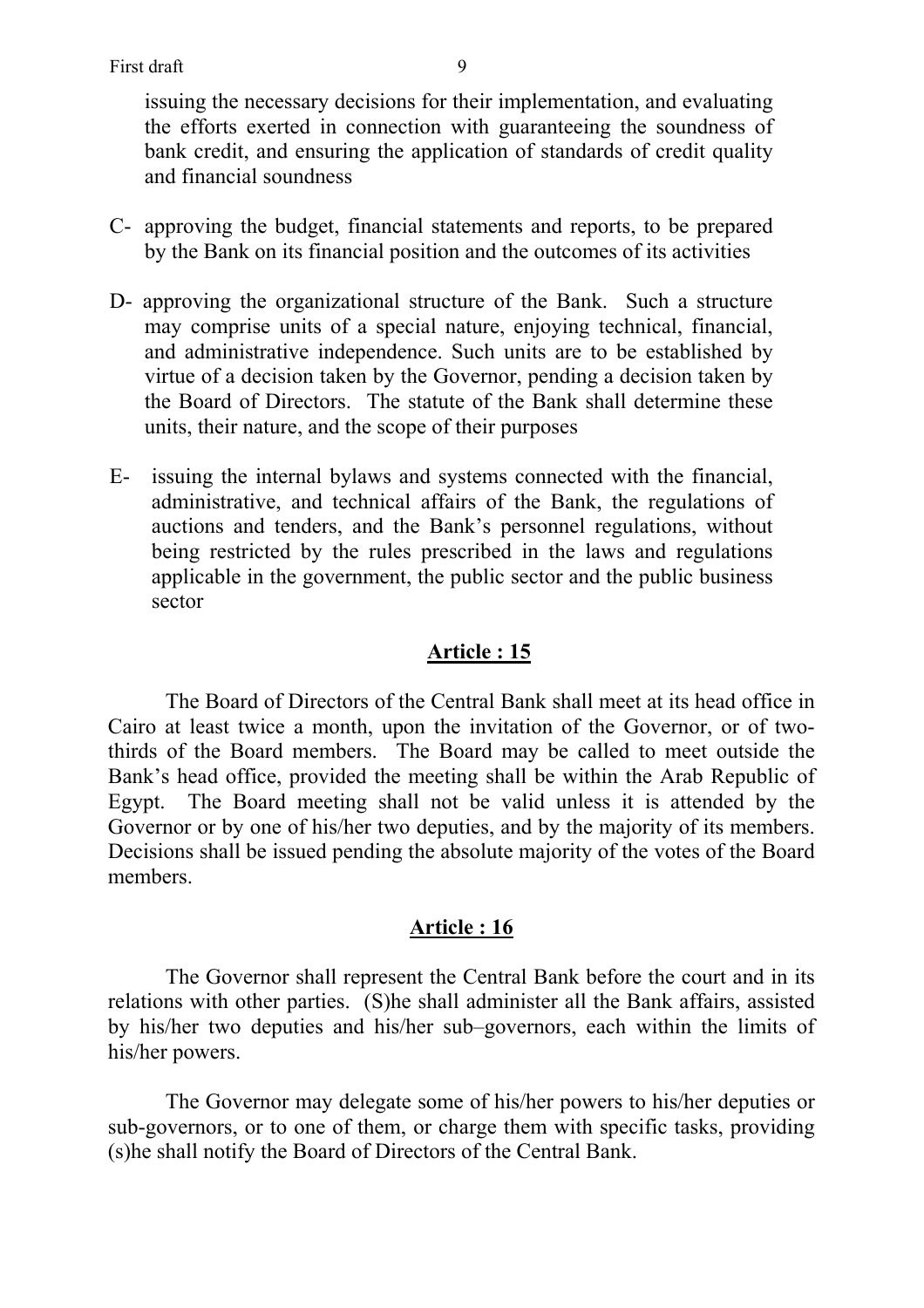## **Chapter – 4 Financial System of the Central Bank**

## **Article : 17**

 The financial year of the Central Bank shall start with the beginning of the financial year of the State and shall end therewith.

### **Article : 18**

 The Central Bank shall prepare a statement at the end of each week on its financial position compared to its financial position at the end of the previous week, to be submitted to its Board of Directors. This statement shall be published in the Egyptian Journal.

### **Article : 19**

 The Bank accounts shall be audited by two auditors whose appointment and remuneration shall be determined annually by the Central Audit Agency, in accordance with the nature of the activity of central banks and the Egyptian Auditing Standards. This auditing of the Bank accounts shall stand for auditing by the said Agency.

 The Bank shall place at the disposal of the two auditors all the books, papers, and statements that the two auditors consider necessary for performing their auditing task.

### **Article : 20**

 The Board of Directors of the Central Bank shall approve the budget of the Bank, three months before the beginning of the financial year.

 The State's general budget shall not comprise the current and capital resources and uses of the Bank.

#### **Article : 21**

The Central Bank shall prepare the following, within three months from the financial year ending date: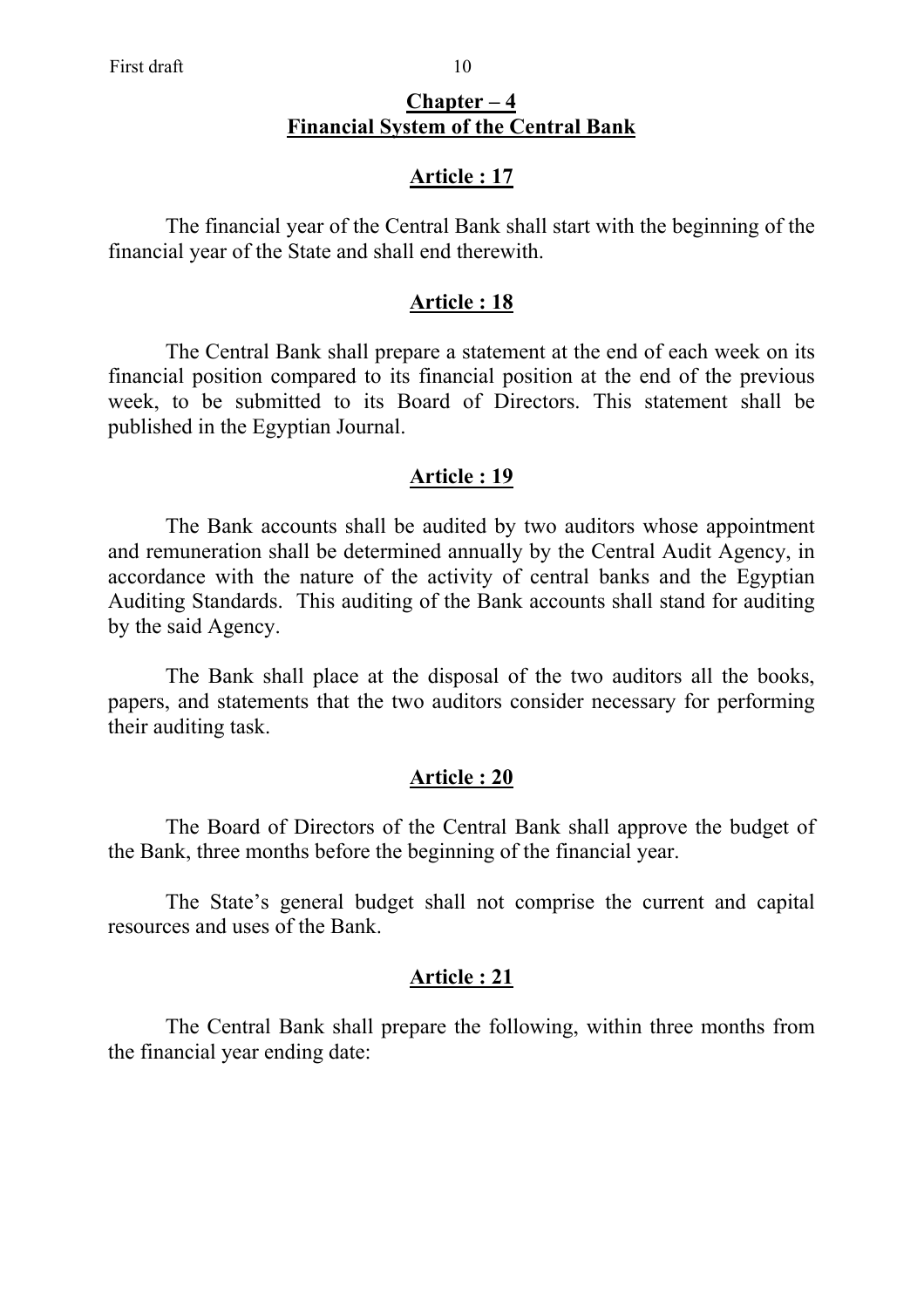First draft 11

- A. financial statements of the Bank on the closed financial year, as prepared according to the nature of the activity of central banks and the Egyptian Accounting Standards. They shall be signed by the Governor and the two auditors
- B. a report on the Bank's financial position, and the outcomes of its activities during the closed financial year, covering  $-$  in particular  $-$  a survey of the economic conditions and the financial, monetary, banking and credit situations in Egypt

 The financial statements, the two auditors' report, and the report on the financial position shall be submitted to the President of the Republic within ten days from their approval by the Board of Directors of the Central Bank. Copies thereof shall be sent, within the same period, to the Prime Minister and to the Speakers of the People's Assembly and the Shura Council.

## **Article : 22**

The net profit of the Central Bank shall be transferred to the Public Treasury of the State, after deducting the workers' profit share as determined by the Bank's Board of Directors, and the reserves it determines to form.

## **Article : 23**

In applying the provisions of the Penal Code, the funds of the Central Bank shall be considered public funds.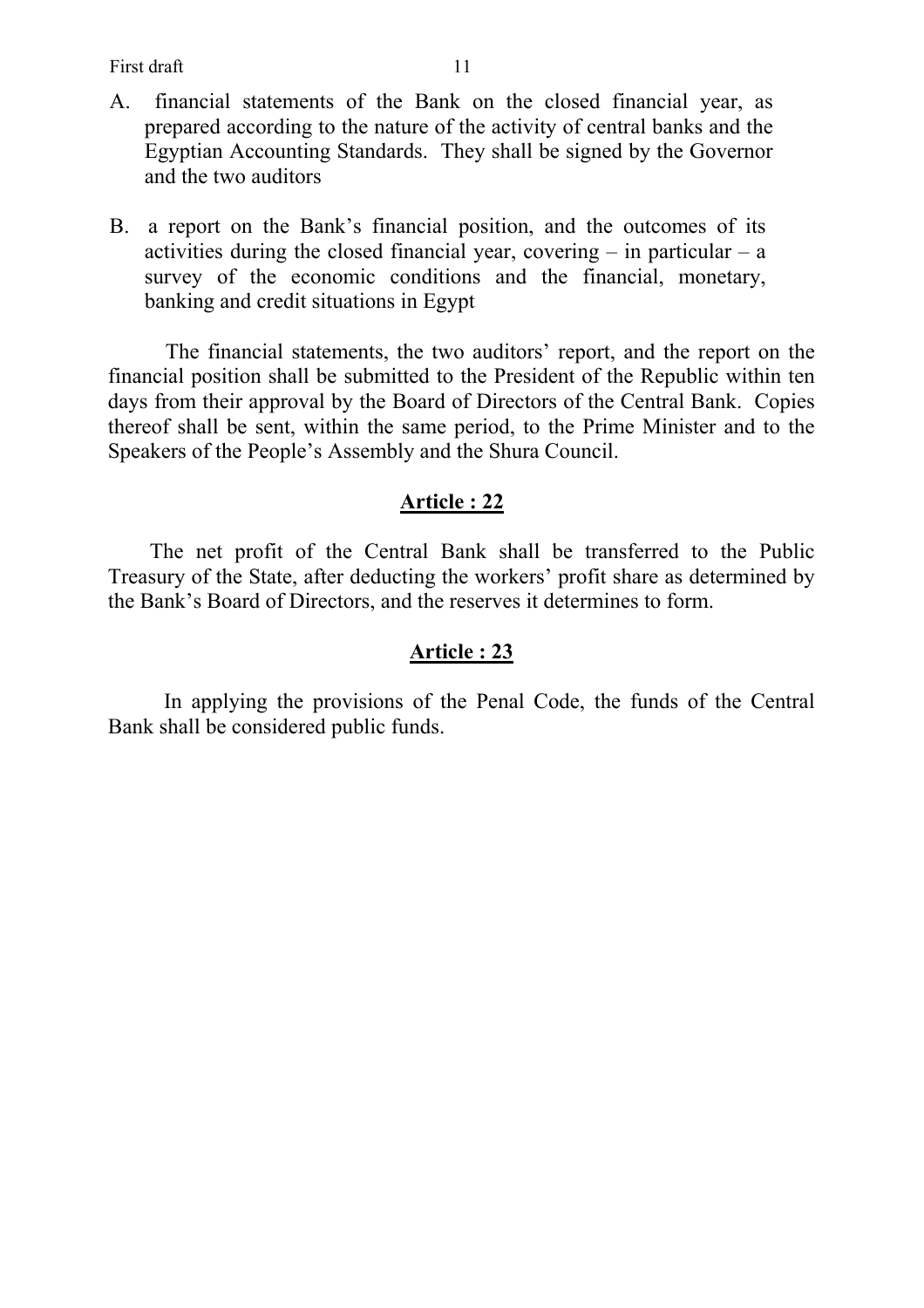### **Chapter – 5 The Central Bank's Relation with The Government and The Rules of Disclosure**

### **Article : 24**

The Central Bank shall act as a financial advisor and agent for the government.

 Without prejudice to the provisions of Article (27) of this Law, the Bank shall exercise banking transactions, pertaining to the government and public legal persons, as well as the internal and external finance with banks, according to the conditions to be set by its Board of Directors. It shall not exercise these transactions for other than these parties.

#### **Article : 25**

The Central Bank shall act as the bank of the government, and shall charge fees on the services it renders to the government and public legal persons, according to its own list of fees on banking services, as shall be determined by a decision of the Bank's Board of Directors.

#### **Article : 26**

The government may assign the Central Bank to act on its own behalf, in issuing government bonds and bills of all types and maturities. The Bank shall extend consultation to the government in respect thereof.

#### **Article : 27**

 The Central bank shall extend financing to the government, upon its request, to cover the seasonal deficit on the general budget, provided that the amount of such finance shall not exceed (10%) of the average revenues of the general budget in the three previous years. The term of said finance shall be three months renewable for other similar periods. It shall be settled in full within twelve months at most from the date of its extension.

 The conditions concerning this finance shall be determined, upon agreement between the Ministry of Finance and the Bank, according to the prevailing credit and monetary conditions.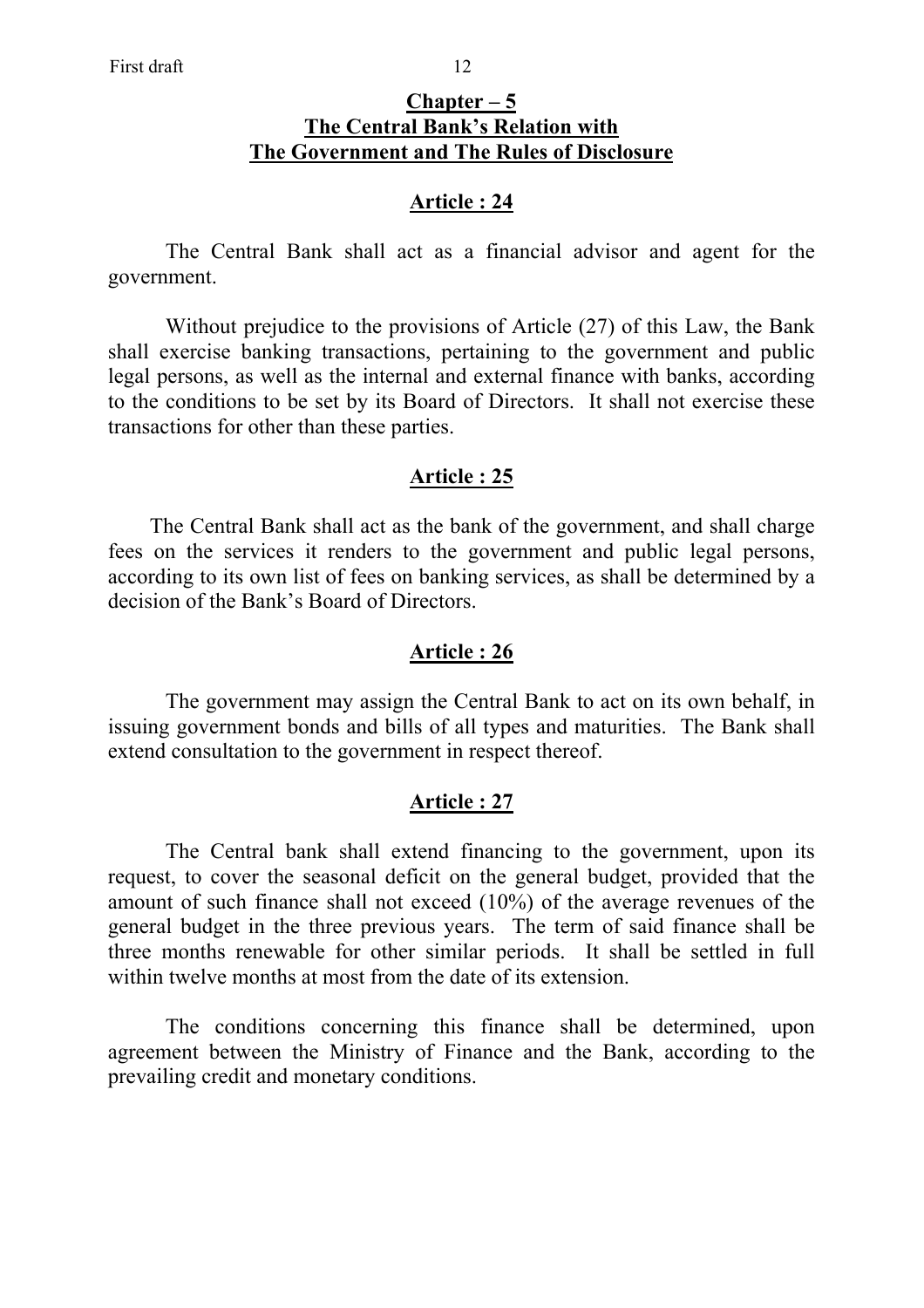The Governor of the Central Bank shall regularly submit a report to the President of the Republic, every three months, comprising an analysis of the monetary, credit and banking developments, as well as the external debt balances during the report period, pending its approval by the Bank's Board of Directors.

 The Governor of the Central Bank shall also submit an annual report, approved by its Board of Directors, to the President of the Republic, the Prime Minister, and the Speakers of the People's Assembly and the Shura Council, concerning the monetary and credit situations in the Arab Republic of Egypt, within three months from the financial year ending date.

#### **Article : 29**

Through its official publications, the Central Bank shall disclose the procedures applied in implementing the monetary policy and its decisions related to organizational regulatory procedures. These procedures and decisions are to be in accordance with the rules and dates specified in its statute, and shall be published in the Egyptian Journal.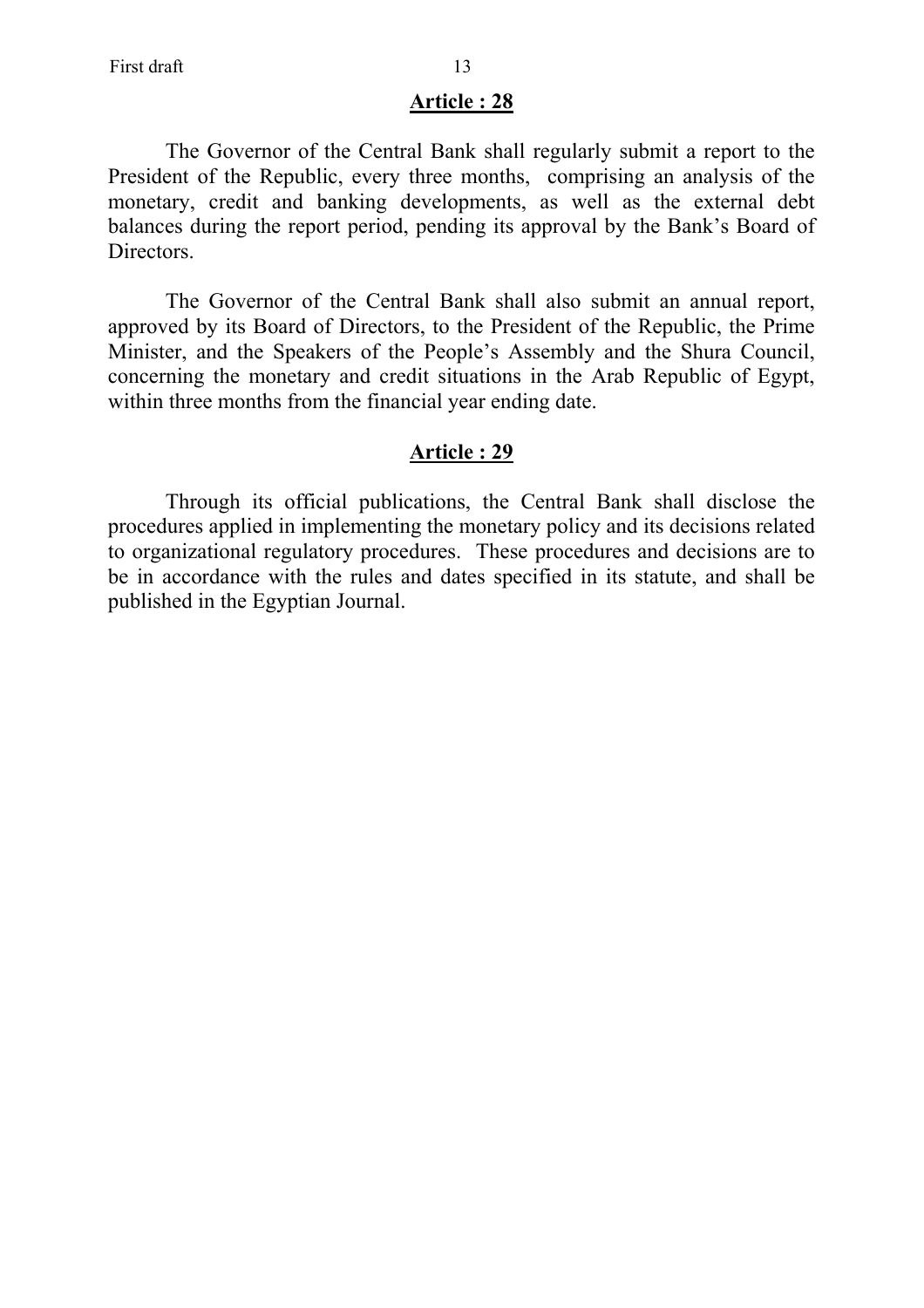# **Section –2**

### **Regulation of The Banking Sector**

### **Chapter – 1**

### **Establishment and Registration of Banks**

#### **Article : 30**

Without prejudice to the conventions and laws concerning the establishment of certain banks, all banks exercising their transactions within the Arab Republic of Egypt, and their branches abroad, shall be subject to the provisions of this Law.

### **Article : 31**

Any individual, organization, or establishment not registered according to the provisions of this Law, shall be prohibited from exercising any bank business, with the exclusion of public legal persons exercising any of such business within the limits of the deed of their establishment.

In applying the provisions of this Article, bank business shall mean any activity comprising, basically and habitually, the acceptance of deposits, the obtainment of finance, and the investment of these funds in providing finance and credit facilities and contributing to the capital of companies, and all that is considered by banking tradition as bank business.

Any establishment not registered according to the provisions of this Law, shall be prohibited from using the term "bank" or any other expression similar to it in any language, whether in its special name, commercial title, or publicity.

### **Article : 32**

Any establishment desiring to exercise bank business shall be registered in a special register prepared for this purpose at the Central Bank, following the approval of its Board of Directors, upon the following conditions:

- 1. The bank shall assume one of the following forms:
	- A. an Egyptian joint stock company, all shares thereof being nominal
	- B. a public legal person, comprising within its purposes the exercise of bank business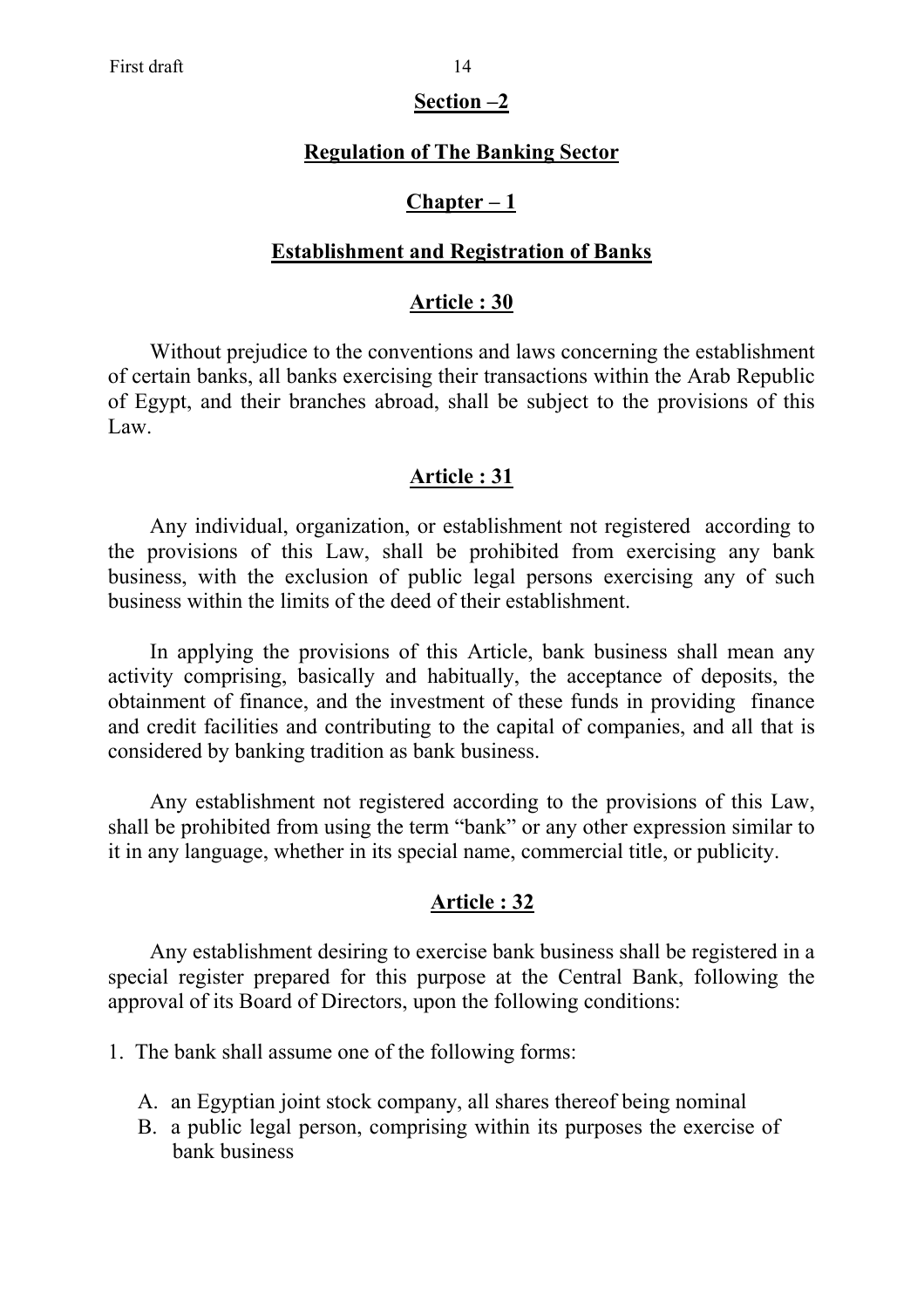- C. a branch of a foreign bank, the head office of which enjoys a defined nationality, and is subject to supervision by a monetary authority in the country where its head office is situated
- 2. The issued and fully paid-up capital shall not be less than five hundred million Egyptian pounds, and the capital appropriated for the activities of the branches of foreign banks in the Arab Republic of Egypt shall not be less than fifty million US dollars or their equivalent in free currencies.
- 3. The Governor of the Central Bank, following consent of the Board of Directors, shall approve the statute of the bank, and the management contracts to be concluded with any party entrusted with its management. This provision shall apply to any renewal or modification of the statutes or management contracts.

 The branches and agencies of the licensed bank shall be recorded in the above mentioned register. The approval of the Board of Directors of the Central Bank shall be obtained before starting the establishment of the branch or agency, and before opening it for dealing.

## **Article : 33**

The registration application shall be submitted to the Central Bank, according to the terms and conditions indicated in the Executive Regulations of this Law, after paying a fee of ten thousand Egyptian pounds for the head office, and of seven thousand Egyptian pounds for every branch or agency. The proceeds of these fees shall be deposited in the Regulation and Supervision Fees Account at the Central Bank. A decision of the Board of Directors of the Central Bank shall be issued, regulating this account and the rules of spending therefrom.

The applicant shall be notified of the approval decision, or of the documents and data (s)he is required to fulfill, by a registered letter with acknowledgement of receipt, within thirty days from submitting the application.

If the applicant does not fulfill the said requirements within ninety days from the date of the said notification, (s)he shall forfeit his/her right to this application.

The decisions issued by the Board of Directors of the Central Bank, approving the registration applications, shall be published in the Egyptian Journal at the expense of the licensed party.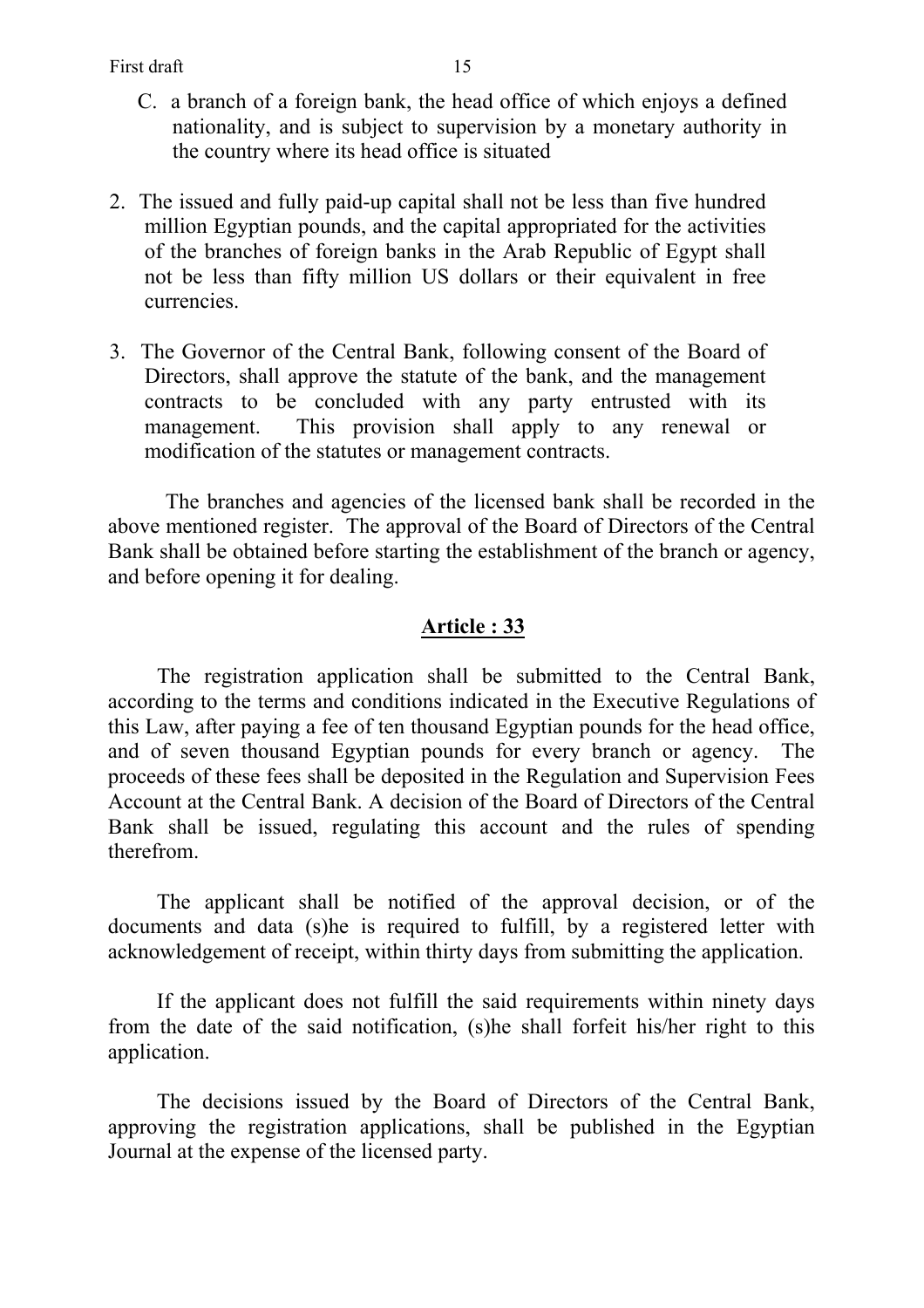The registration application shall be rejected by a substantiated decision from the Board of Directors of the Central Bank in any of the following cases:

- A. upon violation of any of the provisions stipulated in this Law, or its Executive Regulations, or the decrees issued for its enforcement
- B. if licensing to the bank, the branch, or the agency does not comply with the general economic interest or the conditions of the region where the bank, the branch or the agency is required to be established
- C. if the trade name adopted by the bank is similar or analogous ambiguously to the name of another bank or establishment

The applicant shall be notified of the substantiated decision of rejection by a registered letter with acknowledgement of receipt, within thirty days from its date of issue.

 In all the cases stipulated in this Article and in Article (33) of this Law, the paid fee shall not be refunded to the applicant.

# **Article : 35**

 The Governor of the Central Bank, following approval of the Board of Directors, may authorize foreign banks to open representative offices for them in the Arab Republic of Egypt, upon the following conditions:

- A. they have no branches in the Arab Republic of Egypt
- B. their head offices shall be subject to supervision by the authority concerned in the countries where these offices are situated
- C. the activity of the representative offices shall be restricted to studying the markets and investment potentials, and they shall act as a liaison with the head offices abroad. They shall contribute to overcoming the problems and difficulties that may face their correspondent banks in the Arab Republic of Egypt.

These offices are prohibited from exercising any bank or trade activity, including the activity of commercial agents and financial intermediations.

After being listed according to the provisions of the Law of Joint Stock Companies, Partnership Limited by Shares, and Limited Liability Companies, as promulgated by Law No. 159 of the year 1981, these offices shall be registered in a special register at the Central Bank, in compliance with the procedures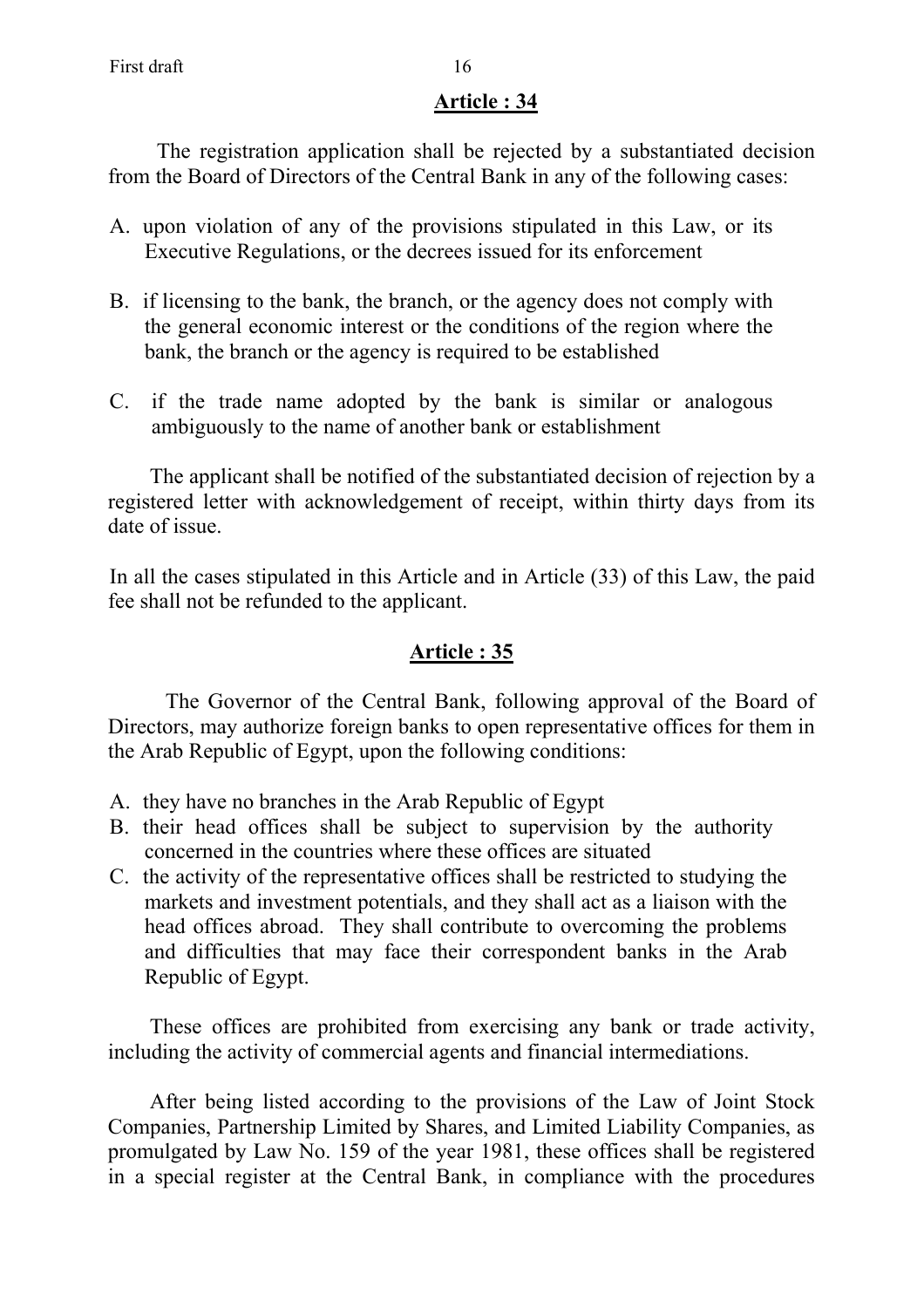First draft 17

prescribed in the Executive Regulations of this Law, following payment of a registration fee of five thousand Egyptian pounds to be deposited in the Regulation and Supervision Fees Account at the Central Bank.

The said representative offices shall be subject to the Central Bank's supervision. The Bank shall have the right to access to the books and registers of these offices at any time, and to ask for the data serving the purposes of regulation and supervision thereon.

Should the representative office violate any of the provisions prescribed in this Article, the said office shall be notified of the violation by a registered letter with acknowledgement of receipt. The said office is to submit its defenses within fifteen days from the date of its notification. If the violation is established to be true, the office shall be delisted from the register by virtue of a substantiated decision from the Governor of the Central Bank.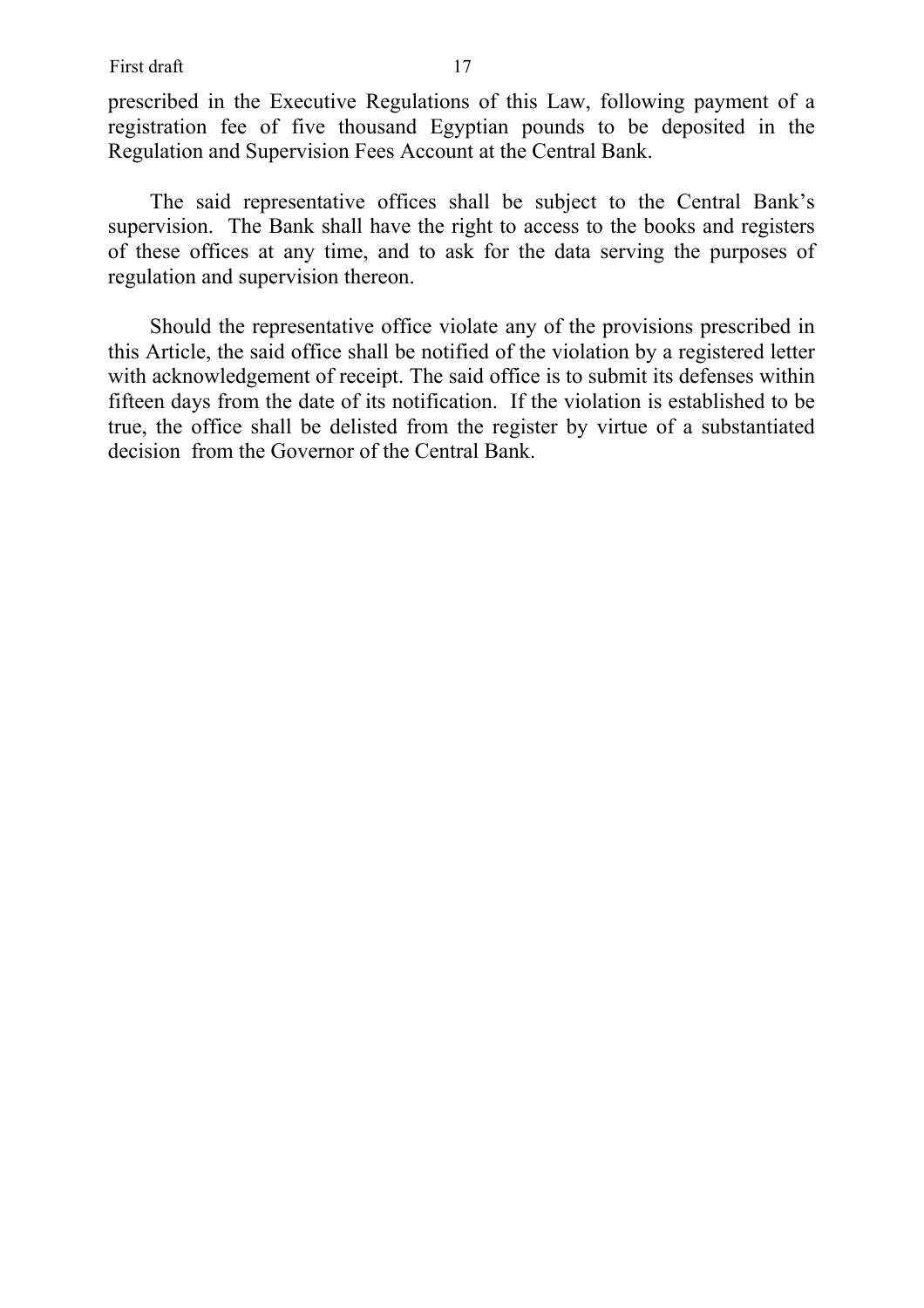## **Chapter – 2 Supervision over The Management of Banks**

### **Article : 36**

 The Board of Directors of the Central Bank may, according to the conditions and terms it determines, authorize banks and branches of foreign banks whose dealings are restricted to free currencies, to deal in the local currency.

### **Article : 37**

 The Central Bank shall obtain from the foreign banks that have branches in the Arab Republic of Egypt, a guarantee for all deposits at the branch and for all its other obligations, as determined by the Board of Directors of the Central Bank.

## **Article : 38**

 The Central Bank shall be notified of any modification required in the deed of association of any bank or in its statute. Any modification in the data submitted on application for registration shall also be notified.

 The notification shall be submitted according to the form prepared for this purpose by the Central Bank. This modification shall be applied only after its approval by the Central Bank and its annotation in the margin of the register.

### **Article : 39**

The bank shall have funds in the Arab Republic of Egypt equivalent to its obligations, and payable therefor, in addition to an amount of not less than the minimum issued and paid-up capital as prescribed in Article (32) of this Law.

In applying the provisions of this Article, and with the approval of the Board of Directors of the Central Bank, the funds the bank is allowed to maintain abroad shall be included in the calculations of the bank's funds in the Arab Republic of Egypt.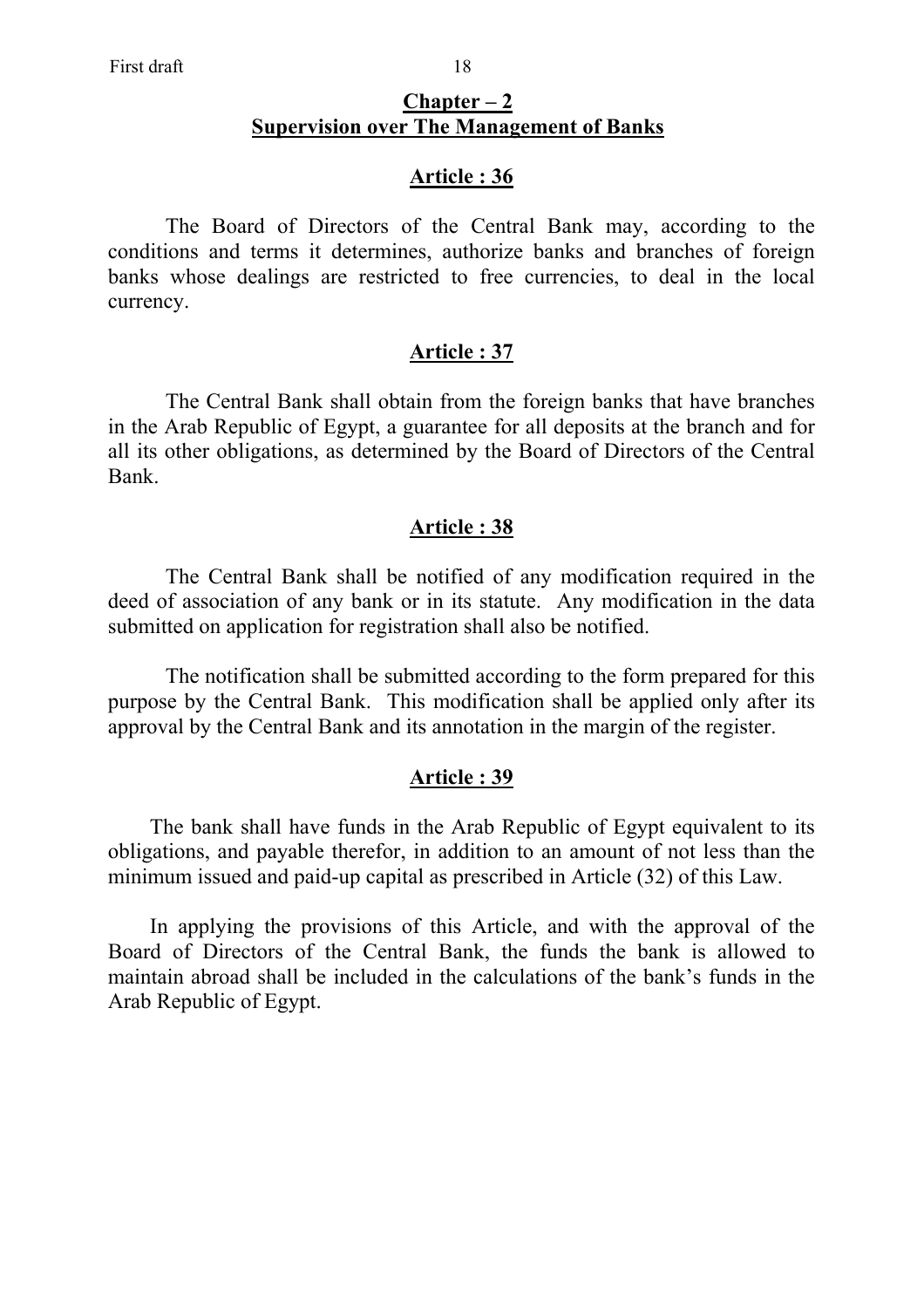Each bank shall have the power to determine the interest rates on banking transactions it carries out, according to the nature of these transactions. It may also determine the fees it applies for the banking services, without being restricted by the limits and the provisions prescribed in any other law.

 In all cases, the bank shall disclose to the customer the rates of the interest, and the fees on banking services according to the rules of disclosure as determined in the Executive Regulations of this Law.

## **Article : 41**

 Any bank may merge into another bank by virtue of a prior authorization from the Board of Directors of the Central Bank, after fulfilling the conditions and procedures to be issued by a decision of this Board, with due regard to guaranteeing the rights of the staff in the merged bank.

The merger shall result in delisting the registration of the merged bank, and in publishing the decision for its delisting in the Egyptian Journal within ten days from the date of issuing the merger decision.

#### **Article : 42**

 No bank shall cease its transactions, except upon prior approval from the Board of Directors of the Central Bank.

 This approval shall be issued after verification that the bank has submitted adequate guarantees, or has finally cleared all obligations toward depositors, other debtors and the staff rights, according to the conditions and procedures to be issued by a decision of the Central Bank.

### **Article : 43**

 Without prejudice to the authority of the general assembly of the bank, the Governor of the Central Bank shall be consulted on the appointment of the chairmen and members of banks' boards of directors, as well as the executive directors in charge of credit, investment, portfolio management, and external transactions including swaps; and internal inspection. The Governor shall be consulted on a list of candidates presented by the parties concerned, for submission to the Board of Directors of the Central Bank.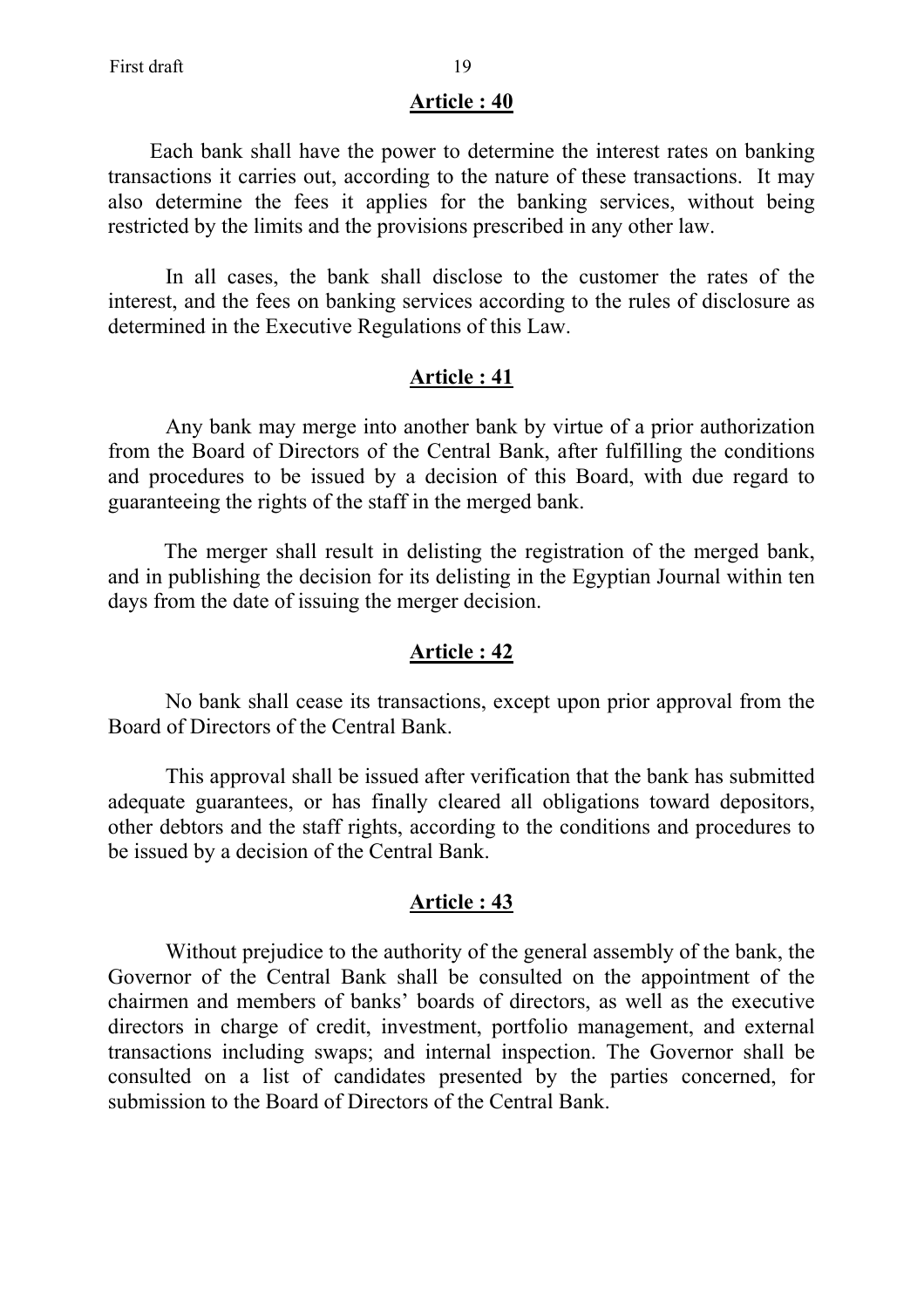First draft 20

 Following the submission of the issue to the Board of Directors, the Governor of the Central Bank may ask for the removal of one or more of those mentioned in the previous clause if, through inspection on the banks, it is established that they have violated safety rules of depositors' funds and the bank's assets. If the requested removal does not take place, the Governor may issue a substantiated decision for discharging any of them from his/her work. The party concerned may complain to the Board of Directors of the Central Bank against the decision of his/her removal, within sixty days from the date of notifying him/her of the decision.

 The provisions of this Article shall apply to the branches of foreign banks in the Arab Republic of Egypt.

## **Article: 43 (bis)**<sup>∗</sup>

A member of the board of directors of any bank that is subject to the supervision of the CBE shall not, whether on his personal capacity or as a representative of others, combine his membership in this bank with his membership in another bank subject as well to the supervision of CBE, or conduct any administrative work or provide consultations for that bank.

#### **Article : 44**

 An Association shall be established among the banks subject to this Law, and a decision concerning its statute shall be issued by the Board of Directors of the Central Bank. The Association shall enjoy the status of independent legal personality, and be recorded in a special register at the Central Bank. The decision concerning the establishment of the Association and its statute shall be published in the Egyptian Journal at the expense of the Association.

 The already existing Association established among the banks subject to the provisions of this Law shall continue to enjoy its legal personality, and shall adjust its status according to the provision of the first clause of this Article within three months from the date of enforcing the provisions of this Law.

Each bank or branch of a foreign bank, subject to the provisions of this Law, shall join the Association and shall observe its statute and the standards to be determined thereby.

<sup>∗</sup> Added by Law No. 93 of the Year 2005, issued on 20 June 2005.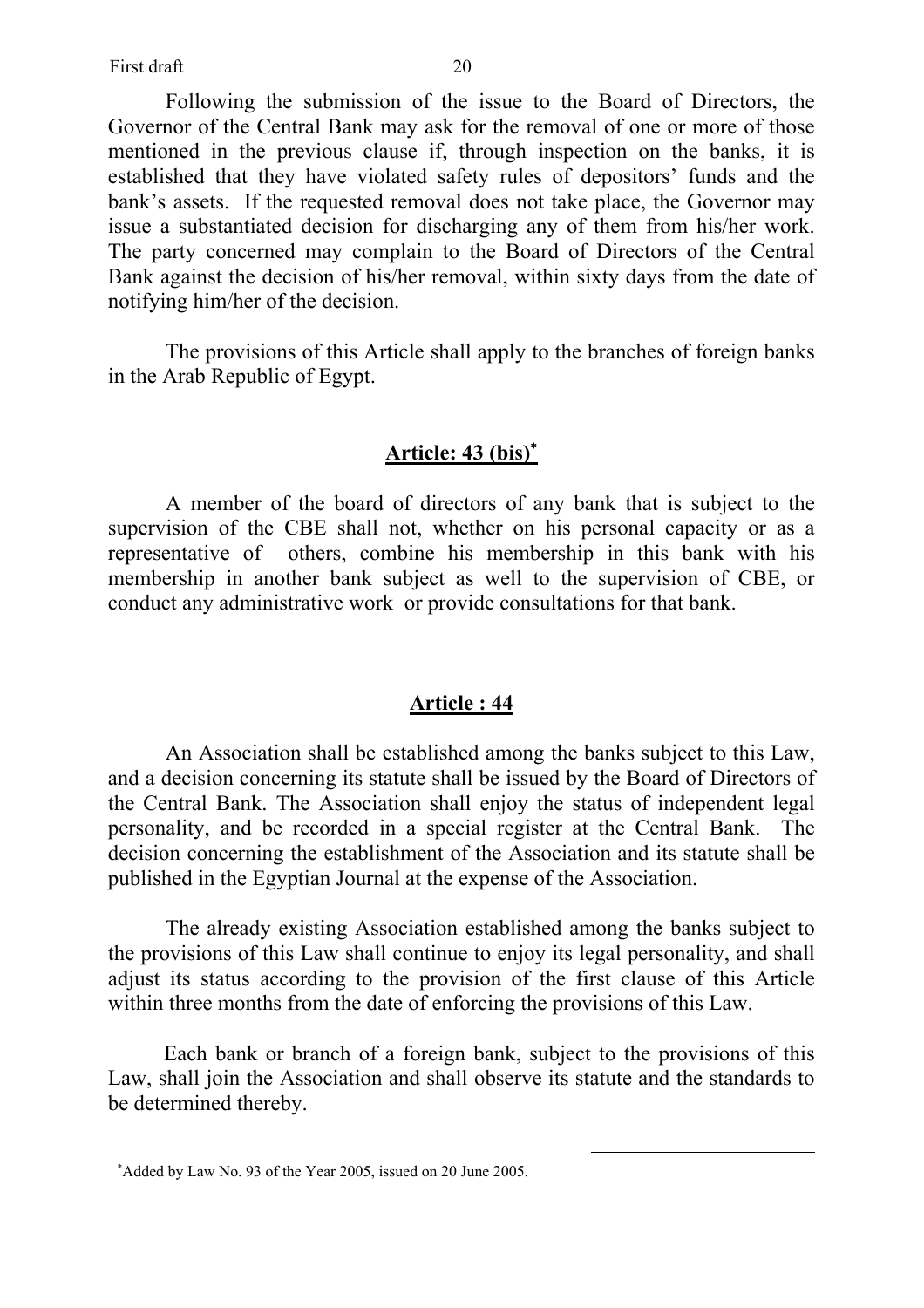The professional standards and rules as set by the Association shall be applied pending their approval by the Board of Directors of the Central Bank.

 The Governor of the Central Bank shall appoint a delegate to the Association. The delegate shall have the right to attend the sessions of the Association and participate in its discussions, without having a counted vote in its deliberations.

 The Association may take administrative measures against its members as prescribed in its statute, in case of the violation of the provisions of its statute or of sound professional rules.

### **Article : 45**

 The Banking Institute shall be established and be affiliated to the Central Bank. It shall have a legal personality and an independent budget. It shall be located in the city of Cairo. The Banking Institute shall be concerned with the development of skills in the fields of banking, financial, and monetary business, and combating of money laundering, for staff of the Central Bank, banks and other parties operating in these fields, with the aim of keeping abreast of world developments and firmly establishing sound professional rules.

 The Institute may seek the assistance of international expertise to strengthen its capabilities. It may also send missions abroad to become better acquainted with innovations in its field.

 The Center for Preparing and Training the Staff of the Banking Sector shall adjust its status according to the first clause of this Article.

#### **Article : 46**

 The Institute shall have a board of directors to be formed by a decision of the Board of Directors of the Central Bank. The Board Chairman of the Institute shall represent it before the court and in its relations with other parties.

 It shall have a director, and training staff members to be selected from among those experienced in banking, financial, economic and legal affairs. A decision for the appointment of, or contracting with them shall be issued by the Board of Directors of the Institute.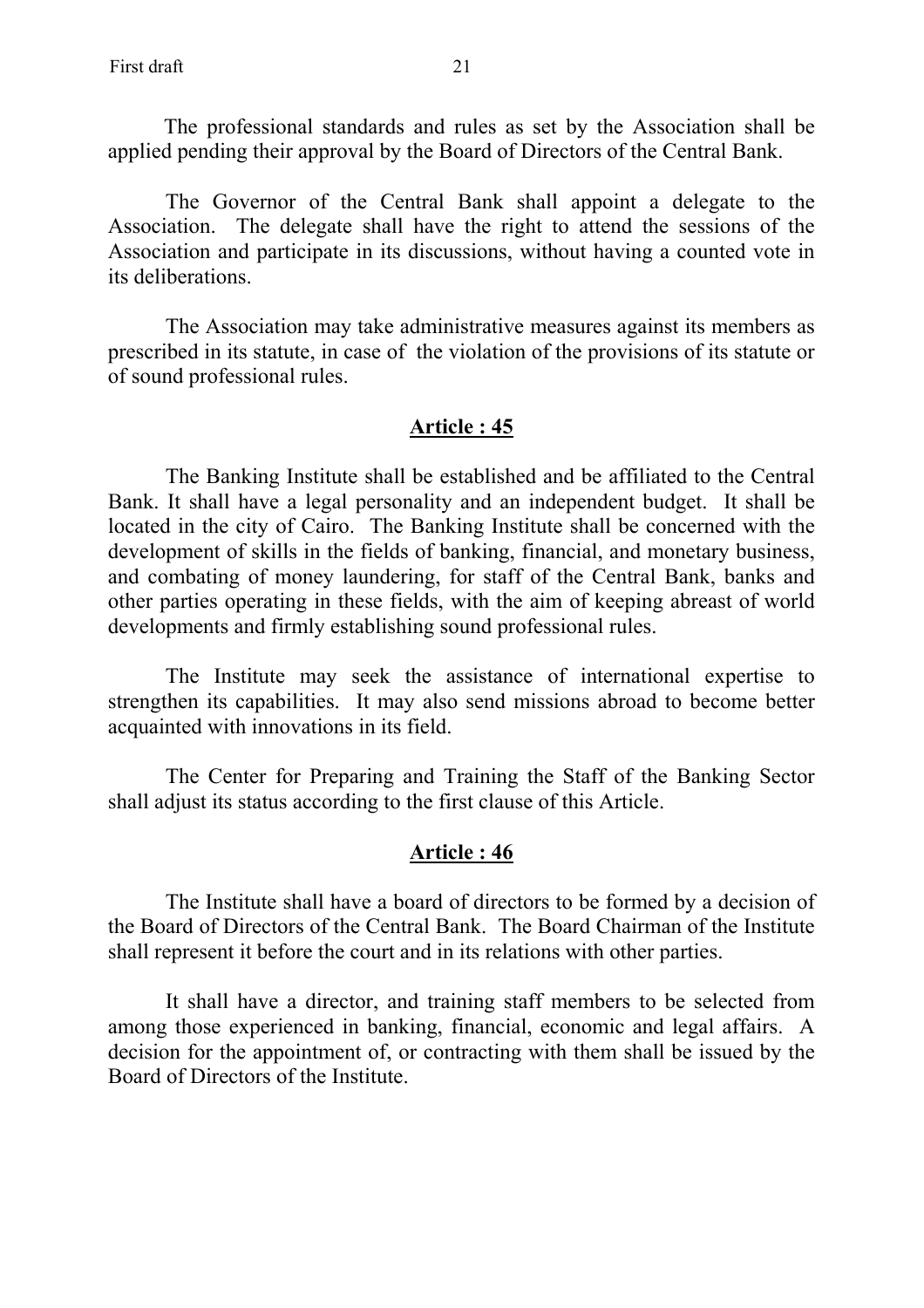The Board of Directors of the Institute shall be responsible for setting its general policy and following up its implementation. It shall, in particular, have the following powers:

1. endorsing the financial and administrative regulations of the Institute, including the system of work therein, its administration, and the rules of financial treatment for trainers, technicians, researchers, and workers of

the Institute, without being restricted by the laws and the regulations applicable in the government, public sector, or the public business sector.

- 2. approving the establishment of branches for the Institute outside the city of Cairo.
- 3. strengthening the relations and bonds between the Institute and other similar institutes and centers at home and abroad.
- 4. approving the annual training programs of the Institute and the follow up reports on their implementation. The Board of Directors of the Central Bank shall be notified of these reports.

# **Article : 48**

The resources of the Institute shall be comprised of the following:

- A. appropriations to be earmarked therefor by the Central Bank.
- B. subventions contributed to the Institute by different parties, which the Board of Directors of the Central Bank decides to accept.
- C. amounts paid by banks and different parties for training their staff therein.
- D. any other resources against services rendered by the Institute for other parties.

The charges and fees prescribed in items (C) and (D) shall be determined by a decision to be issued by the Board of Directors of the Central Bank, upon a proposition of the Institute's Board of Directors.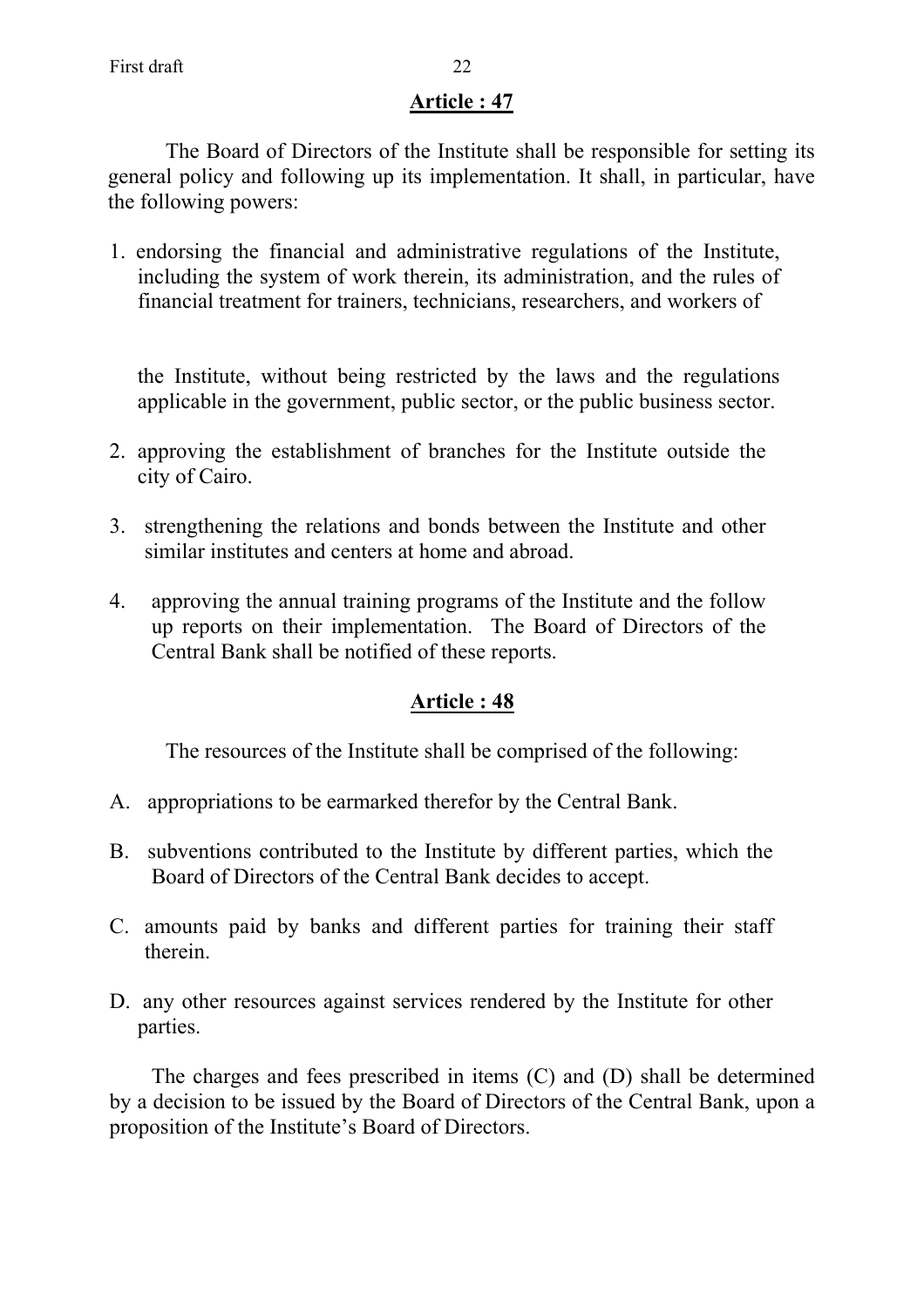Egyptians and others may own the capital of banks, without being restricted by a maximum limit prescribed in any other law, and without prejudice to the provisions of the following Articles.

### **Article : 50**

 Every natural or legal person who owns more than (5%) of the issued capital of any bank, and not exceeding (10%) of it, shall notify the Central Bank thereof, within fifteen days at most from the date of finalizing this ownership, according to the form prepared by the Central Bank for that purpose. If this ownership has taken place before enforcing this Law, the period shall be calculated as of the date of its enforcement.

## **Article : 51**

 No natural or legal person is allowed to own more than (10%) of the issued capital of any bank, or any percentage leading to actual control over the bank, except after the approval of the Board of Directors of the Central Bank, according to the regulations prescribed in the Executive Regulations of this Law. Any act contrary to the foregoing shall be null and void.

 In applying the provisions of this Article, the term 'actual control by the natural or legal person' shall mean: the ownership of any percentage that would enable him to appoint the majority of the members of the bank's board of directors or influence, in any manner, the decisions to be issued by it, or the resolutions to be issued by the bank's general assembly.

 The ownership of the natural person shall comprise the percentage (s)he possesses, in addition to the percentage owned by any of his/her relatives up to the fourth degree; that of the legal person shall comprise the percentage it owns, in addition to the percentage owned by any members of its board of directors, or by any of its shareholders, whether they are natural or legal persons, or by any other legal person if it is under actual control by the same natural or legal persons. The ownership shall also include the total ownership by more than one natural or legal person, having among them an agreement on exercising their rights in the general assembly or the board of directors of the bank, in a manner leading to actual control over any of them.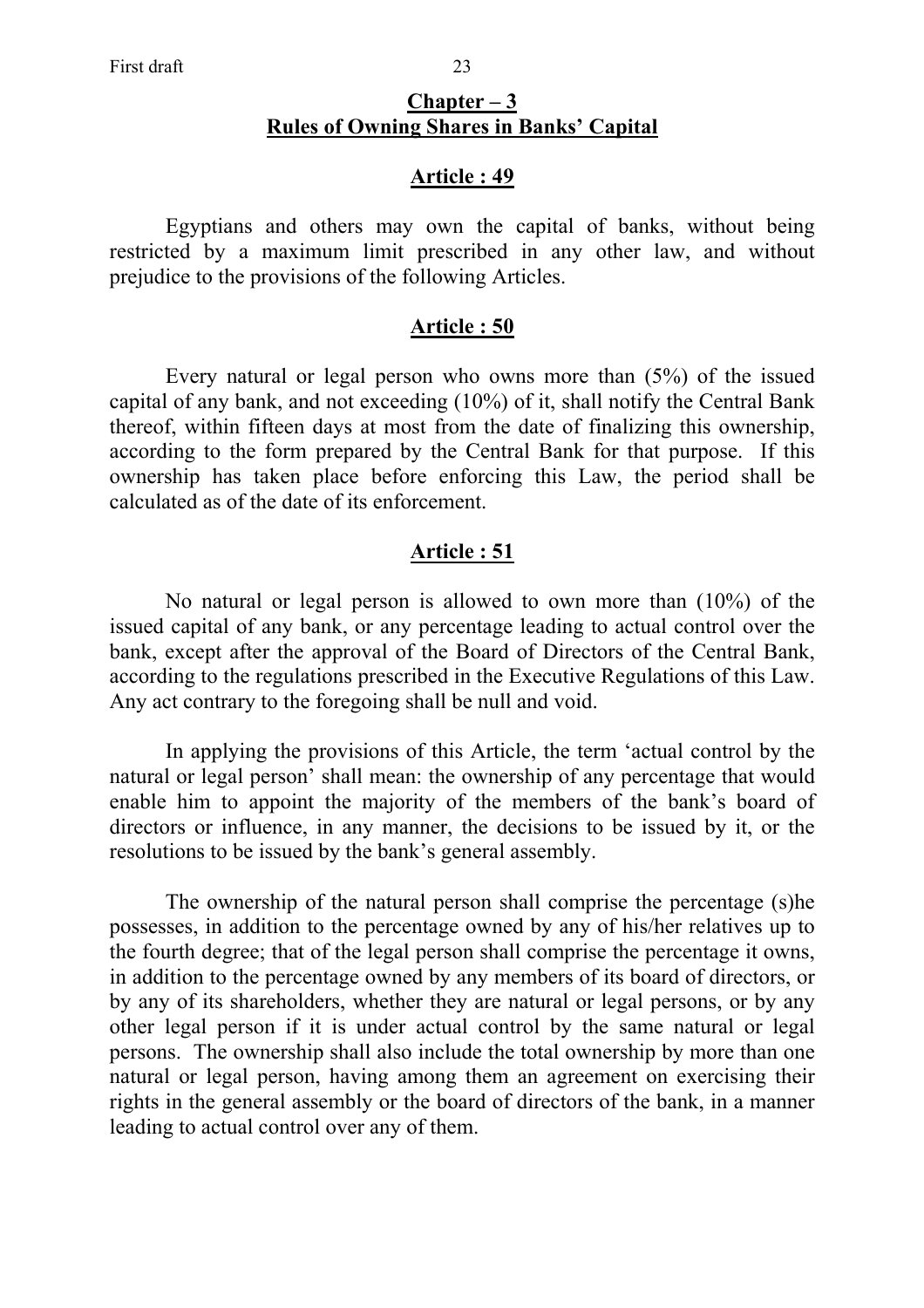If a person owns, by inheritance or a legacy, more than (10%) of the issued capital of any bank, or a percentage leading to actual control by him/her over the bank, and (s)he does not ask for continuing this ownership, according to the provision of Article (53) of this Law, (s)he is to adjust his/her status according to the rules to be determined by the Board of Directors of the Central Bank, within a period not exceeding two years from the date this increase has been transferred to him/her. Should this person fail to adjust his/her status during that period, (s)he shall have no voting rights in the general assembly or the Board of Directors, relevant to the percentage exceeding the said limit.

## **Article : 53**

An application for approving the ownership of more than (10%) of the issued capital of the bank, or any percentage leading to actual control over it, shall be submitted to the Central Bank at least sixty days before the date of finalizing the ownership of the percentage. The said application shall be submitted on the form approved by the Board of Directors of the Central Bank, and according to the conditions and procedures stipulated in the Executive Regulations of this Law. To the application, a report shall be attached, indicating the applicant's reasons and objectives for the ownership of the shares, his/her plans in managing the bank, and the policy (s)he intends to follow in handling its affairs.

If the ownership was through inheritance, or a legacy, or was a result of subscribing in shares offered for public subscription, an application shall be submitted for the continuity of the ownership, within thirty days from the date the applicant learns of what has been transferred to him/her by inheritance, a legacy or public subscription<sup>\*</sup>.

The application prescribed in the two previous clauses shall be published within thirty days from the date of its submission, according to the procedures stipulated in the Executive Regulations of this Law.

Any interested party may submit to the Central Bank a substantiated objection to the application within ten days from the date of publication.

## **Article : 54**

 The application prescribed in Article (53) of this Law shall not be approved if the Central Bank finds out any of the following:

<sup>∗</sup> As amended by Law No. 93 of the Year 2005, issued on 20 June 2005.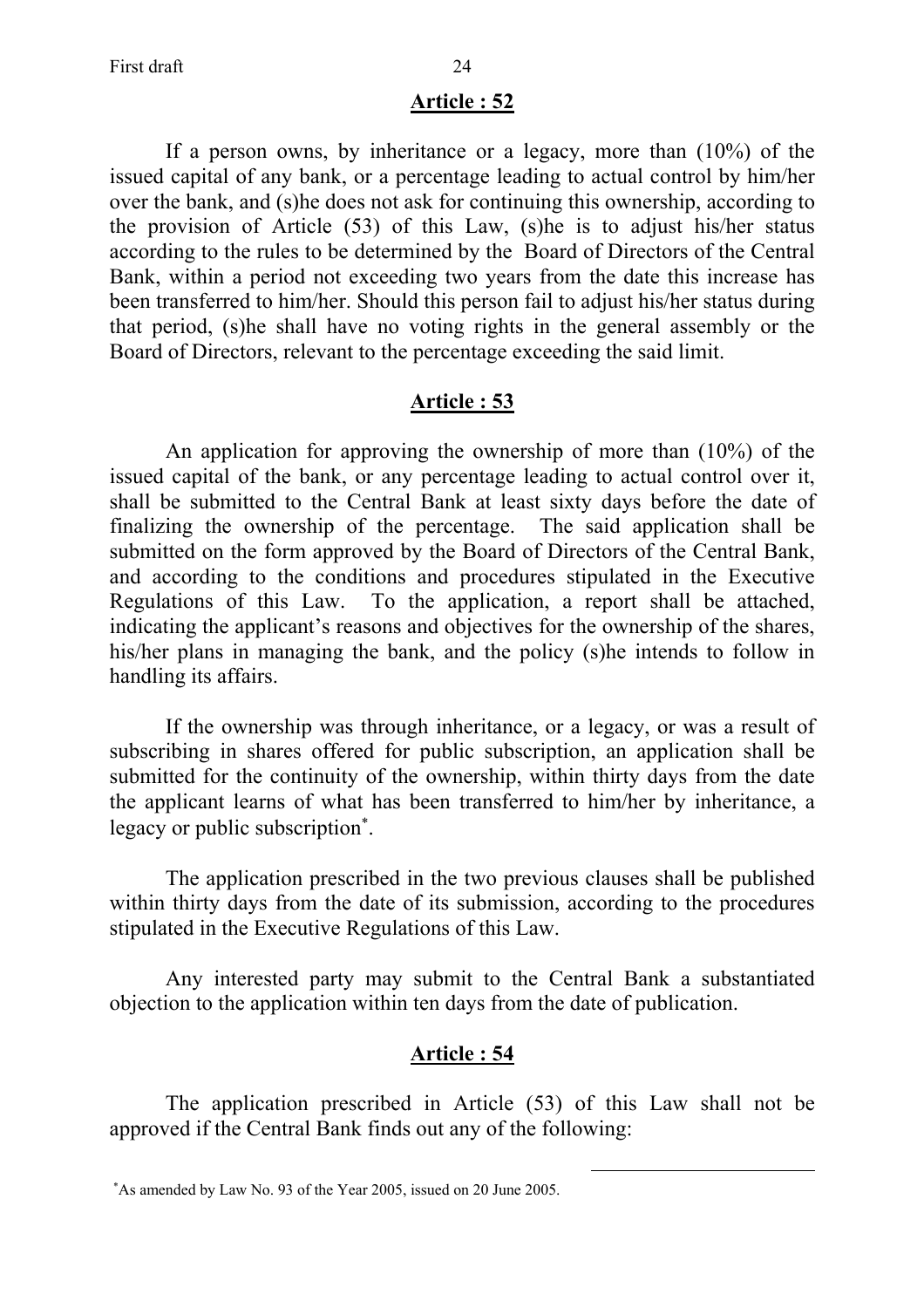- (A) a substantial deficiency in the data comprised in the application, or any invalid data therein.
- (B) the approval of the application may curtail competition in the banking market, or disrupt the work therein.
- (C) the applicant is a foreign bank or a financial institution, which is not subject to supervision by the responsible authority in the country where its head office is located.
- (D) the applicant has no experience in banking business, or a final court ruling has been passed against him/her in an offense against honor or trust, or in any of the crimes prescribed in this Law or the Anti-Money Laundering Law as promulgated by Law No. 80 of the year 2002.

# **Article : 55**<sup>∗</sup>

The party concerned shall be notified of the decision, approving or rejecting the application referred to in Article (53) of this Law by a registered letter with acknowledgement of receipt, within sixty days from the date of its submission. The rejection decision shall be substantiated.

In case a decision is issued rejecting the applicant's continued ownership of the percentage transferred to him/her through inheritance, or a legacy , or as a result of allocating shares offered for public subscription, the Central Bank shall issue a decision demanding him/her to dispose of that percentage within one year from the date (s)he is notified of the rejection decision if the ownership was obtained through inheritance or a legacy; and within three months if the ownership was obtained through public subscription. The Central Bank may extend that period for no more than the same period. Upon failure to dispose of that percentage within that period, the owner shall have no voting rights in the general assembly, or the board of directors, relative to the percentage exceeding the limits prescribed in Article (52) of this Law.

<sup>∗</sup> As amended by Law No. 93 of the Year 2005, issued on 20 June 2005.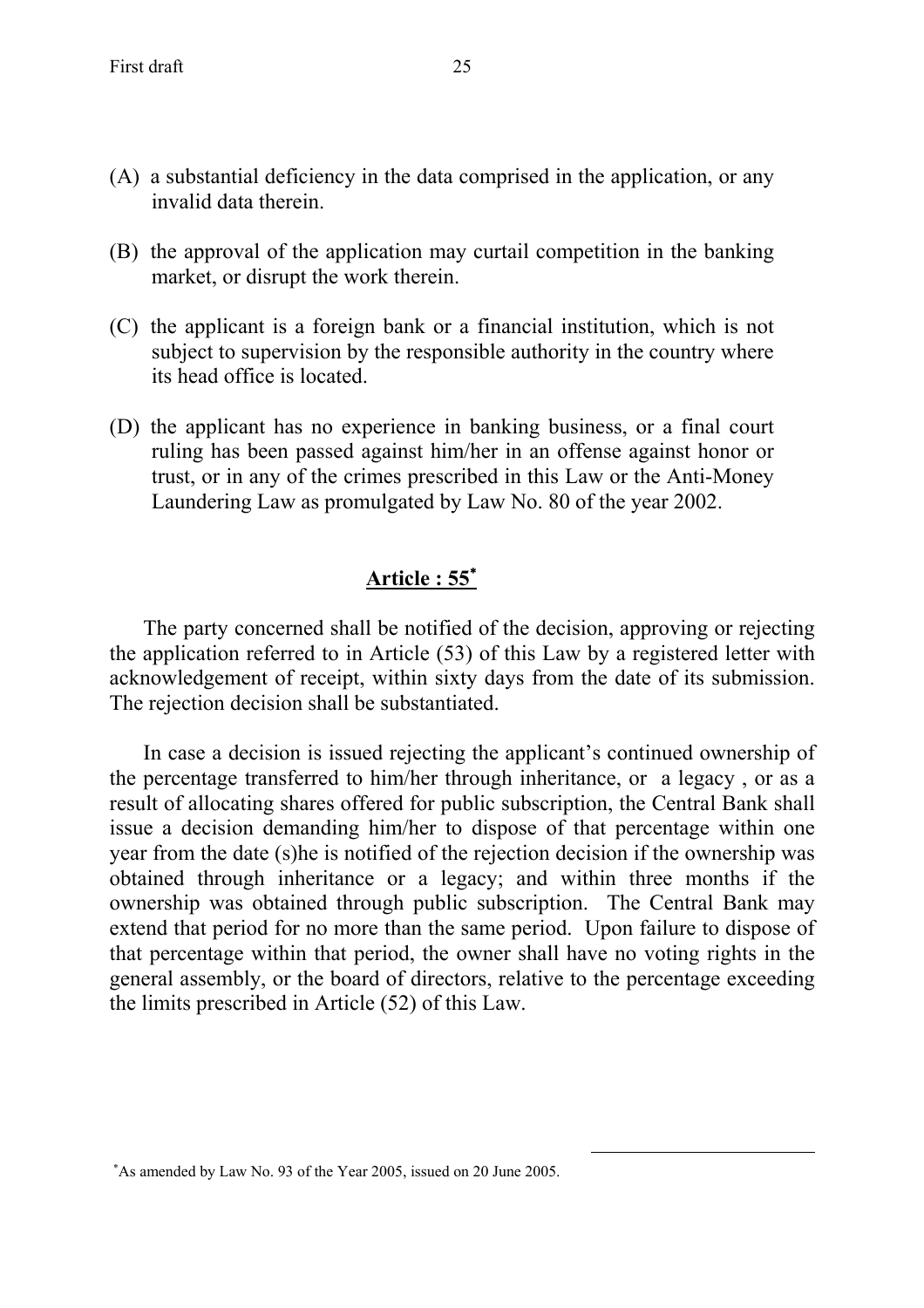## **Chapter – 4**

## **Supervision over Banks and Guaranteeing Deposits**

# **Article : 56**

 The Board of Directors of the Central Bank shall set rules for regulation and supervision over banks, and the regulations relevant to their activities according to the provisions of this Law, with due regard to international banking norms, providing they shall comprise the following:

- (A) a determination of the minimum capital adequacy requirement
- (B) the maximum limits of concentration of banks' investments abroad
- (C) the maximum limits of the debt due abroad and the guarantees provided for a finance payable abroad
- (D) the maximum limits of the lending value of the collateral/guarantees provided against finance and credit facilities, and the determination of maturities
- (E) a determination of the liquidity and reserve ratios
- (F) the maximum limits of the bank's investments in securities, in real estate finance, and in the credit for consumer purposes, with due regard to the provision of Article (60), item (3) of this Law
- (G) the regulations for opening accounts, and for conducting banking transactions
- (H) the standards followed in determining the value of each type of the bank's assets
- (I) the rules of disclosure, and the data to be disseminated, as well as the means of dissemination
- (J) the rules concerning the maximum limit of the bonds each bank may issue or guarantee, and the conditions of bond issuing or guaranteeing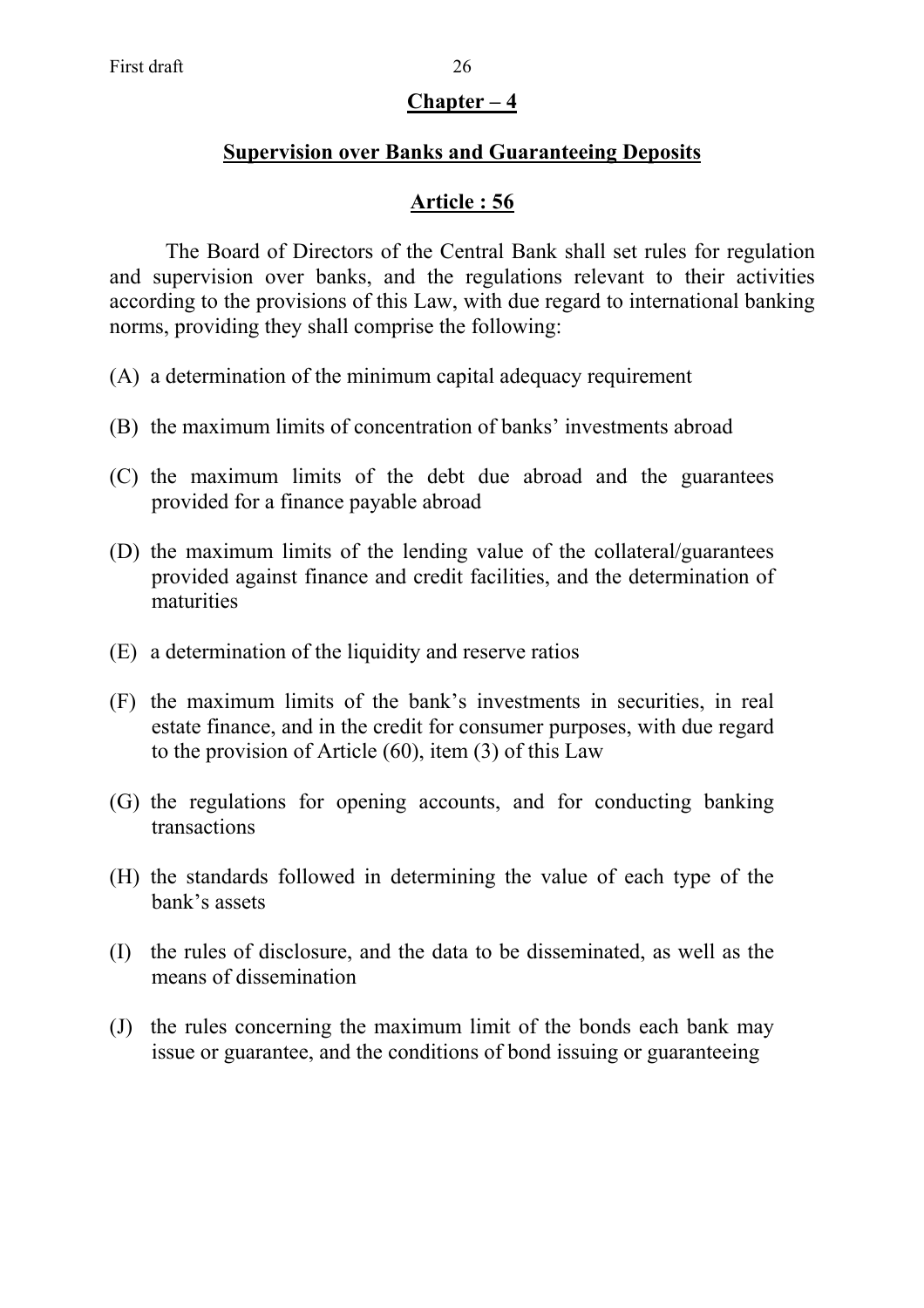(K) The maximum limits of exposure to one customer and his connected parties, as well as the parties related to the bank, with due regard to Article (71) of this Law

The terms "the parties connected with the customer" and "the parties" related to the bank" shall mean the parties that are under actual control by the customer, or those controlled by the bank, as the case may be, in accordance with the intended meaning of actual control as prescribed in Article (51) of this Law.

### **Article : 57**

 To extend a credit to the customer, the Bank shall ensure that he is of good reputation and has adequate self-resources, and the studies establish that the expected cash flows of his activities are adequate to fulfill his obligations.

 The bank, in the cases judged thereby, shall ask the customer to provide additional collateral/guarantees, whether in-kind, or of any other nature accepted by the bank.

The Executive Regulations of this Law shall set forth the standards of evaluating the collateral/guarantees provided to the bank for the finance and credit facilities it extends to the customer. The Executive Regulations shall also set forth the necessary regulations for applying the provisions of this Article.

No credit shall be renewed or modified before the customer's approval of the balances of finance and credit facilities offered to him by the bank.

### **Article : 58**

 The Board of Directors of the Central Bank shall set the standards to be complied with, in classifying the finance and credit facilities offered by banks, and in classifying irregular ones, as well as the balances resulting from such classification.

 Each bank shall determine the procedures to be applied for facing irregular finance and credit facilities.

The management of each bank shall comply with these standards and implement these procedures. The auditors shall also verify the compliance of the bank management with these standards, and record that in their annual report which shall be submitted with the financial statements of the bank to its general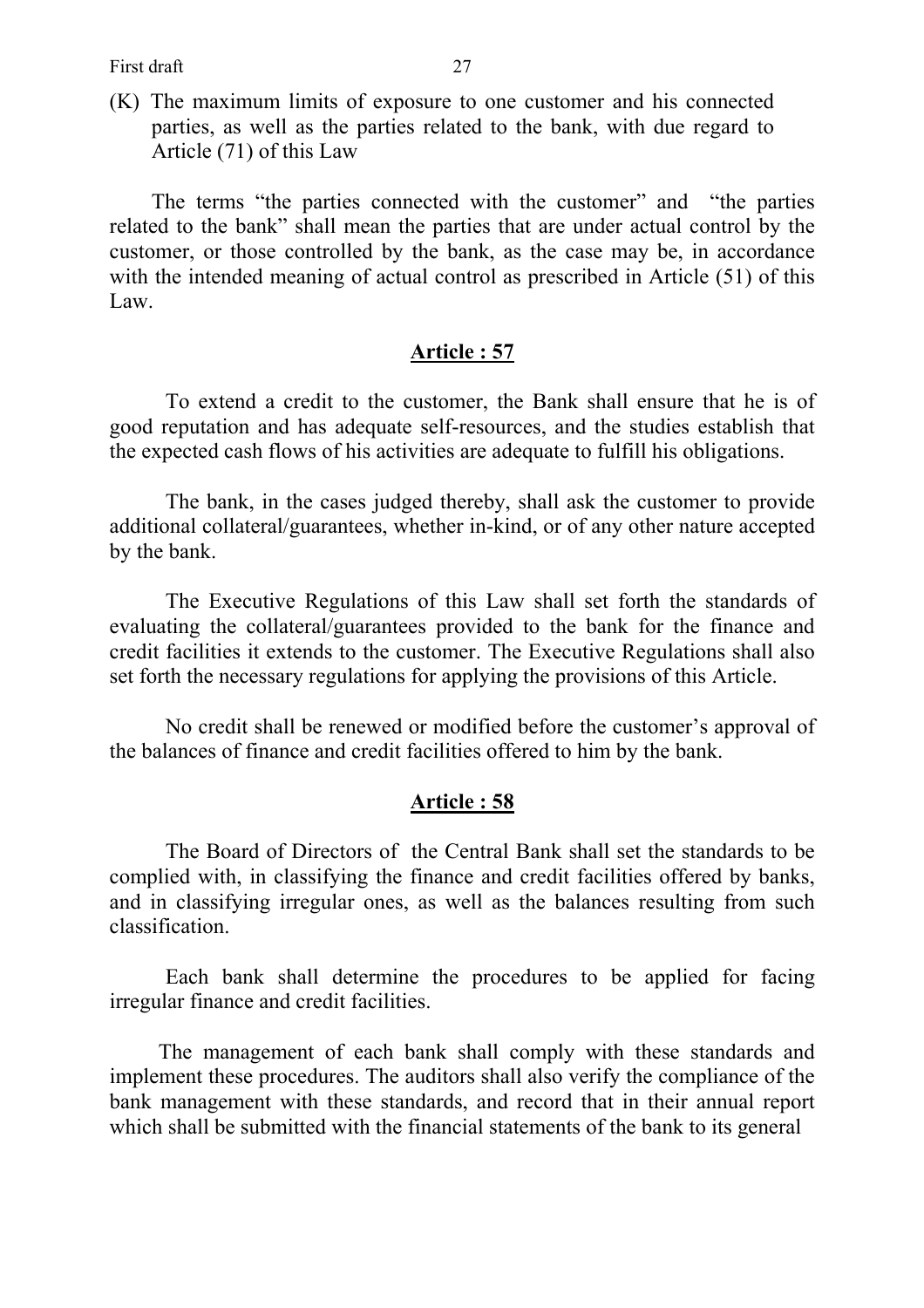assembly. If a violation of any of these standards by the bank management is established in the inspection reports prepared by the Central Bank, the management shall be warned to remove the violation within thirty days from the date of the warning, otherwise, the Central Bank may take against the bank whatever measures it chooses as prescribed in the Executive Regulations of this Law.

 A report shall be submitted every six months to the Board of Directors of the Central Bank on statements of irregular finance and credit facilities provided by banks to the Central Bank, in order to decide all that it deems necessary and appropriate in respect thereof.

## **Article : 59**

 The Board of Directors of the Central Bank shall set the rules regulating the liquidity ratios at banks and in investment fields. It shall, in particular, have the following powers:

- (A) determine the percentage and type of the liquid funds to be held by banks
- (B) determine the fields that the banks are prohibited from investing in
- (C) determine the appropriations to be earmarked against the assets exposed to severe fluctuations in their value

 Should the bank contravene the decisions of the Board of Directors of the Central Bank concerning the rules of calculating the liquidity ratio, the Board of Directors of the Central Bank may decide debiting the bank's account with an amount not exceeding twice the interest on the value of the deficit in the liquidity ratio, at the discount rate for the period during which the deficit occurs.

 If the deficit continues for a period exceeding one month, the Board of Directors of the Central Bank may take any of the measures prescribed in Article (135) of this Law, in addition to debiting the amount referred to in the previous clause.

# **Article : 60**

The bank shall be prohibited from carrying out the following:

1. issue bills payable to bearer on demand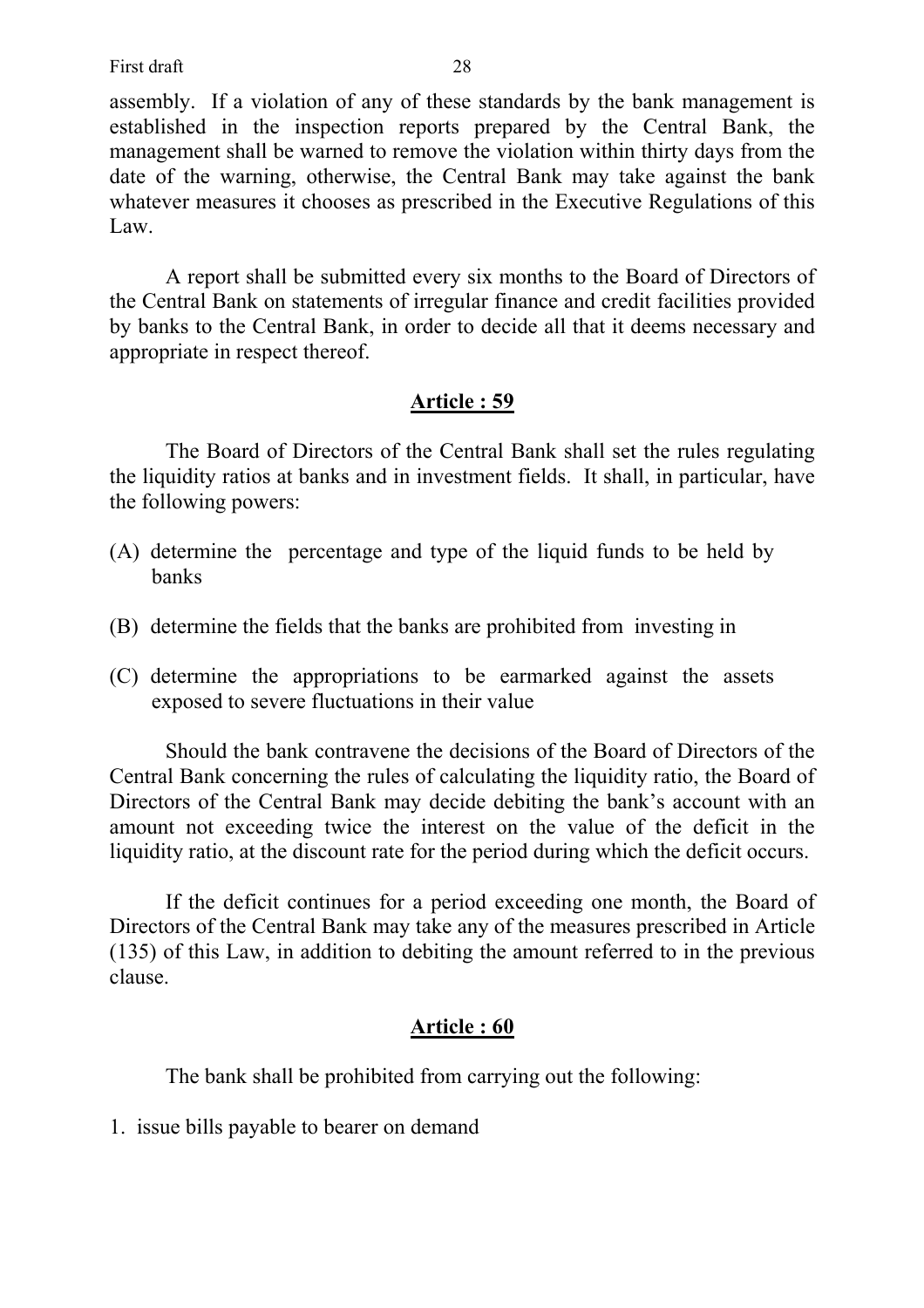- 2. accept the shares of the bank's capital as a guarantee for finance, or for dealing in its shares, with due regard to the provisions of the Law of Joint Stock Companies, Partnerships Limited by Shares, and Limited Liability Companies as promulgated by Law No. (159) of the year 1981 in this respect, unless they have been transferred to the bank as a settlement of a debt owed to it by other parties, providing the bank shall sell them within six months from the date of transfer of the ownership
- 3. allow that the nominal value of the shares or stocks owned by the bank for purposes other than trading– to exceed the amount of the capital base of the bank, of which the basis of computation is prescribed by the Executive Regulations of this Law
- 4. enter as a joint partner in the partnerships or in partnerships limited by shares
- 5. deal in movable or real property by purchase, sale, or barter, except for:
- (A) the real property assigned for management of the bank's business, or for recreation of its staff.
- (B) the movable or real property, the ownership of which transferred to the bank in settlement of a debt owed by other parties to it, providing the bank shall dispose of it within one year from the date of transfer of the ownership regarding the movable property, and five years regarding the real property. The Board of Directors of the Central Bank may extend the period whenever necessary. However, it may except certain banks from that prohibition, according to the nature of their activities

 The bank shall be prohibited from offering finance, amounts on account, credit facilities, or a guarantee of any kind to its board chairman and members, its auditors, or their spouses, children, or relatives up to the second degree, or to any party, where these persons, their spouses, children, or relatives up to the second degree are partners or shareholders having an actual control over that party, or are members of their boards of directors, in their personal capacity.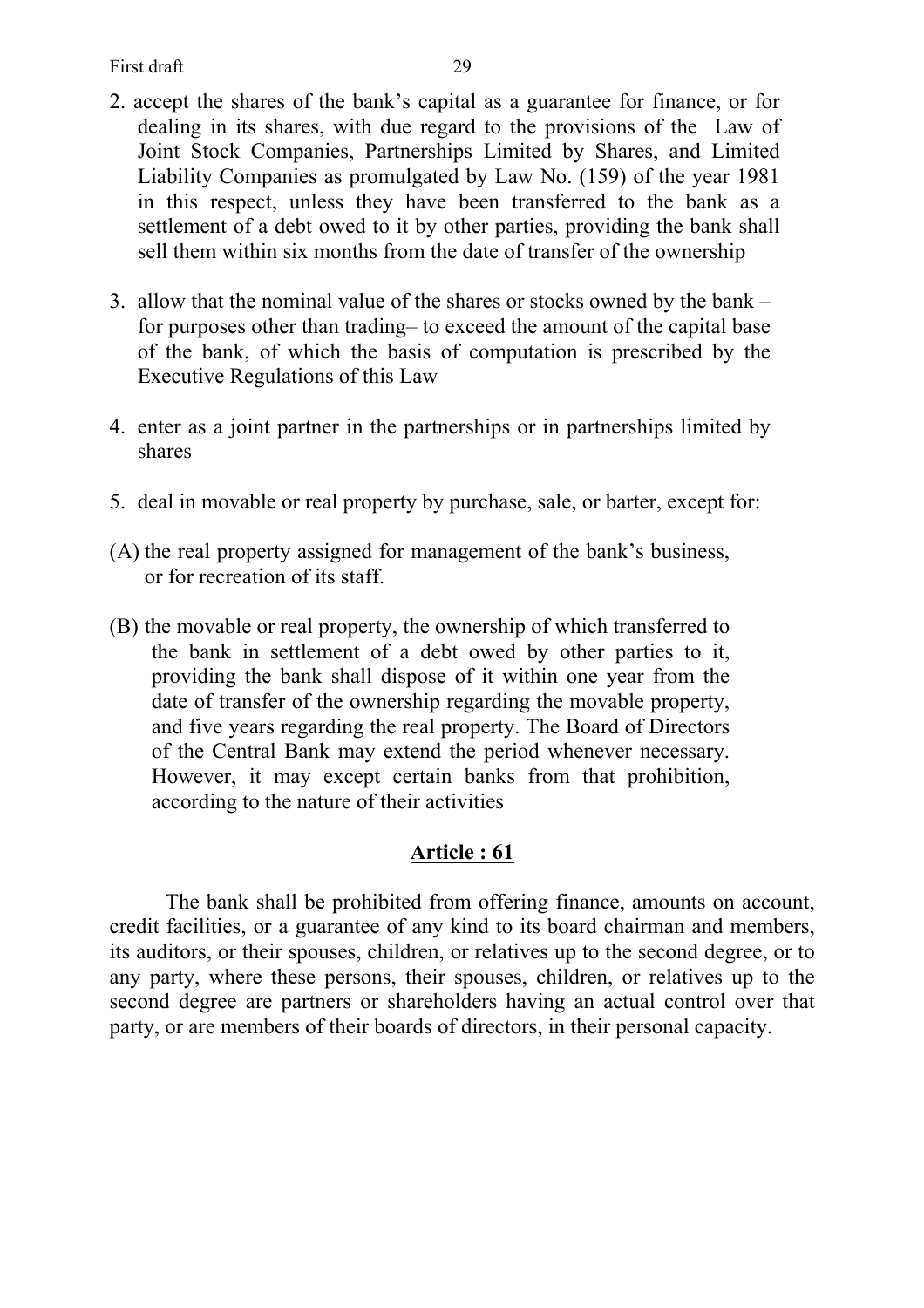Whosoever applies for a finance or credit facilities from banks, among natural and legal persons, shall disclose in his application the owners of the establishment, or the owners of shares or of a percentage of stockholding in the closed companies, and the degree of relationship among them if any, as well as the debt balances with other banks, on submitting the application. The application shall not be considered, except after submission of such data and acknowledgment of their validity.

### **Article : 63**

The board of each bank shall set the rules for offering credit to customers, and the procedures to be followed in verifying the creditworthiness and the validity of the information submitted, the procedures for providing that credit, and the system of supervision over its use.

The internal bylaws of the bank shall specify the authorities of the directors in the head office and the branches, in offering and approving the credit. It shall also determine the minimum limits of credit applications submitted to its board of directors.

The classification of the credit offered to customers, prepared by the department concerned, shall be submitted to the bank's board of directors in its periodical meetings.

### **Article : 64**

 Each bank shall ascertain that the finance and credit facilities are used for the purposes and in the fields specified in the credit approval. The bank shall also follow up on that.

The customer shall be prohibited from using the finance or the credit facilities for any purposes or fields other than those specified in the credit approval.

### **Article : 65**

 Each bank shall establish an online and continuous system of registration of the positions of the customers obtaining finance or credit facilities. This system shall be linked to the central database at the Central Bank. The Central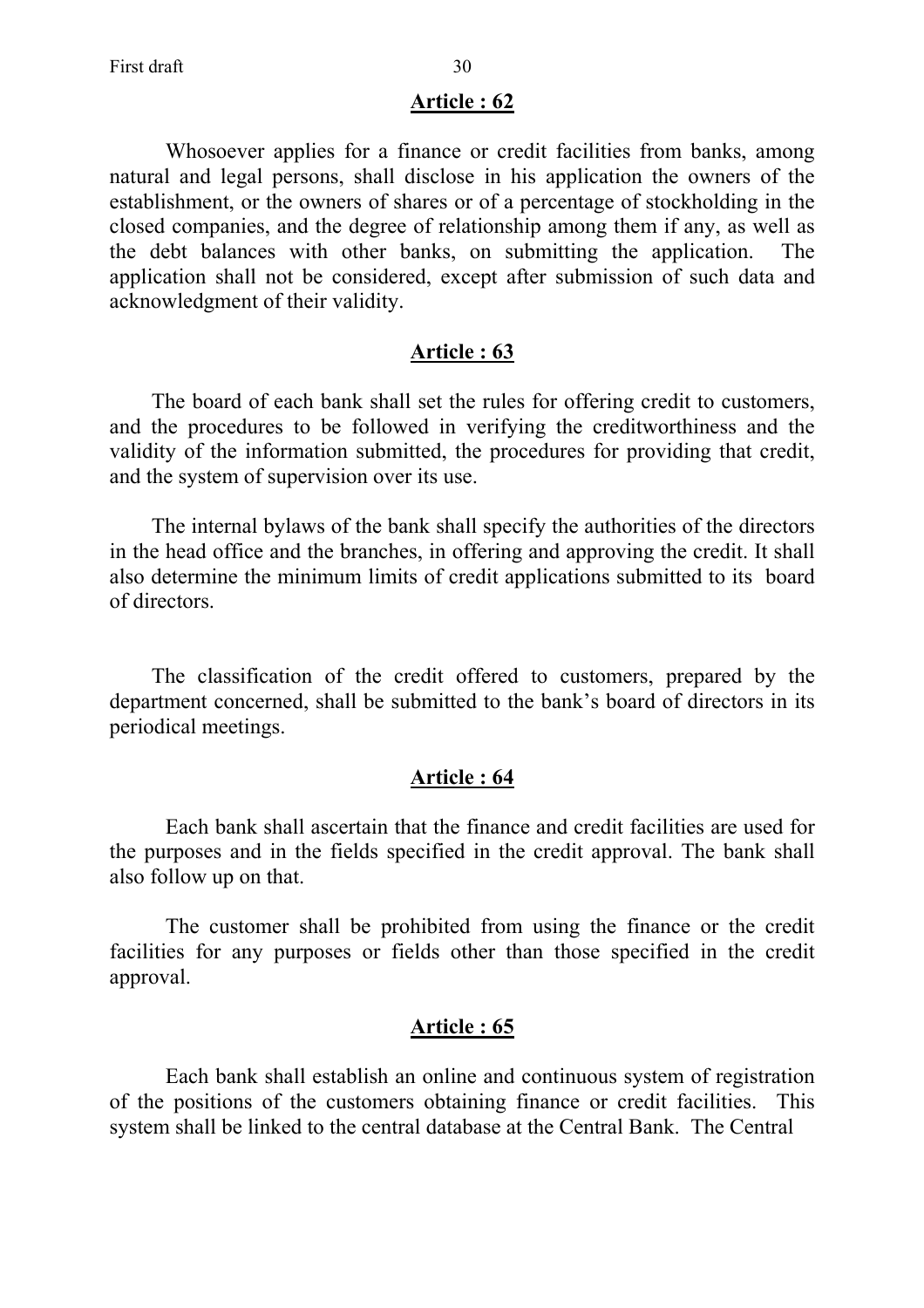First draft 31

Bank may ask any bank to introduce any modifications necessary for updating that system, and guaranteeing that its data comprise the position of debtors among its customers.

 Each bank shall inform the Central Bank, with a statement, on the position of each customer obtaining finance or credit facilities.

## **Article : 66**

 The Central Bank shall establish a centralized system for registering the balances of finance and credit facilities offered to the customers of the banks operating in the Arab Republic of Egypt. It shall also establish a system for registering the debt balances of these banks to parties abroad and the guarantees issued thereby to parties abroad. These two systems shall maintain the information necessary for supervision over the bank credits offered to customers and their connected parties and on the external debt.

 The Central Bank shall also establish a system for recording finance balances offered by financial lease companies and real estate finance companies to their customers. These companies shall submit the necessary data in this respect to the Central Bank every three months at most.

The Executive Regulations of this Law shall determine the contents of these systems and methods of application.

## **Article : 67**

 Upon receipt of information on the balances of finance and credit facilities offered by banks, the Central Bank shall prepare an overall statement on the lending provided to each customer and his connected parties.

 Each bank shall peruse the position of finance and credit facilities offered by all banks to any customer and his connected parties prior to offering him a finance or a credit facility. It may request a copy thereof, according to the conditions and terms to be issued by a decision of the Board of Directors of the Central Bank.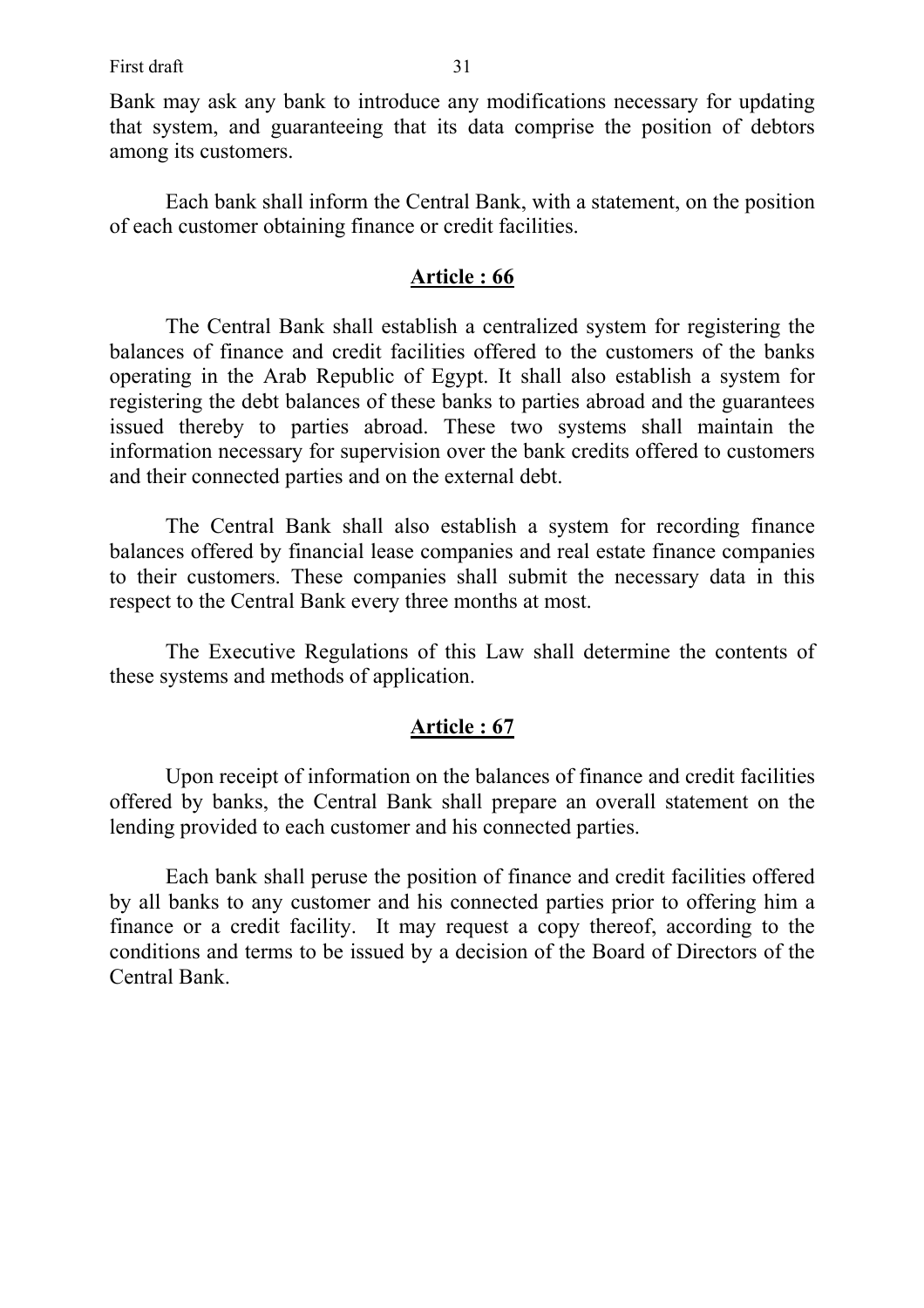## **Article: 67 (bis)**<sup>∗</sup>

The Central Bank Board of Directors may license companies to extend services of inquiry and credit rating related to the indebtedness of the customers of banks, real estate finance companies, and financial lease companies, as well as the indebtedness of applicants for credit facilities from suppliers of goods and services. Inquiry and credit rating company shall take the form of an Egyptian joint-stock company. Its purpose shall be solely to carry out services of inquiry and credit rating. The paid-up capital of the company shall not be less than LE 5 million.

The Central Bank Board of Directors shall issue a decision specifying the rules, terms and procedures of licensing, the work system of these companies and the Central Bank's system of supervision thereon.

### **Article : 68**

 The Central Bank shall prepare a register of the houses of expertise that are capable of participating in the evaluation of the collateral/guarantees provided to banks. The Executive Regulations of this Law shall set the rules, conditions, and procedures of recording in this register, and shall specify the obligations of those in charge thereof. These houses shall be responsible for the contents of the evaluation reports.

### **Article : 69**

Each bank shall maintain a register of the in-kind collateral submitted by customers for the finance and credit facilities offered to them, and shall ascertain the validity of this collateral, its title deeds, and its value upon providing the credit.

The audit committee prescribed in Article (82) of this Law shall ensure that the executive management at the bank verifies the values of this collateral periodically, and shall determine the measures to be taken for facing any drop in these values.

These registers shall be subject to inspection by the Central Bank that may ask for a confirmation of this collateral whenever necessary.

<sup>∗</sup> added by Law No. 93 of the Year 2005, issued on 20 June 2005.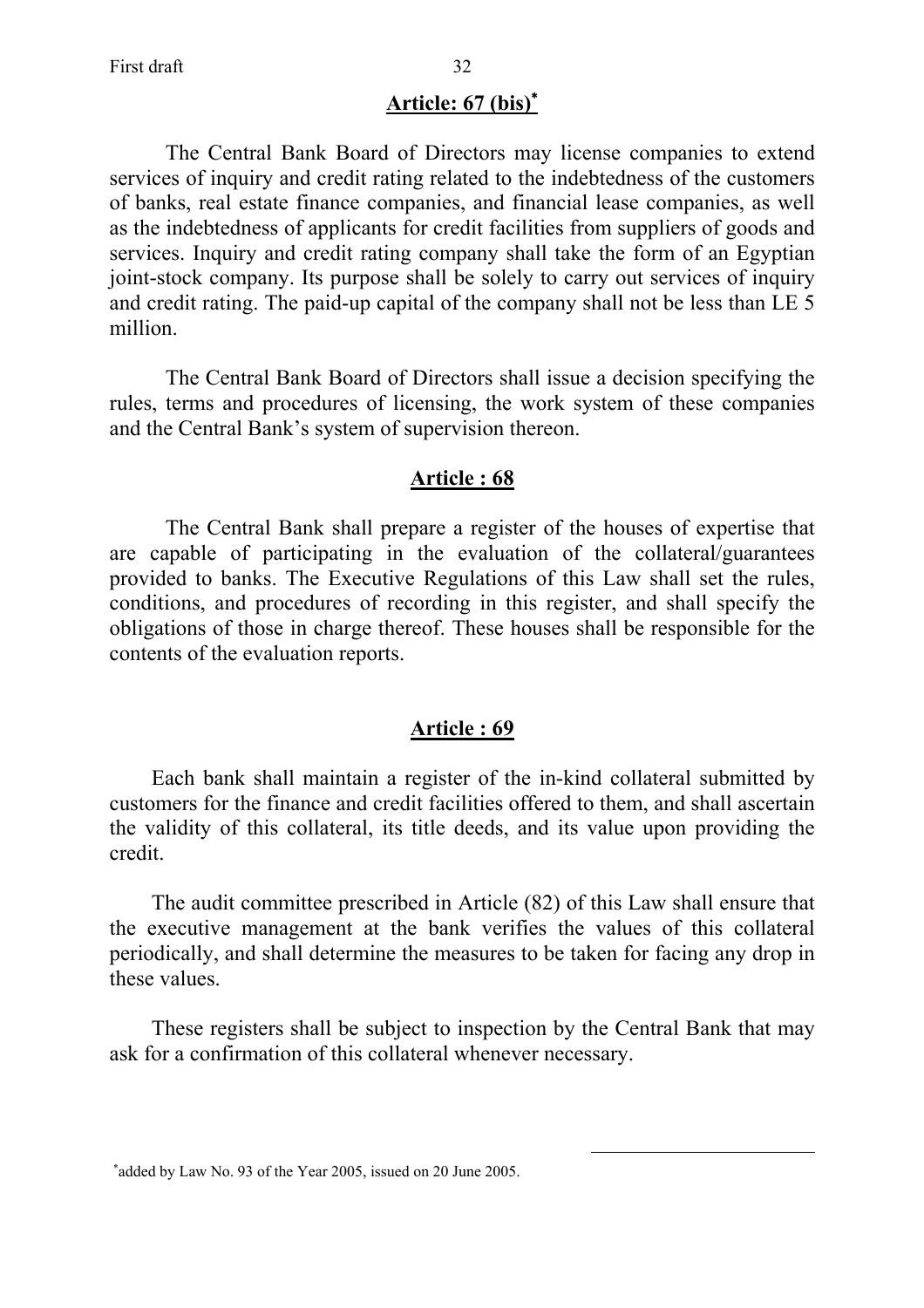Each bank shall make, at least semi-annually, an evaluation of its investment and loan portfolio risks and of the measures taken in respect thereof. It shall take the necessary measures for facing any risks that may arise. The evaluation shall be submitted to the bank's board of directors in the first meeting following that evaluation.

#### **Article : 71**

 The Board of Directors of the Central Bank may, in the cases it deems necessary, specify the percentage of credit to be offered by the bank to a sole customer and his connected parties. In all cases, this percentage shall not exceed (30%) of the bank's capital base.

#### **Article : 72**

 Staff in the authorities in charge of supervision and control over banks shall be prohibited from working at banks or participating in the membership of banks' boards of directors.

 Banks to whose capital the Central Bank contributes, may be exempted from the provisions of the previous clause by virtue of a decree issued by the Prime Minister, pending approval of the Board of Directors of the Central Bank.

### **Article : 73**

 The financial statements of the bank shall be prepared and published in two daily newspapers every three months. A summary of the auditor's report shall be attached to these statements, according to the Egyptian Auditing and Accounting Standards.

## **Article : 74**

 Each bank shall maintain a credit balance as a reserve at the Central Bank, representing a ratio of the deposits it holds as determined by the Board of Directors of the Central Bank.

 The Board of Directors of the Central Bank may decide on paying an interest on that balance in the cases it determines and according to the regulations it sets.

 If the bank contravenes the decisions of the Board of Directors of the Central Bank concerning the rules of calculating the reserve ratio, this Board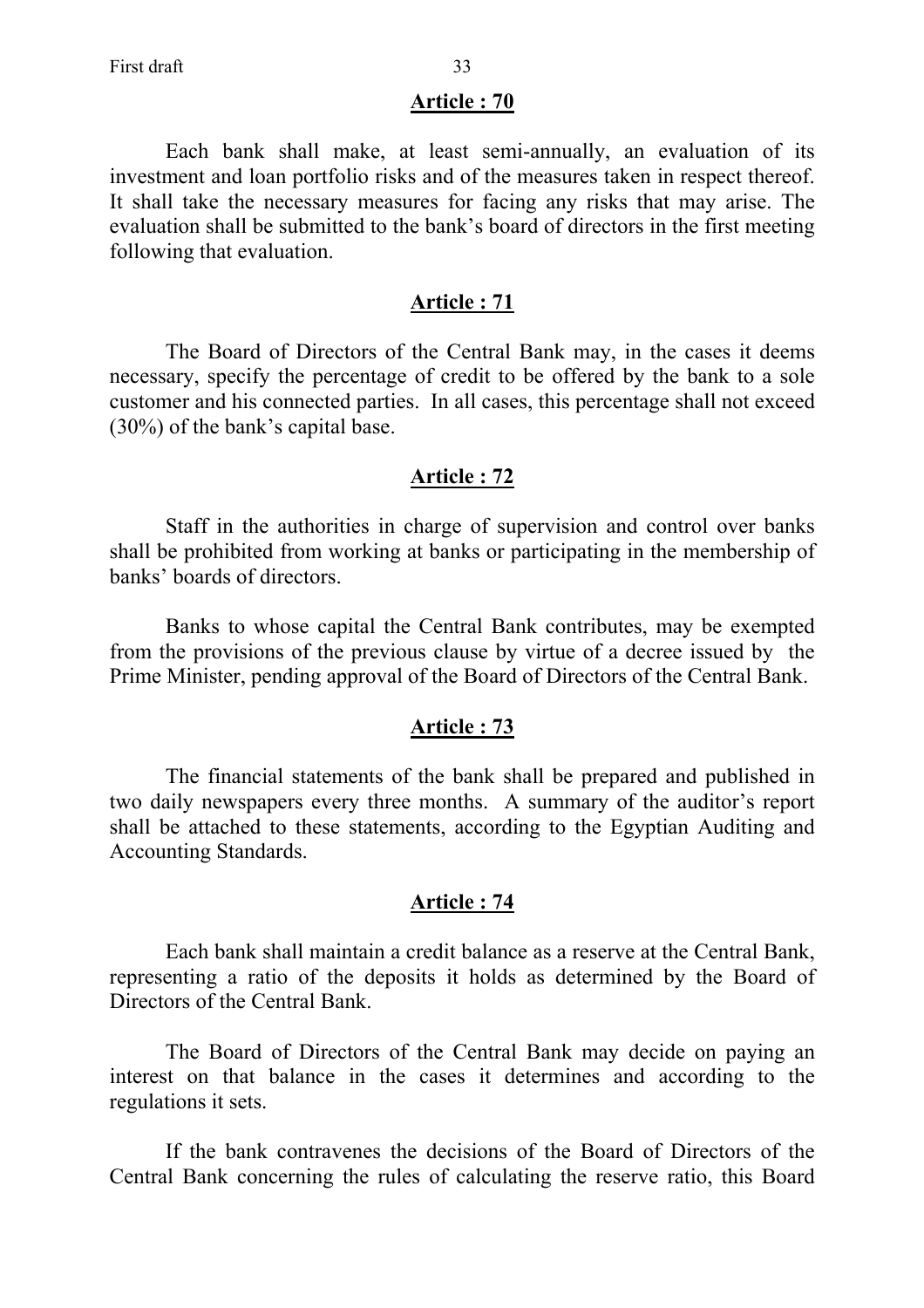may debit the bank's credit balance at the Central Bank with the value equivalent of interest at the discount rate on the amount of deficit in the credit balance for the period during which that deficit occurs.

 If the deficit exceeds (5%) of the balance that should be held at the Central Bank, its Board of Directors may take any of the measures prescribed in Article (135) of this Law, in addition to debiting the amount referred to in the previous clause.

### **Article : 75**

 Each bank shall submit to the Central Bank monthly statements on its financial position, and other financial and regulatory statements, at the dates and according to the forms to be determined by a decision by the Board of Directors of the Central Bank.

## **Article : 76**

 Each bank shall submit to the Central Bank a copy of each report presented to the shareholders on its business before the lapse of at least twenty one days from the date of the convening of the general assembly. It shall submit to the Central Bank a copy of the minutes of each general assembly meeting within thirty days from the date of its convention.

 The Central Bank shall postpone the convention of the general assembly in the cases it deems necessary for a period not exceeding thirty days.

### **Article : 77**

 Each bank shall submit to the Central Bank any data and any clarifications required by the latter on the transactions conducted by the bank. The Central Bank shall have the right to peruse the books and registers of the bank whereby it ensures the obtainment of the data and clarifications it deems necessary for realizing its purposes. The books and registers shall be perused at the premises of the bank by the Central Bank's inspectors and their assistants that are delegated by the Governor of the Bank for that purpose. The inspectors of the Central Bank shall have the right to obtain a copy of any documents necessary for realizing inspection purposes.

#### **Article : 78**

 The bank shall notify each of its customers of his account balance with a statement every three months at most.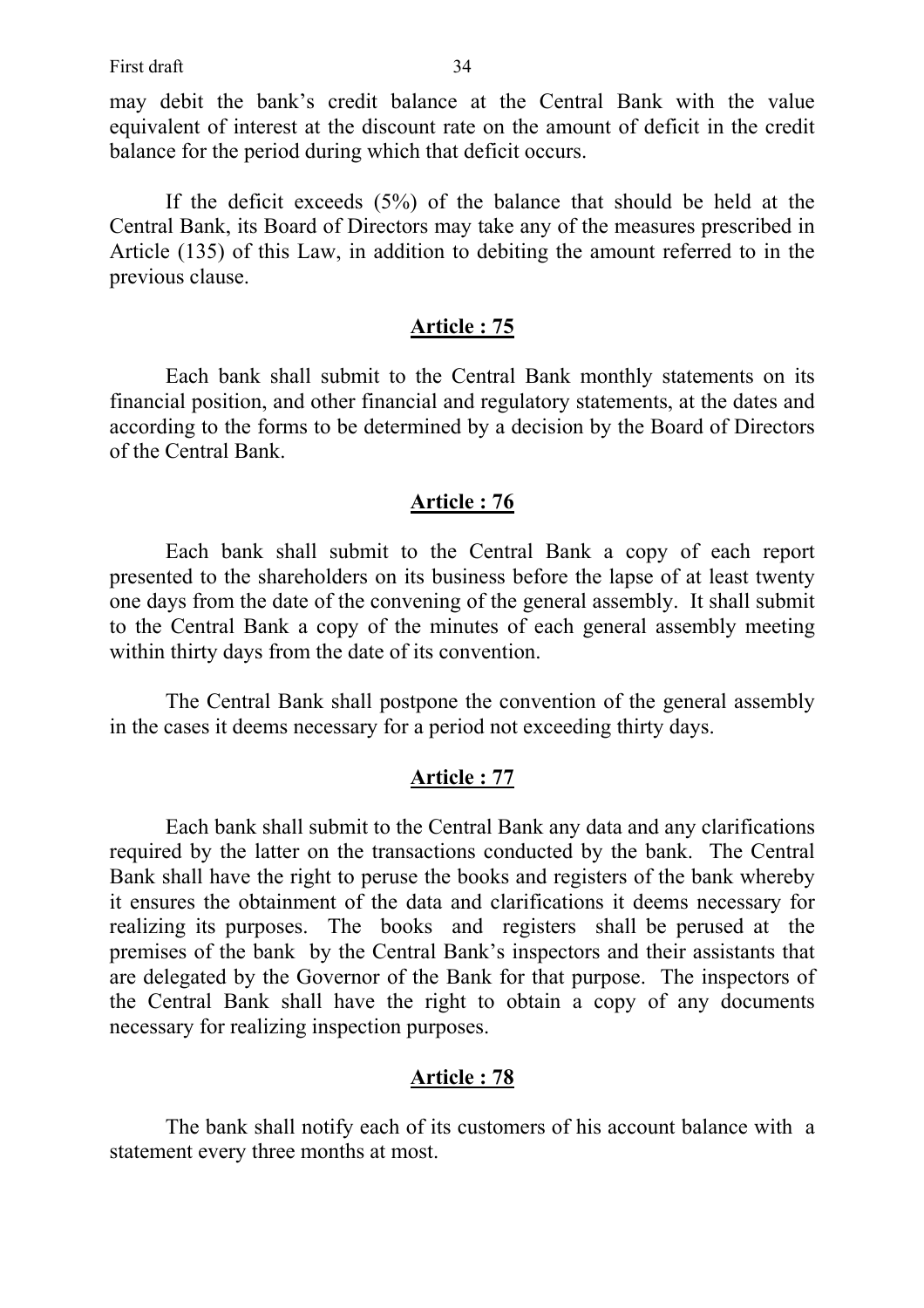The customer shall reply, approving or objecting to the contents of the account statement, by a registered letter with acknowledgement of receipt, within fifteen days from the date of notifying him of the balance. If the customer does not reply in objection thereto within that period, it shall be considered an approval of the validity of the contents of the statement unless the customer proves otherwise.

 Filing an action by the customer against the bank for determining the sum of the amounts he is indebted with, shall not result in the cessation of any judicial or non-judicial measures to be taken by the bank for collecting its dues on the customer, according to the agreements concluded between them, and within the limits of the amounts already agreed upon by the customer, unless a relevant court rules that these measures should be stopped.

### **Article : 79**

 Whenever one of the banks is exposed to financial problems affecting its financial position, the Board of Directors of the Central Bank may ask the management of the problem bank to provide the necessary additional financial resources in the form of paid-up capital increase or support funds to be placed with the bank according to the conditions and rules set by the Board of Directors of the Central Bank and within the period to be determined thereby. Otherwise, the Board of Directors of the Central Bank may either specify the increase it considers necessary in the capital and offer it for subscription, with the procedures and conditions to be determined thereby, or issue a decision for merging the bank with another, conditional upon the approval of the bank with which it is merging, or delist the registration of the problem bank, according to the rules prescribed in this respect.

 The bank shall be considered exposed to financial problems upon occurrence of any of the following cases:

- (A) the inadequacy of the bank's assets to cover its liabilities in a way prejudicing the funds of depositors
- (B) a tangible drop in the bank's assets or revenues, due to a violation of the laws or the rules enforcing them, or as a result of engaging in any risky practices not in accordance with the bases of banking business
- (C) the pursuance of improper methods in managing the banks' activity, which result in a tangible reduction of the shareholders equities, or affect the rights of depositors and other creditors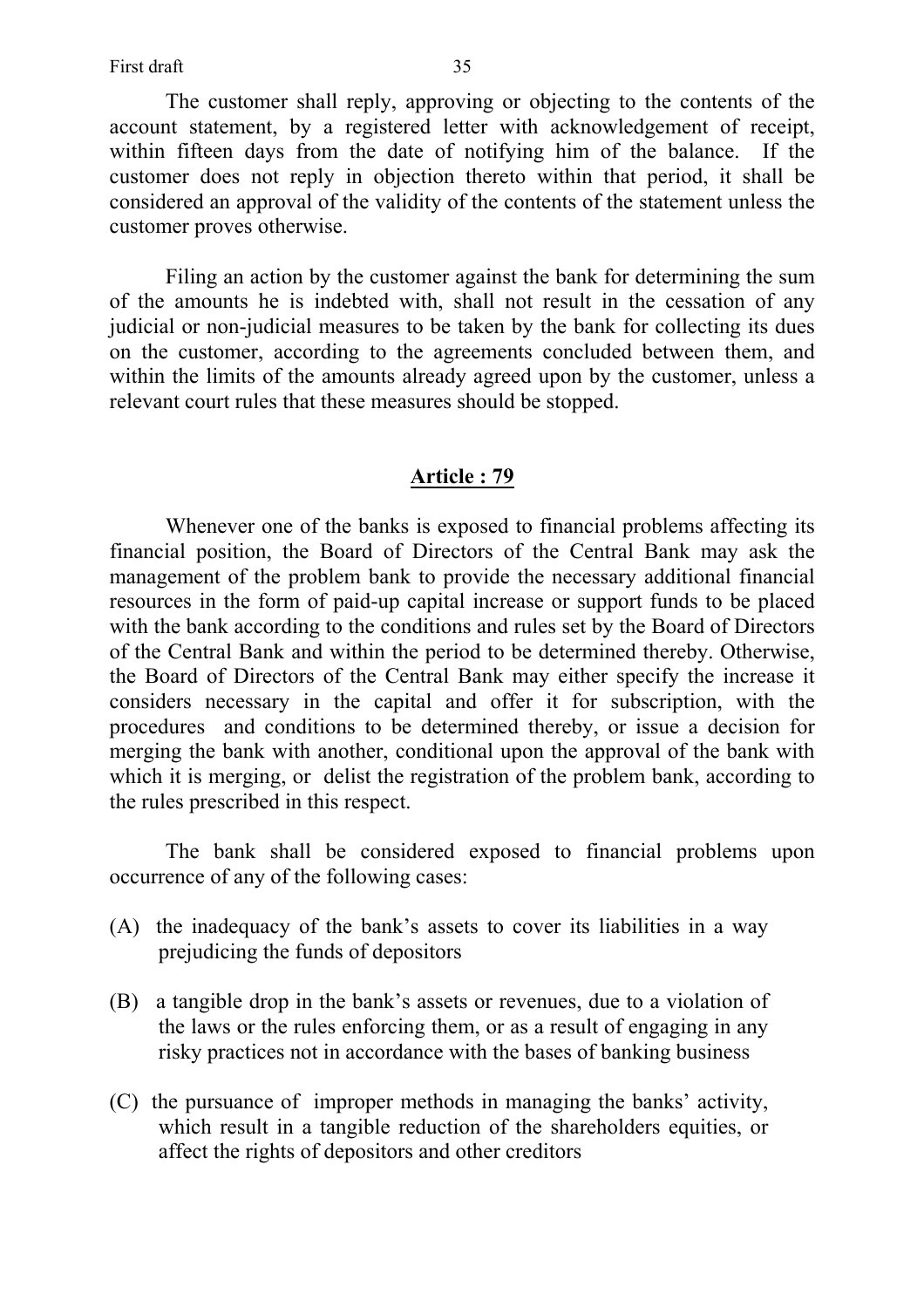- (D) the existence of strong evidences establishing that the bank will not be able to meet the depositors' demands or fulfill its obligation in normal conditions
- (E) a decline in the value of the equities of the shareholders at the bank below the provisions required to be formed

 The registration of the bank shall be delisted by a decision of the Board of Directors of the Central Bank in the following cases:

- (A) if it is established that the bank has violated the provisions of this Law, its Executive Regulations or the decrees issued for its enforcement, and failed to remove the violation during the period and on the conditions to be determined by the Board of Directors of the Central Bank
- (B) if the bank follows a policy that is liable to prejudice the public economic interest, or the interests of depositors or shareholders
- (C) if the bank ceases its activities
- (D) if the bank files a petition in bankruptcy, or a ruling has been issued for its liquidation
- (E) if it is found that the bank's license has been issued on the basis of invalid data submitted by it to the Central Bank

The decision for its delisting shall not be issued except after serving a notice on the bank, by a registered letter with acknowledgment of receipt. The bank is to submit the aspects of its defense in writing, within fifteen days from the date of the notice.

 The delisting shall take place pending a decision of the Board of Directors of the Central Bank, with a two-thirds majority vote of the members of the Board.

 The decision for delisting shall be published in the Egyptian Journal, within ten days from the date of its issue.

### **Article : 81**

Without prejudice to the interests of the bank's customers, delisting the registration shall result in stopping the bank from conducting business, and in its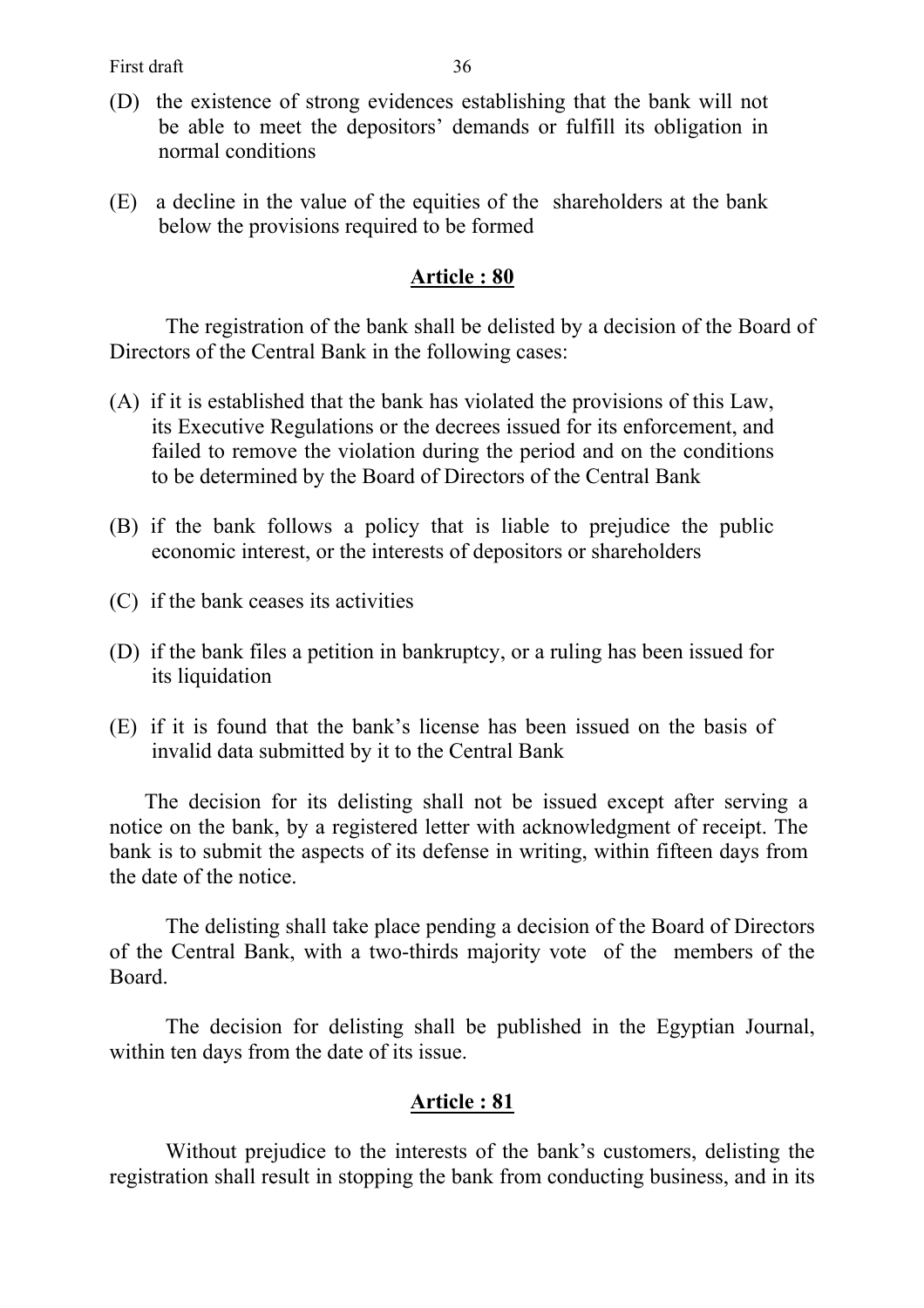liquidation. In this case, the Board of Directors of the Central Bank may either determine an immediate liquidation of the bank's business, or authorize it temporarily to conduct the transactions existing at the time of delisting, according to the conditions the Board determines for that purpose.

### **Article : 82**

 In each bank, an internal committee for auditing shall be formed of three non-executive members of the board of directors. This committee is to be selected by the board. An executive committee shall be established, formed by the bank's board of directors from among its executive members and the bank's staff. The Executive Regulations of this Law shall specify the powers and the system of work in the said two committees.

 The audit committee shall hold a meeting every three months at most, to be attended by the two auditors of the bank. The committee, in performing its activity, may seek the assistance of whoever it chooses, and shall submit its recommendations to the bank's board of directors. Each one of the two auditors may ask for a meeting of the committee if necessary.

### **Article : 83**

 Without prejudice to the provisions of the Central Audit Agency Law, the bank's accounts shall be audited by two auditors to be chosen by the bank from among those recorded in a register provided for that purpose, and upon consultation between the Central Bank and the Central Audit Agency.

 Each auditor shall not have the right to audit the accounts of more than two banks at the same time. The Central bank, following consultation with the Central Audit Agency, may delist the name of the auditor from the register.

The bank shall notify the Central Bank of the appointment of its two auditors, within thirty days from the date of their appointment.

 The Governor of the Central Bank may, for reasons (s)he considers appropriate, assign to a third auditor the performance of a defined task, in return for remuneration payable by the Central Bank.

#### **Article : 84**

 The two auditors shall prepare their report on auditing the bank's financial statements, according to the Law and the Egyptian Auditing Standards, provided that their report shall elucidate whether the transactions audited thereby violate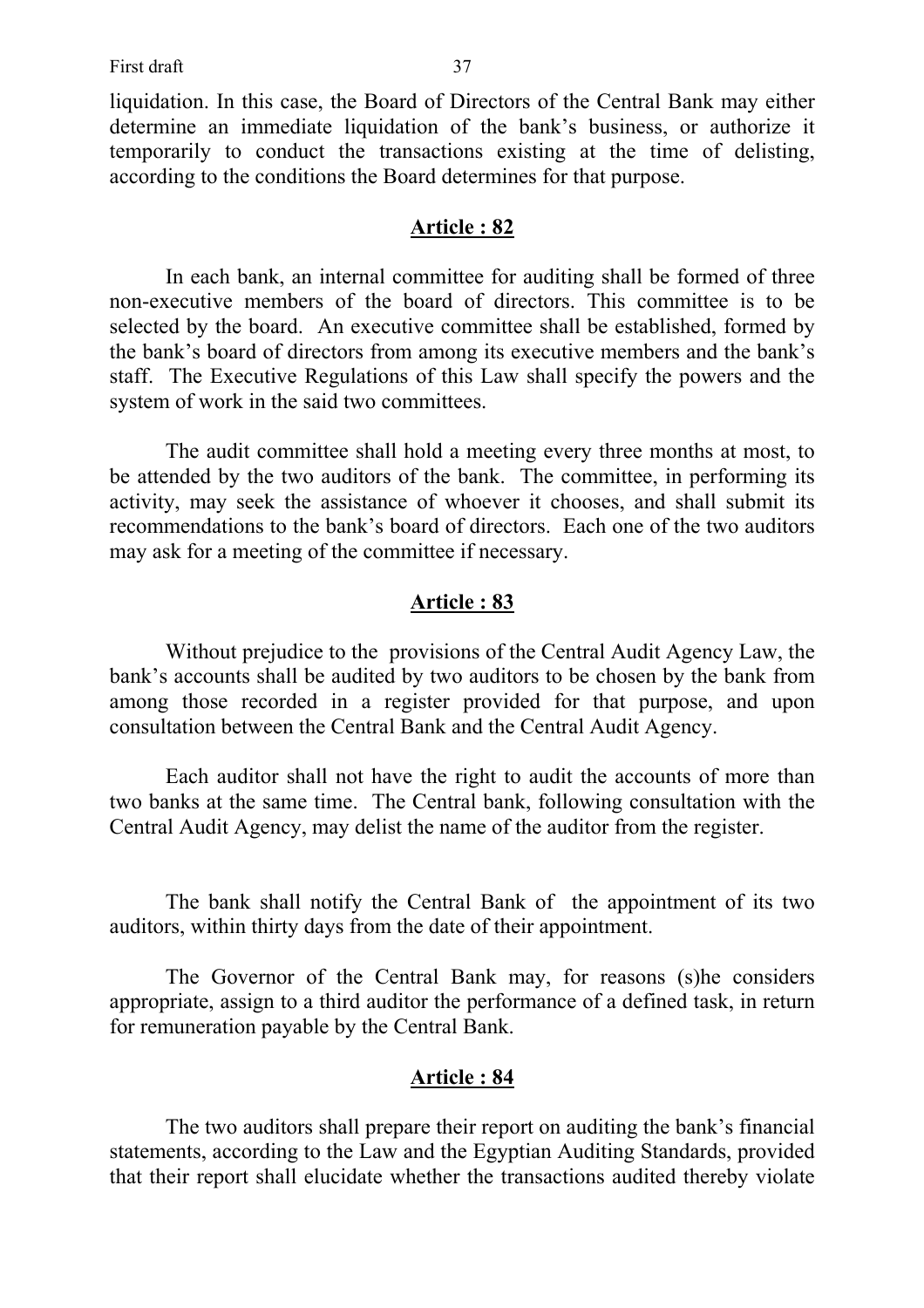any of the provisions of this Law, its Executive Regulations, or the decrees issued for its enforcement. At least twenty one days before the convening of the general assembly, they shall send to the Central Bank a copy of their report, coupled with a copy of the financial statements, and a detailed report comprising the following:

- (A) the method of evaluating the bank's assets and estimating its commitments and obligations
- (B) the extent of adequacy of the internal control system in the bank
- (C) the extent of adequacy of the provisions formed against any decrease in the value of assets, and also any obligations incurred by the bank, along with determining the amount of shortfall in the provisions, if any.
- (D) any regulatory or supervisory standards that the Board of Directors of the Central Bank requires the auditors to verify bank's compliance with

The general assembly of the bank shall not be called to convene before receiving the Central Bank's comments on the financial statements report submitted thereto.

 The Governor of the Central Bank may issue a decision disapproving the distribution of profits to the shareholders and to those entitled to a share in the profits, within fifteen days from the date of receiving the report and the said attachments. This decision is issued if it is found that there is a decrease in the provisions, or a reduction in the ratio of capital adequacy below the established minimum requirement, or any reservation mentioned in the auditor's report, that has a significant effect on the distributable profits.

## **Article : 85**

 The two auditors shall be responsible for the contents of their report on the credit portfolio and the risks arising from credit and investments. The general assembly of the bank may request the Central Audit Agency to investigate any default in the reports submitted by the auditors.

 If the auditors' dereliction of duty is established with respect to their performance of the tasks assigned thereto as determined in the Law on Exercising the Audit and Accountancy Profession, the Agency may ask the general assembly of the bank, after consulting the Central Bank, to delist them and take the necessary actions to penalize them for their dereliction.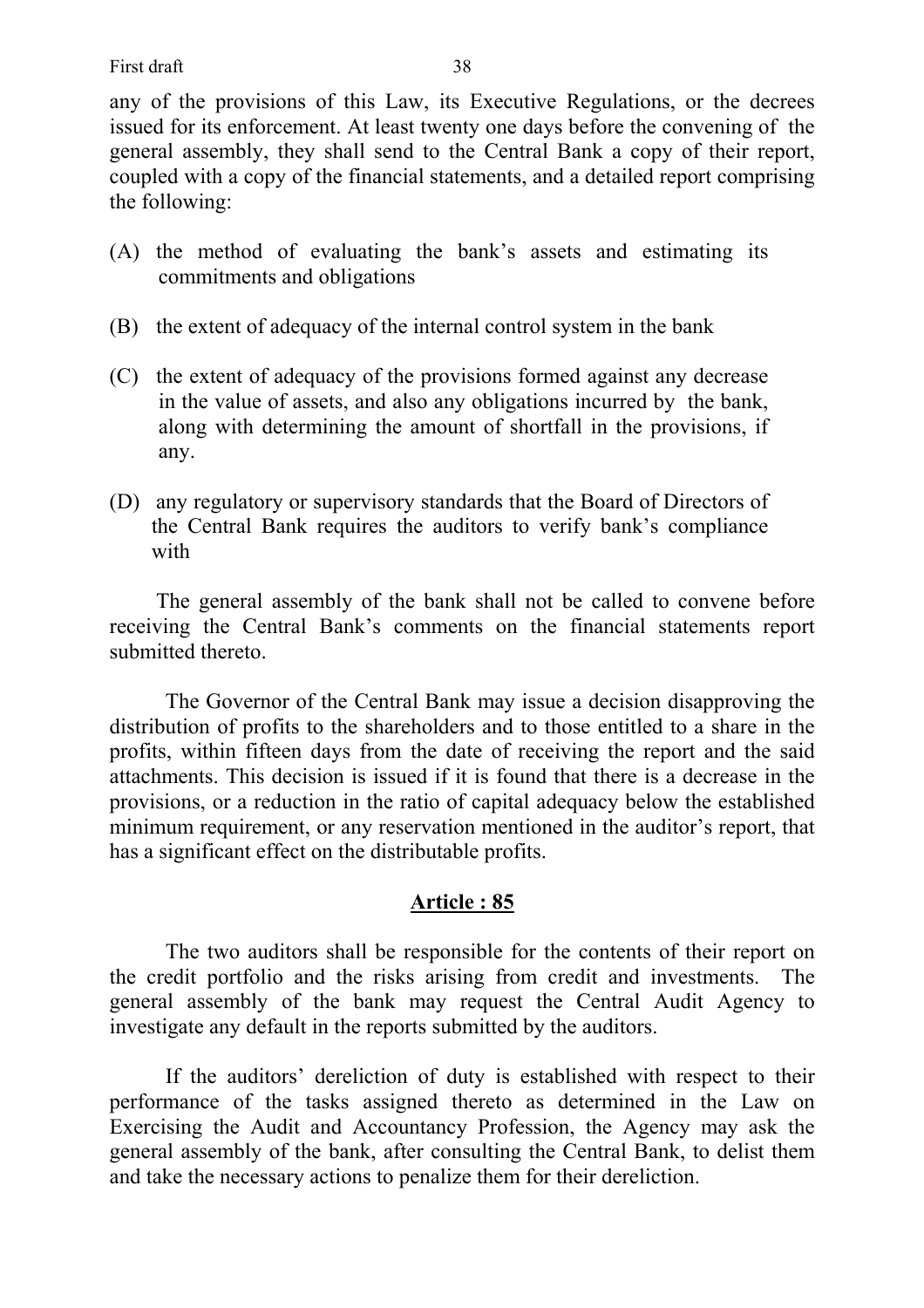The Board of Directors of the Central Bank shall determine an annual supervision fee on the banks registered therewith, to be settled during the month of January every year, providing the fee shall not exceed one Egyptian pound per each ten thousand Egyptian pounds of the average total monthly positions of a bank during the year.

 In the case of overdue settlement, an interest shall be charged, on the basis of the discount rate declared by the Central Bank.

The receipts of that fee shall be deposited in the Regulation and Supervision Account, and shall be appropriated for spending therefrom on the regulation and supervision over banks, and for updating and developing the work systems of the Central Bank and for training its cadres.

## **Article : 87**

 A fund named "Deposit Insurance Fund at Banks" shall be established at the Central Bank, and shall have a legal personality, with an independent budget. It shall also have a board of trustees under the chairmanship of the Governor of the Central Bank. Its head office shall be located in the city of Cairo. The Fund shall comprise in its membership all the banks registered with the Central Bank.

 The articles of association of the Fund shall be issued by virtue of a decree by the President of the Republic, upon a proposal of the Governor of the Central Bank, and a proposition of the Prime Minister. The articles of association shall comprise, in particular, the following:

- (A) the purposes of the Fund, the means of their achievement, and the regulations of the Fund's relation with banks;
- (B) a determination of the membership fees and the banks' annual subscriptions;
- (C) the formation of the board of trustees and the work system in the Fund;
- (D) the scope of insurance for deposits, and the maximum limit of insurance;
- (E) the financial resources of the Fund, and the rules and aspects of spending therefrom; and
- (F) the auditing system of the Fund.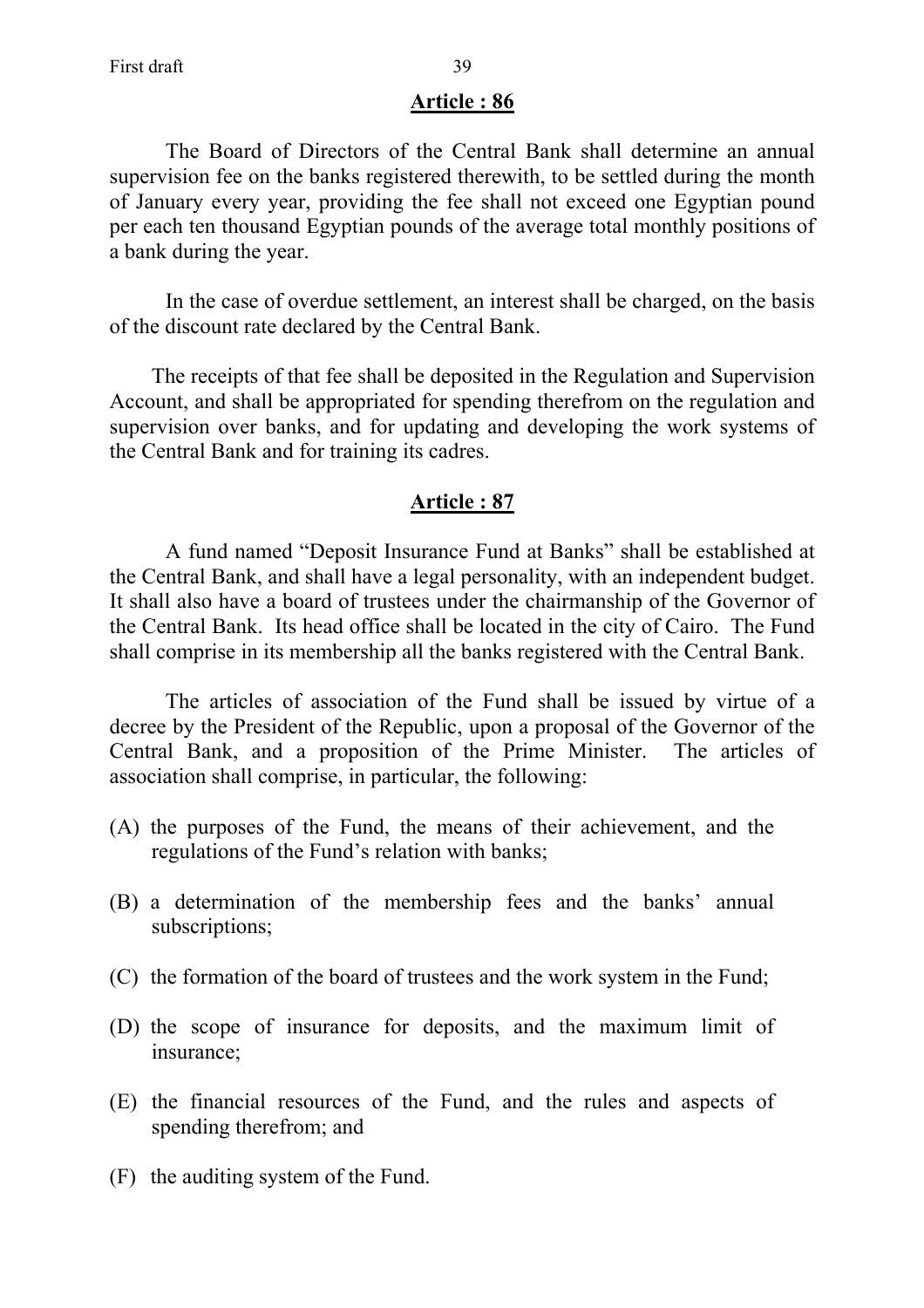The surplus on the Fund's resources shall be carried forward from one financial year to another.

### **Article : 88**

 The Board of Directors of the Central Bank may, upon a proposal of the board of trustees of the Fund, take any of the following measures, whenever any bank contravenes the provisions of the Fund's articles of association or the decrees issued for its enforcement:

- (A) issuing a caution, and
- (B) obliging the bank to settle an amount not exceeding (5%) of the last annual subscription amount of the bank, increasing to (10%) in case of reoccurrence of the violation. The proceeds of these amounts shall be added to the resources of the Fund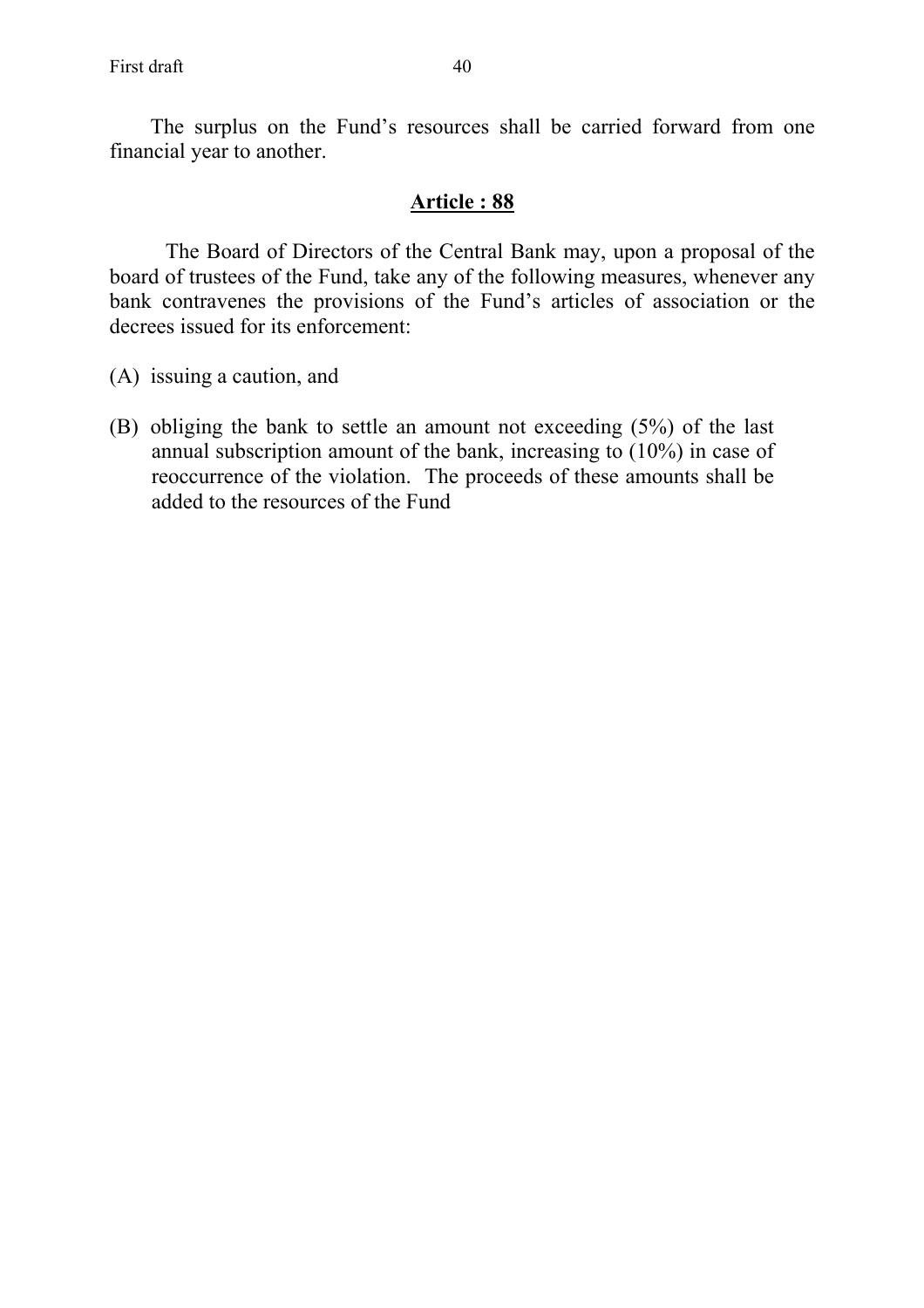### **Section – 3**

## **Management of Public Sector Banks**

## **Article : 89**<sup>∗</sup>

 Without prejudice to the provisions of Article (43) of this Law, all public sector banks shall be subject to the same provisions to which all the other banks are subject, with the exception of those for which a special provision is stipulated in this section. In all cases, these banks and their staff shall not be subject to the provisions of the laws and regulations applicable in public sector companies and public business sector companies.

## **Article : 90**

Each public sector bank shall have a board of directors to be formed as follows:

- (A) a chairman of the board of directors;
- (B) two deputy chairmen; and
- (C) six members specialized in banking, monetary, financial, economic, and legal affairs, with previous experience in banking business.

The board chairman and members shall be appointed by decree of the Prime Minister, after consulting the Governor of the Central Bank, for a renewable three-years term, as shall be determined in the Executive Regulations of this Law.

The two deputy chairmen shall be appointed by decree of the Prime Minister after consulting the chairman of the board of directors of the bank.

The salaries, allowances, and remuneration of the chairman of the board and his/her two deputies, the remuneration of specialized members who are nonstaff of the bank, and the attendance allowances for the board of directors shall be determined by decree of the Prime Minister.

<sup>∗</sup> As amended by Law No. 93 of the Year 2005, issued on 20 June 2005.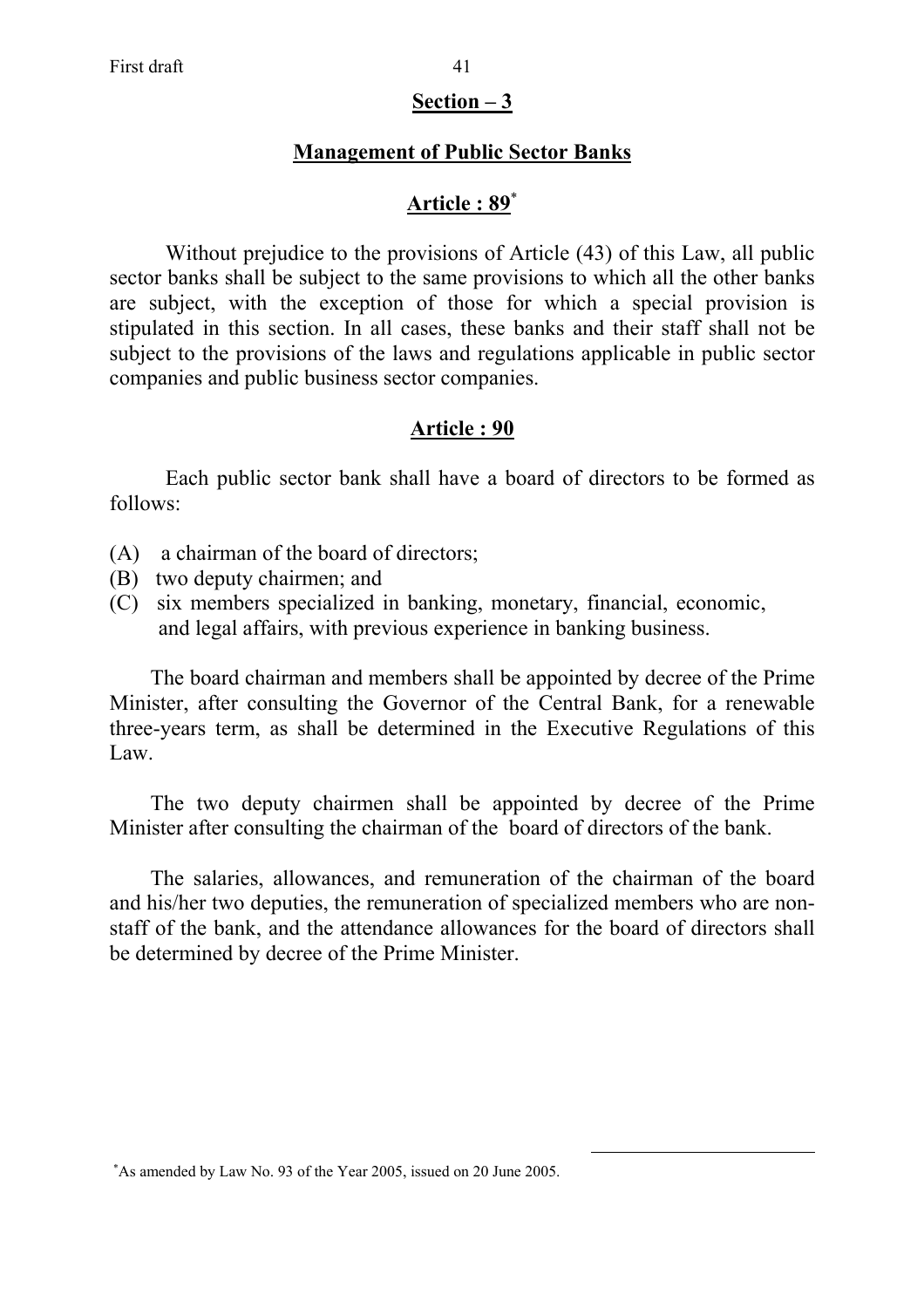## **Article : 91**<sup>∗</sup>

 The bank's board of directors shall approve all internal work regulations. It shall also endorse the payroll, incentives, and allowances, pursuant to the provisions prescribed in the Labor Law as promulgated by Law No. 12 of the year 2003 in this respect. Without restriction to the laws and regulations applicable in public sector companies and public business sector companies, the board of directors may set one system or more governing the reward of the bank's staff in light of their performance and the volume and level of their work accomplishments.

## **Article : 92**

 Public sector banks' representatives in the banks and companies to the capital of which they contribute shall be appointed by a decision of the board of directors of the bank. The appointment decision shall be for one term renewable only once. The bank's board of directors may change its representatives before the end of the board's term without prejudice to the provisions of Article (43) of this Law.

## **Article : 93**

Each of the public sector banks shall have a general assembly to be formed from among those who have banking, monetary, financial, economic and legal expertise, by decree of the Prime Minister. This assembly shall be headed by a representative of the owner of the majority of capital, who shall be designated by decree of the President of the Republic.

The general assembly of the public sector bank shall assume, in particular, the following:

- (A) approving the financial statements and distribution of profits;
- (B) amending the statute, including the extension or reduction of the bank's duration, and the increase or reduction of the bank's authorized and paid-up capital;
- (C) deciding the merger or divestiture of the bank. The resolution issued in this respect shall only be valid, pending approval of the Cabinet; and

<sup>∗</sup> As amended by Law No. 93 of the Year 2005, issued on 20 June 2005.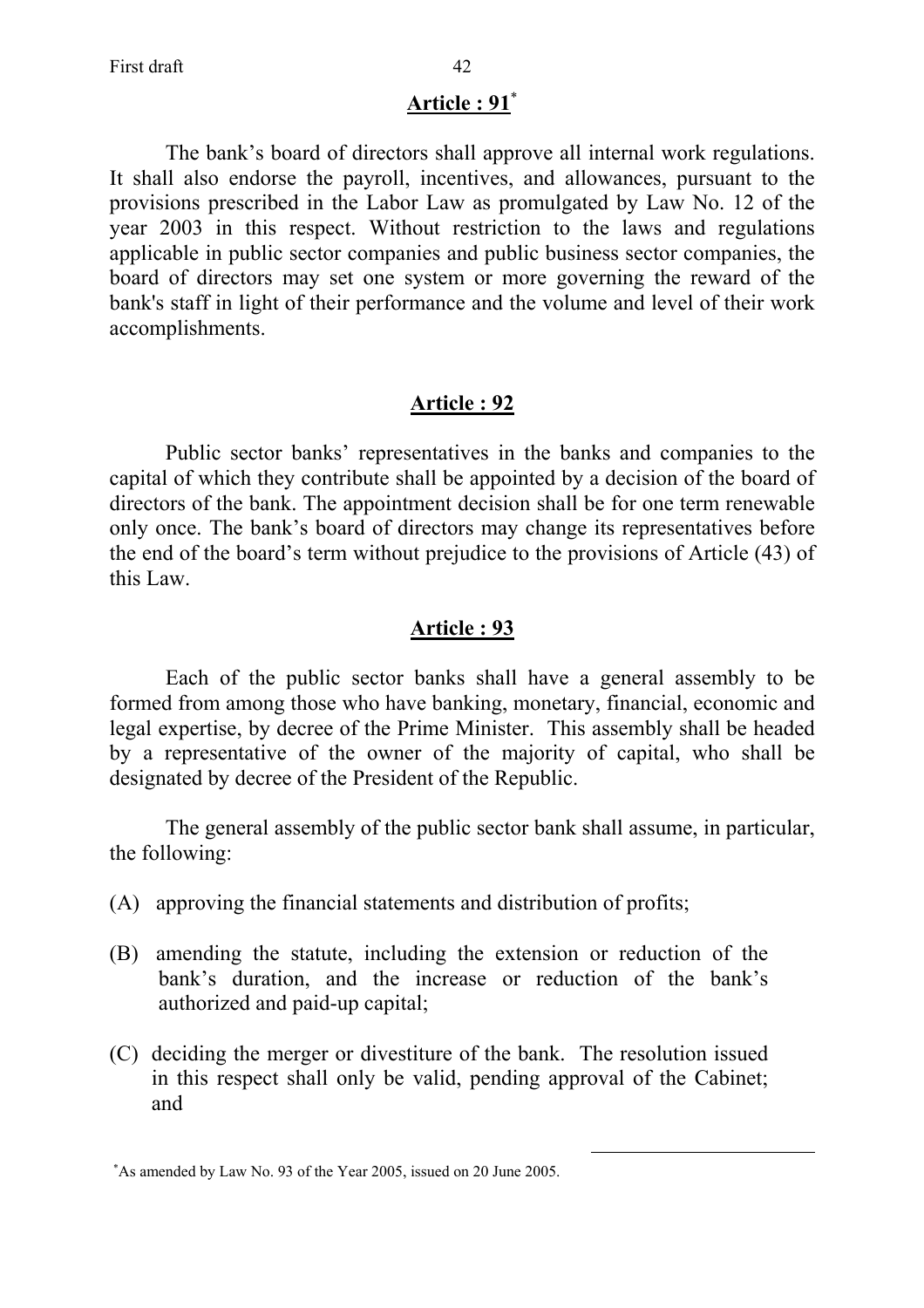First draft 43

(D) approving the budget.

The chairman and members of the board of directors of the bank and the auditors shall attend the general assembly meetings, but shall not have a counted vote.

#### **Article : 94**

 The private sector may own shares in the capital of fully state-owned banks. In this case, the bank shall be subject to the provisions of the Law of Joint Stock Companies, Partnerships Limited by Shares, and Limited Liability Companies as promulgated by Law No. 159 of the year 1981.

The provisions of the Articles of Section  $-2$ , Chapter  $-3$  of this Law shall also apply to the bank.

 In respect of the share the State owns in the capital of a bank, the Prime Minister shall appoint representatives of the public funds in the general assembly meetings of that bank.

#### **Article : 95**

 The general budget of the State shall not comprise the current and capital resources and uses of public sector banks. The net profits of these banks shall be transferred to the public treasury of the State, proportionate with its share, after deducting the reserves determined to be formed, or the profits to be retained.

### **Article : 96**

 A fund shall be established for updating the systems of work in public sector banks, developing the skills and abilities of their staff, and for covering the costs of their enrolment in local and international training programs.

The resources of this Fund shall be formed of:

- (A) a percentage not exceeding (5%) of the annual distributable net profits of public sector banks;
- (B) the contributions of the banks benefiting from the services of the Fund; and
- (C) the gifts, donations and subventions the Prime Minister agrees to accept for that purpose.

The statute of the Fund and its application as well as the party to which it is affiliated, shall be issued by decree of the Prime Minister.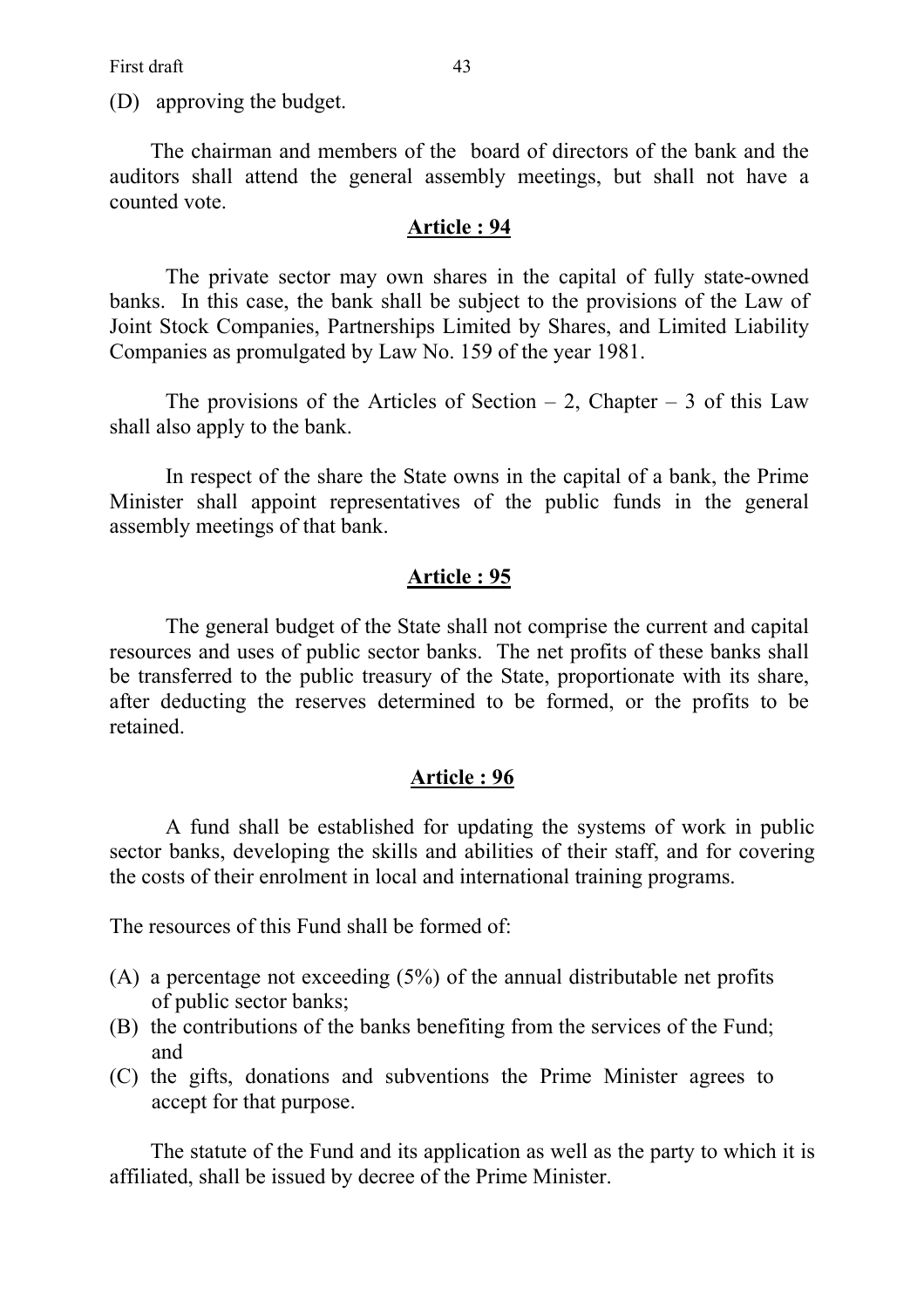#### **Section – 4**

## **Maintaining The Secrecy of Accounts**

#### **Article : 97**

All accounts, deposits, trusts, and safes of the customers at banks, as well as their related dealings, shall be kept secret. Having access to or giving particulars about these accounts directly or indirectly shall be prohibited, except by written permission from the owner of the account, deposit, trust, or safe, any of his/her heirs, or any legatee of all or part of these funds, or from the legal representative or the proxy delegated in this regard or on the basis of a judicial ruling or an arbitration award.

The prohibition stipulated in the previous clause shall apply to all persons and parties, including those empowered by law to have access to or obtain the papers or data, divulging the secrecy of which, is prohibited according to the provisions of this Law. This prohibition shall continue to exist even if the relation between the customer and the bank is terminated for any reason.

### **Article : 98**

 The Attorney General or any one/s (s)he delegates from among at least the first public attorneys may, of his/her own accord, or upon the request of an official party or interested party ask the Cairo Court of Appeal to pass an order for accessing to, or obtainment of any data or information related to any accounts, deposits, trusts, or safes prescribed in the previous Article, or their relevant transactions, whenever this is required to reveal a fact in a felony or misdemeanor the perpetration of which is established by serious evidences.

 Any interested party, on declaration of one's wealth when a garnishment order is served on one of the banks subject to the provisions of this Law, may submit the request referred to in the previous clause to the relevant court of appeal.

 The court, held in chamber, shall decide the request within the three days subsequent to the date of its submission, after hearing the statement of the public prosecution or the interested party.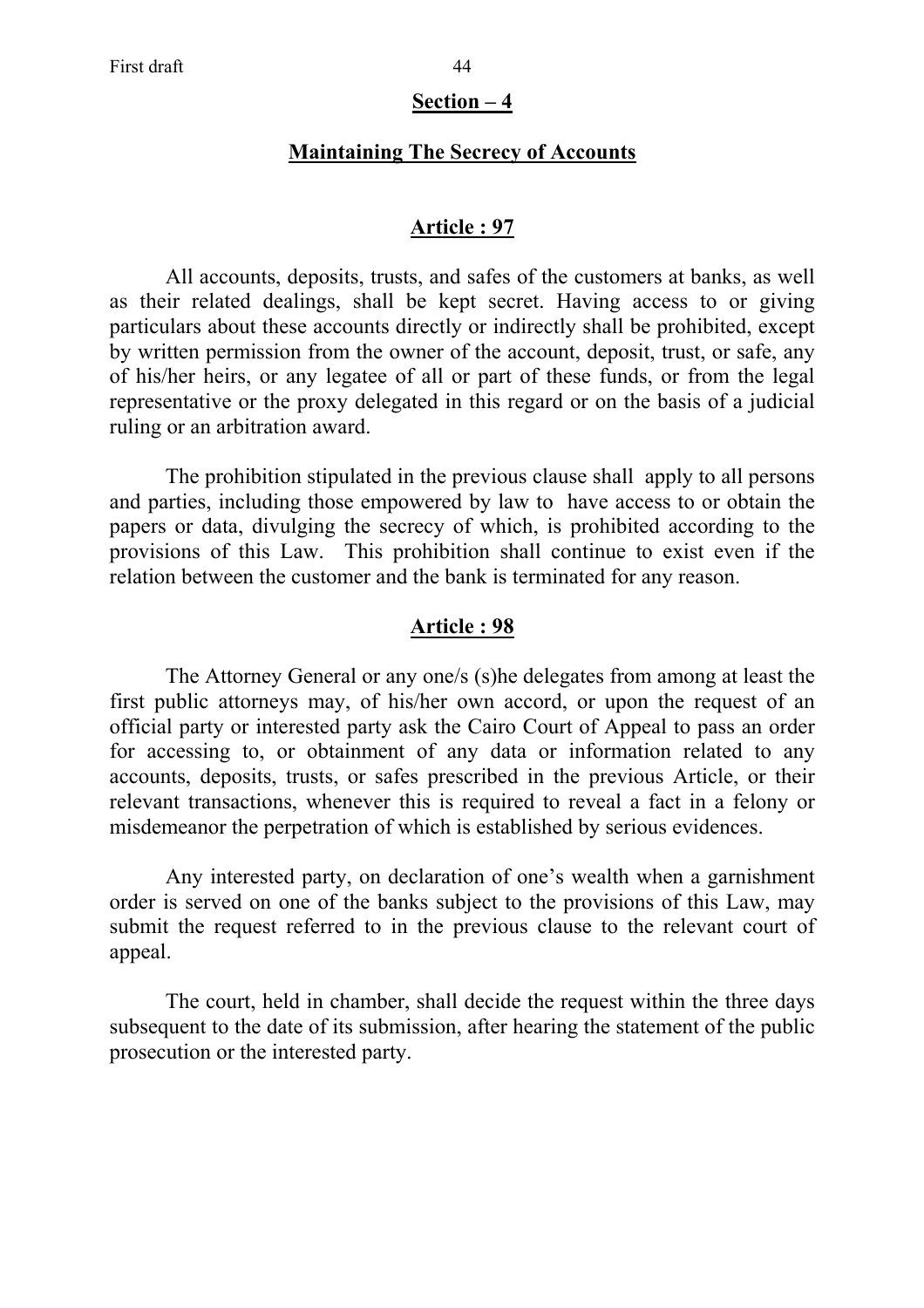The Attorney General or the one/s (s)he delegates for that purpose from among at least the first public attorneys, and the concerned parties, according to each case, shall notify the bank and interested parties of the court order within the three days subsequent to passing it.

 The time specified for the declaration of one's wealth shall begin from the date of notifying the bank of the said court order.

 The Attorney General, or the one/s (s)he delegates from among at least the first public attorneys shall directly order the access to, or the obtainment of any data or information related to the accounts, deposits, trusts, or safes prescribed in Article (97) of this Law, or their related transactions. (S)he shall give this order if this is required to reveal a fact in one of the crimes prescribed in Book  $-2$ , Part  $-2$ , Section  $-1$ , of the Penal Code, and in the crimes prescribed in the anti-Money Laundering Law as promulgated by Law No. 80 of the year 2002.

## **Article : 99**<sup>∗</sup>

 The Central Bank shall exchange with banks the information and data related to their customers' debt and credit facilities. These information and data shall also be exchanged with the real estate finance companies, financial lease companies, and inquiry and credit rating companies. The Board of Directors of the Central Bank shall set the rules regulating the exchange of information and data, in a way guaranteeing their secrecy and ensuring the availability of the information and data required for sound bank credit

 The Board of Directors shall also set the rules to be followed for preparing the due diligence reports on banks, paving the way for selling all, or part of their shares, or for their merger.

# **Article : 100**<sup>∗</sup>

 The board chairmen and members of banks, real estate finance companies, financial lease companies, inquiry and credit rating companies, as well as their directors or staff shall be prohibited from giving or disclosing any information or data related to bank customers, their accounts, deposits, trusts or safes or their transactions in respect thereof, or from enabling other parties to have access to them in cases other than those permitted by virtue of the provisions of this Law.

<sup>∗</sup> As amended by Law No. 93 of the Year 2005, issued on 20 June 2005.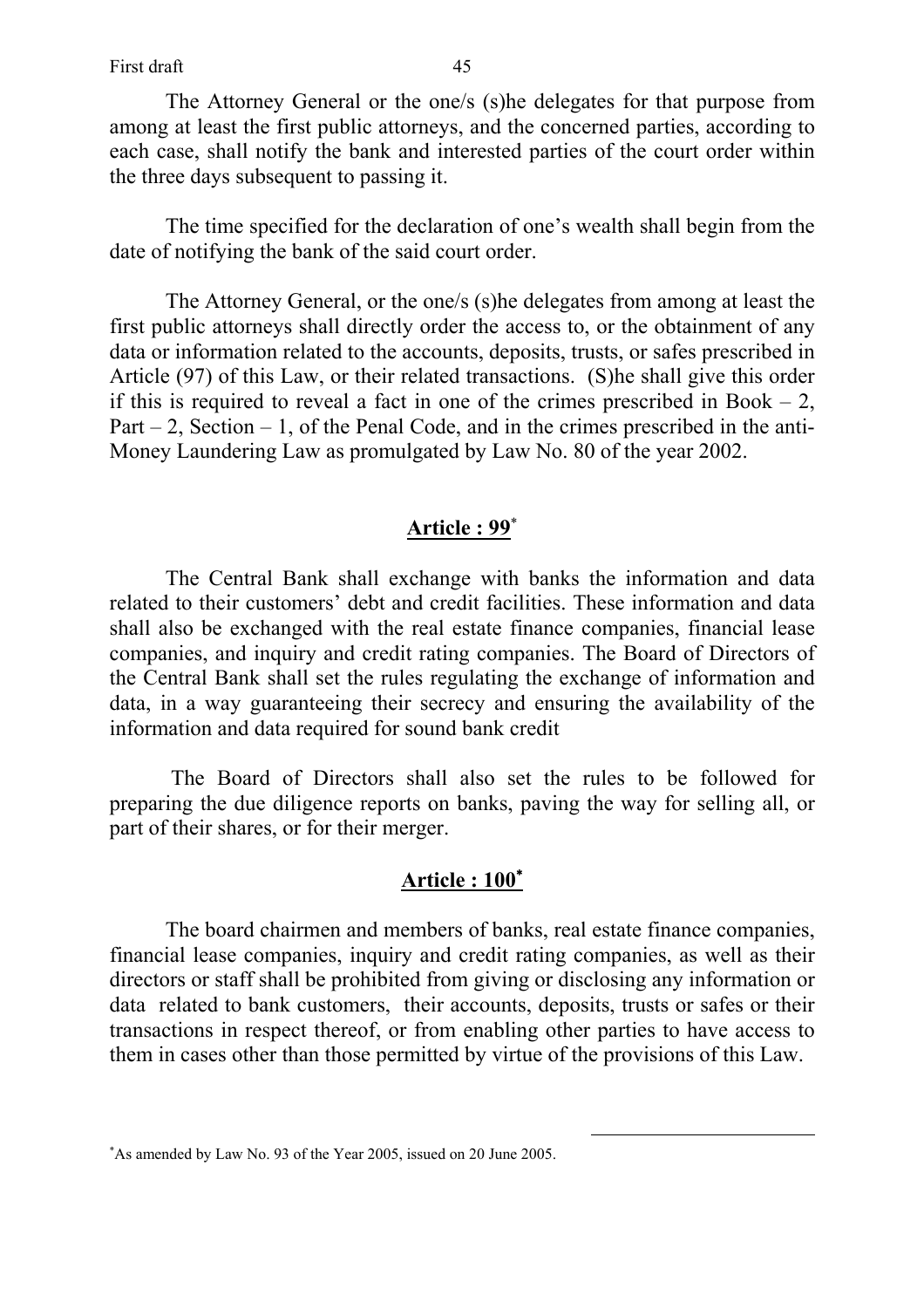First draft 46

 This prohibition shall also apply to anyone who, by virtue of his/her profession, position, or work, peruses and has access, directly or indirectly, to the said information and data.

## **Article : 101**<sup>∗</sup>

 The provisions of Article (97) and (100) of this Law shall not prejudice the following:

- (A) the tasks that are legally assigned to auditors of banks, and the powers legally vested with the Central Bank;
- (B) the bank's commitment to issue a certificate of the reasons for refusing to cash a check, upon the demand of who is entitled to that right;
- (C) the right of the bank, the real estate finance company or the financial lease company to disclose all or part of the data concerning customer's transactions, which are necessary to establish the bank's or the company's right in a judicial dispute, arising between the bank or the company and the customer concerning these transactions;
- (D) the stipulations of the laws and provisions regulating the combat of money laundering ;
- (E) information and data provided by inquiry and credit rating companies, pursuant to the rules established by the Central Bank Board of Directors.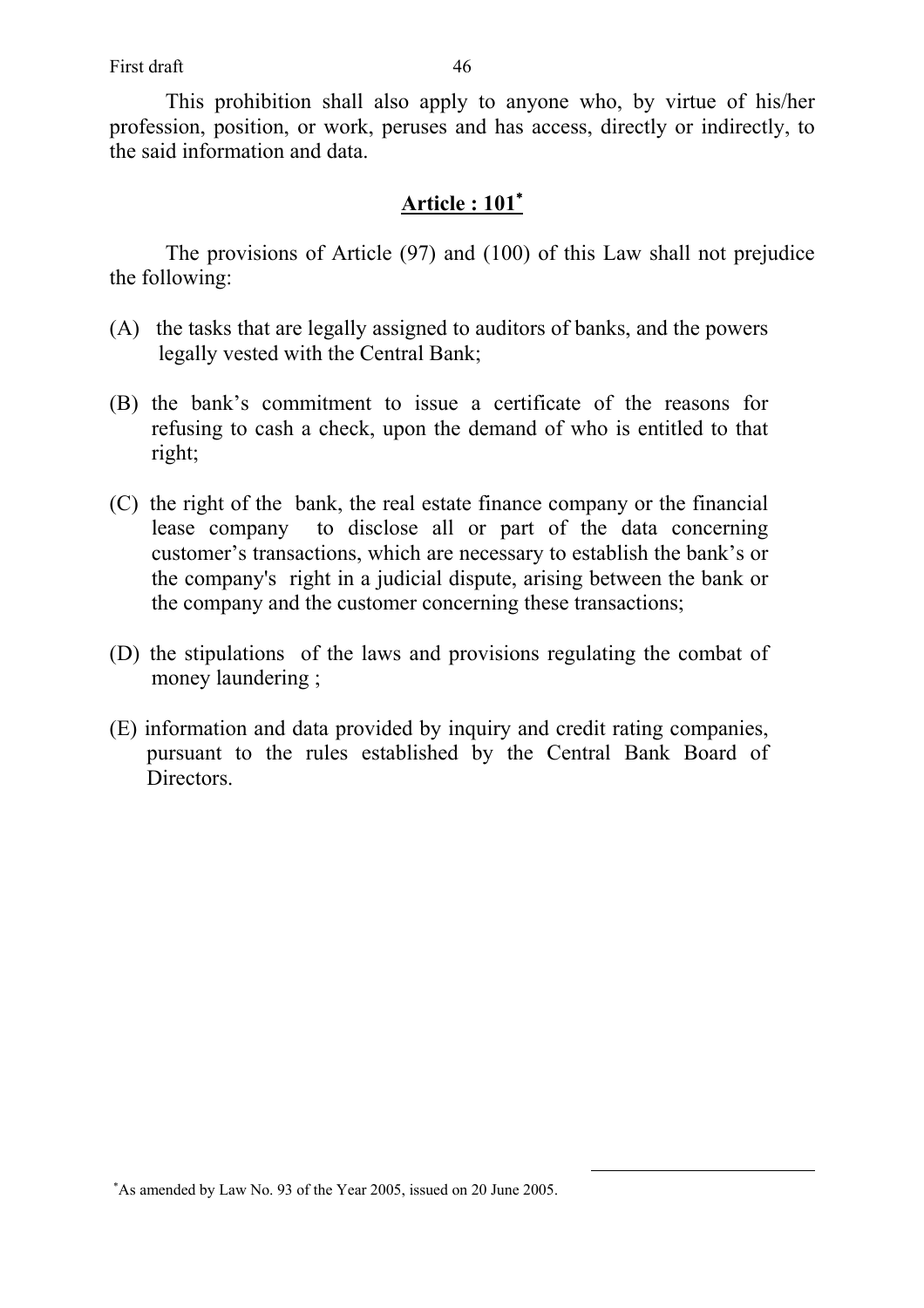#### **Section – 5**

### **Mortgaging The Property and Assets to Banks**

#### **Article : 102**

Without prejudice to the provisions governing the recording of official mortgage of real estates, aircraft, and ships, and the commercial mortgage of commercial stores as stipulated in their regulating laws, and the provisions of the Mortgage Law, promulgated by Law No. 148 of the year 2001, the bank or the mortgagor shall submit an application for recording the mortgage of real estates that are presented to banks and international financing institutions as a collateral against finance and credit facilities to the notary public office within the jurisdiction of which lies the real estate. The title deed and abstract of title, and the names and data of the parties to the mortgage contract, as well as the credit facility statement or the value and terms of the finance shall be attached to the application. The application shall be recorded in a special register provided for this purpose at the office of the competent notary public<sup>\*</sup>.

The responsible notary public office shall verify the boundaries and specifications of the real estate, after completing the necessary documents, based on the application and the title deed.

The application shall be decided on within seven days from the date of its submission together with the necessary documents.

The application for recording the real estate shall not be rejected, except in the case of not completing the documents required for recording.

In all cases, the applicant shall be notified of the acceptance of the application or the decision of it substantiated rejection within seven days from the date of the decision, by a registered letter with acknowledgment of receipt.

The provisions of Articles (12 to 27 ) of the Mortgage Law promulgated by law No. 148 of the year 2001 shall apply as regards the execution on the real estate mortgaged for banks<sup>\*\*</sup>.

<sup>∗</sup> As amended by Law No. 93 of the Year 2005, issued on 20 June 2005.

<sup>∗∗</sup> Added by Law No. 93 of the Year 2005, issued on 20 June 2005.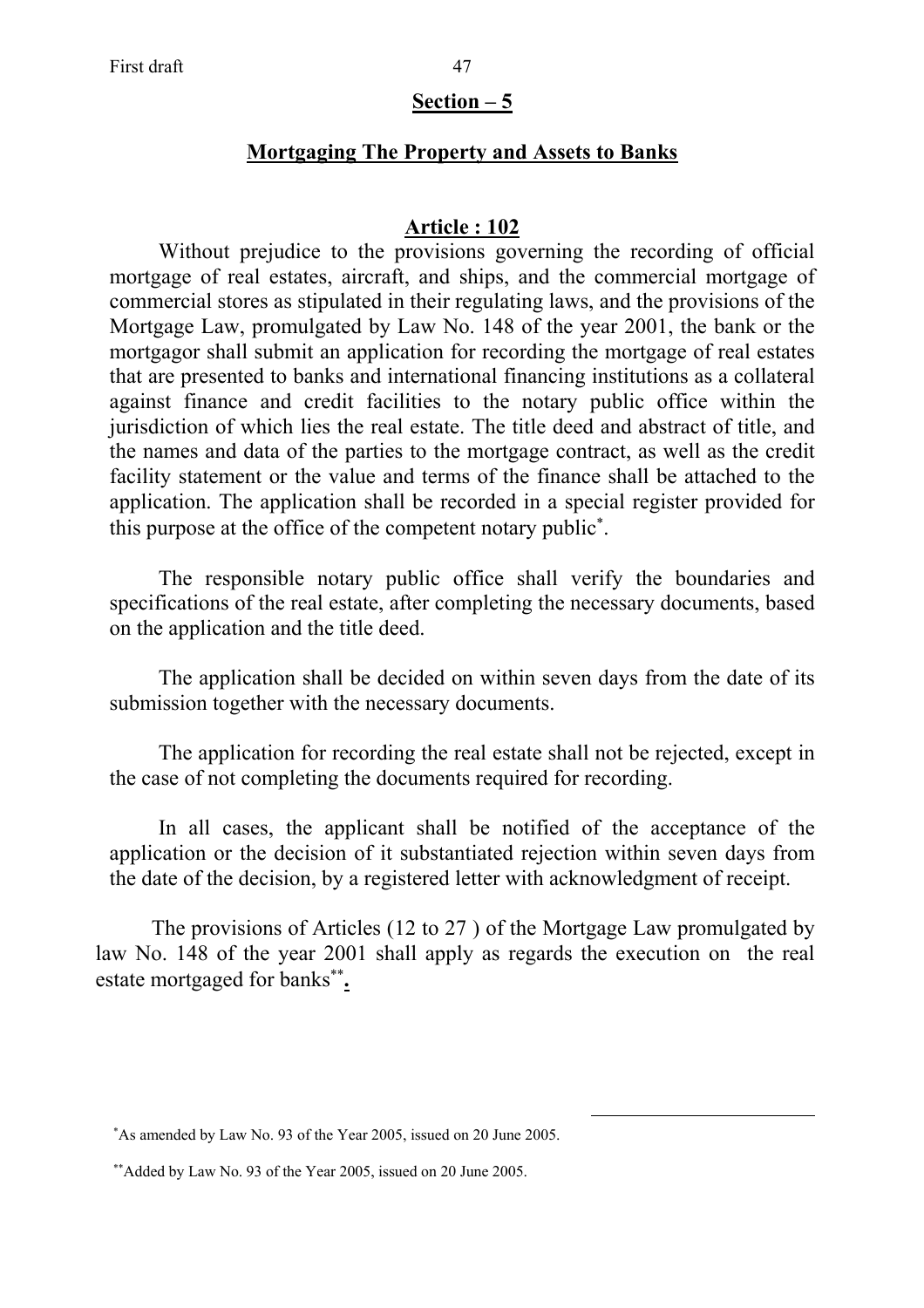Without prejudice to the reduction and exemption provisions legally established on official mortgage, all fees due on official and commercial mortgages extended to banks and international financing institutions as a collateral against finance and credit facilities, as well as fees on renewing and adjusting the value of these mortgages or any of their terms shall be reduced by 50%. The maximum limit of these fees shall be as follows<sup>\*</sup>:

- twenty five thousand Egyptian pounds for a mortgage, the value of which does not exceed ten million Egyptian pounds.
- fifty thousand Egyptian pounds for a mortgage, the value of which does not exceed twenty million Egyptian pounds.
- seventy five thousand Egyptian pounds for a mortgage, the value of which does not exceed thirty million Egyptian pounds.
- one hundred thousand Egyptian pounds for a mortgage, the value of which exceeds thirty million Egyptian pounds.

Canceling of these mortgages shall be exempted from all fees.

# **Article : 104**

 After being notarized, the commercial mortgage contract of commercial stores, given to banks as a collateral against which finance and credit facilities are extended shall be considered an executive deed in applying the provisions of Article (280) of Civil and Commercial Procedure Law.

 The commercial store may be mortgaged to foreign banks and international financing institutions as a collateral against the finance and credit facilities used in the Arab Republic of Egypt<sup>\*</sup>.

# **Article : 105**

 Where an agreement exists, the bank shall be given, in its capacity as a mortgagee, the right to sell the mortgaged securities if the debtor does not settle the bank's dues that are guaranteed by the mortgage, on their maturity. The

<sup>∗</sup> As amended by Law No. 93 of the Year 2005, issued on 20 June 2005.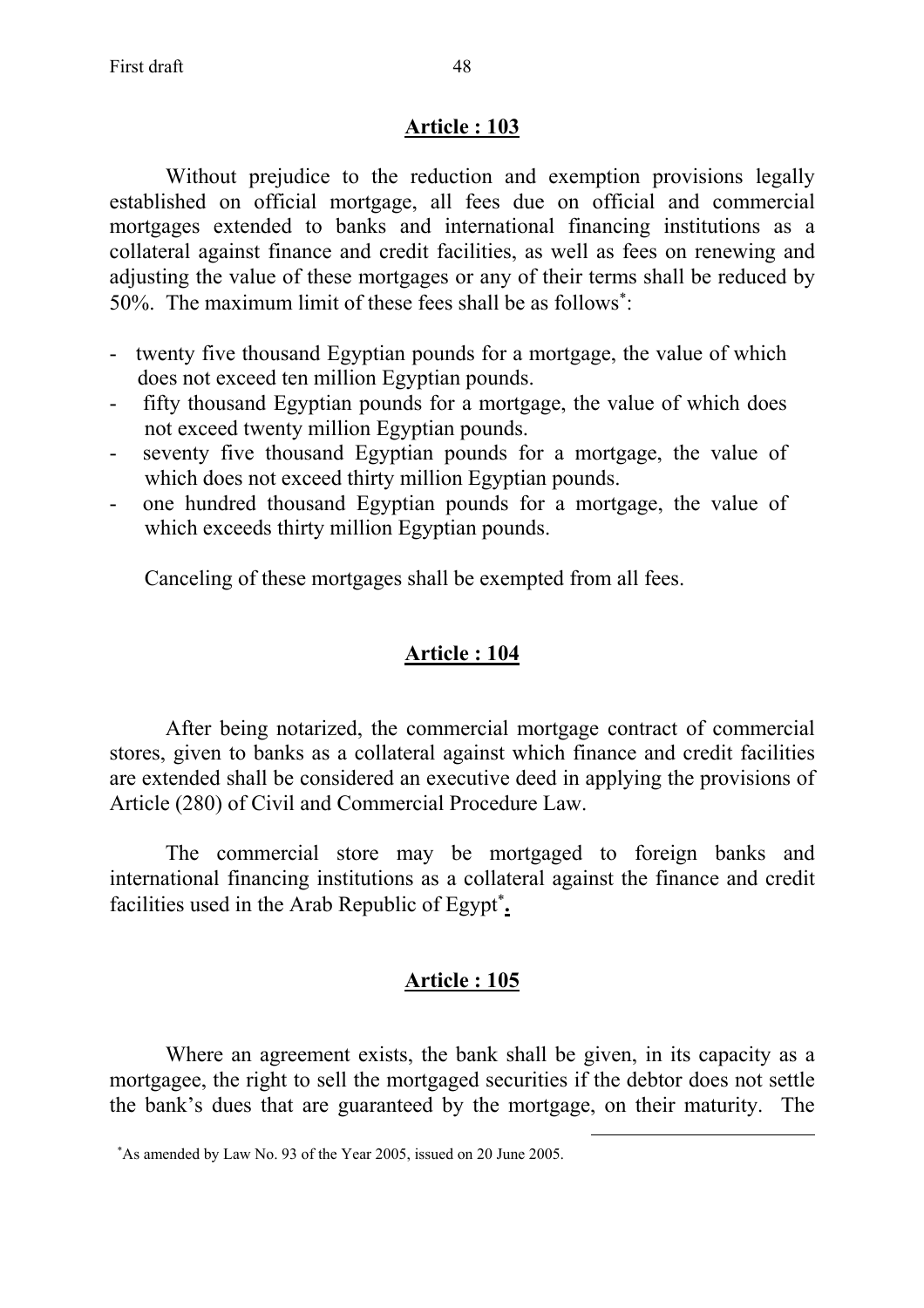First draft 49

bank may sell these securities according to the provisions regulating the trading in securities on the Stock Exchange, after the lapse of ten working days from ordering the debtor to settle its dues, by virtue of a summons, without being restricted by the provisions prescribed in Articles (126 and 129) of the Trade Law, and Article (8) of the Capital Market Law as promulgated by Law No. 95 of the year 1992, and Articles 59, 60, 61, 61-bis (1), 61-bis(3), 61-bis(4), and 61 bis(5) of the Executive Regulations of the said law.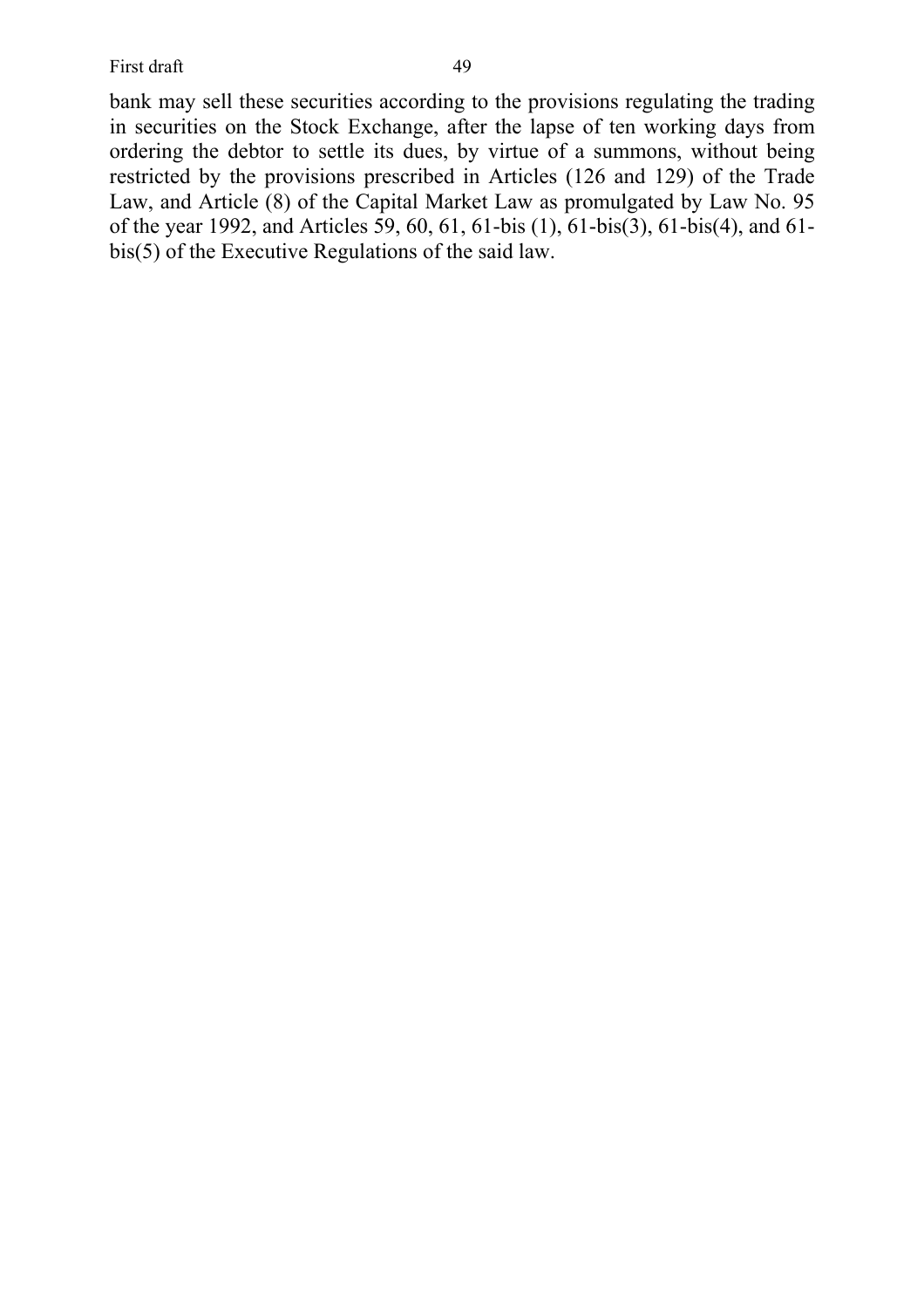### **Regulating Banknote Issue and Foreign Exchange Transactions**

### **Chapter – 1 Regulating Banknotes**

#### **Article : 106**

 The currency unit of the Arab Republic of Egypt is the Egyptian pound. It is divided into one hundred piasters.

### **Article : 107**

Without prejudice to the provisions of Law No. 50 of the year 1940 regarding the banknote issue, the Central Bank shall exclusively have the right to issue the banknotes. The Board of Directors of the Central Bank shall specify the denominations and specifications of the banknotes that may be issued. The banknotes shall bear the signature of the Governor of the Central Bank.

### **Article : 108**

 The banknotes issued by the Central Bank shall be of an unlimited legal tender.

#### **Article : 109**

The banknotes that are issued shall always be covered by a balance of equivalent value formed of gold, foreign currencies, foreign securities, Egyptian government bonds and bills, and any other Egyptian bonds guaranteed by the government.

### **Article : 110**

 The gold, foreign currencies and assets forming the cover of the bank notes issue shall be deposited at the Central Bank in Cairo, at one of the public sector banks in the Arab Republic of Egypt, or at any of the banks abroad to be approved by the Board of Directors of the Central Bank. Depositing this cover shall be in the name and for the account of the Central Bank.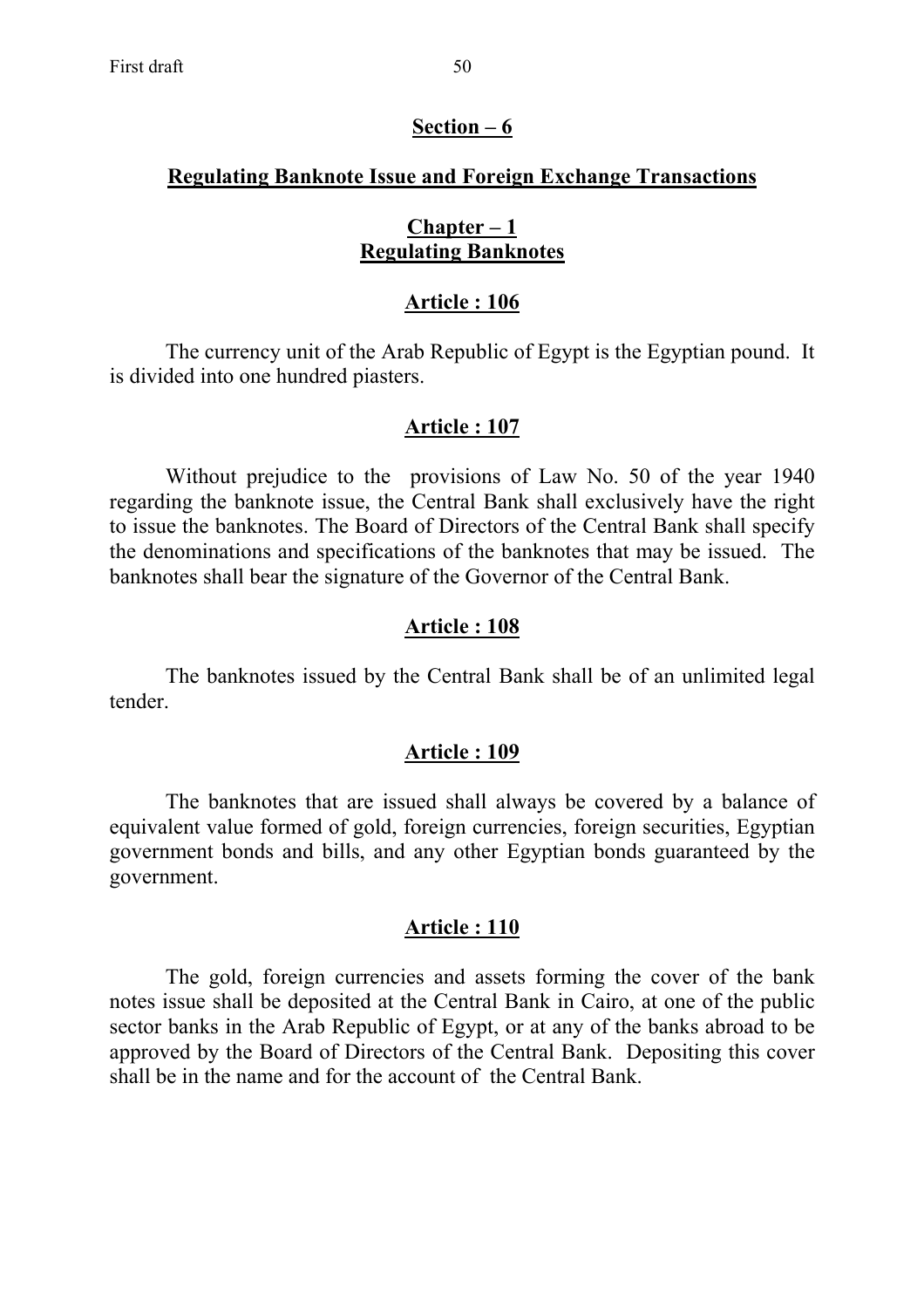### **Chapter – 2 Regulating Foreign Exchange Transactions**

### **Article : 111**

 Every natural or legal person may maintain all the foreign currencies transferred thereto, or owned or possessed thereby. He shall have the right to conduct any foreign currency transaction, including inward and outward transfers, and local dealing, providing these transactions shall be made via the banks authorized for dealing in foreign currencies.

 The natural or legal person may also deal in foreign currencies via the entities authorized to conduct such dealings according to the provisions of this Law, as defined in its Executive Regulations.

 A register shall be established at the Central Bank for recording these entities. The Executive Regulations of this Law shall define the conditions, rules and procedures of recording in the register.

 Dealing within the Arab Republic of Egypt whether purchase or sale of goods and services shall be in Egyptian pounds according to the rules to be stated in the Executive Regulations, unless otherwise stipulated in an international convention or another law.

### **Article : 112**

 The rules and principles pertaining to the regulation of the foreign exchange market, supply and demand, shall be issued by decree of the Prime Minister upon a proposition of the Board of Directors of the Central Bank.

 The exchange rate of the Egyptian pound against the foreign currencies shall be determined by the interaction of supply and demand forces in the foreign exchange market, in light of the foregoing rules and principles.

### **Article : 113**

Authorized banks may carry out all foreign exchange transactions including the acceptance of deposits, dealing in foreign exchange, inward and outward transfers, operation and hedging with respect to their foreign exchange holdings. The export and import of foreign banknotes and the export of foreign currencies shall be exclusively undertaken by authorized banks subject to the approval of the Central Bank.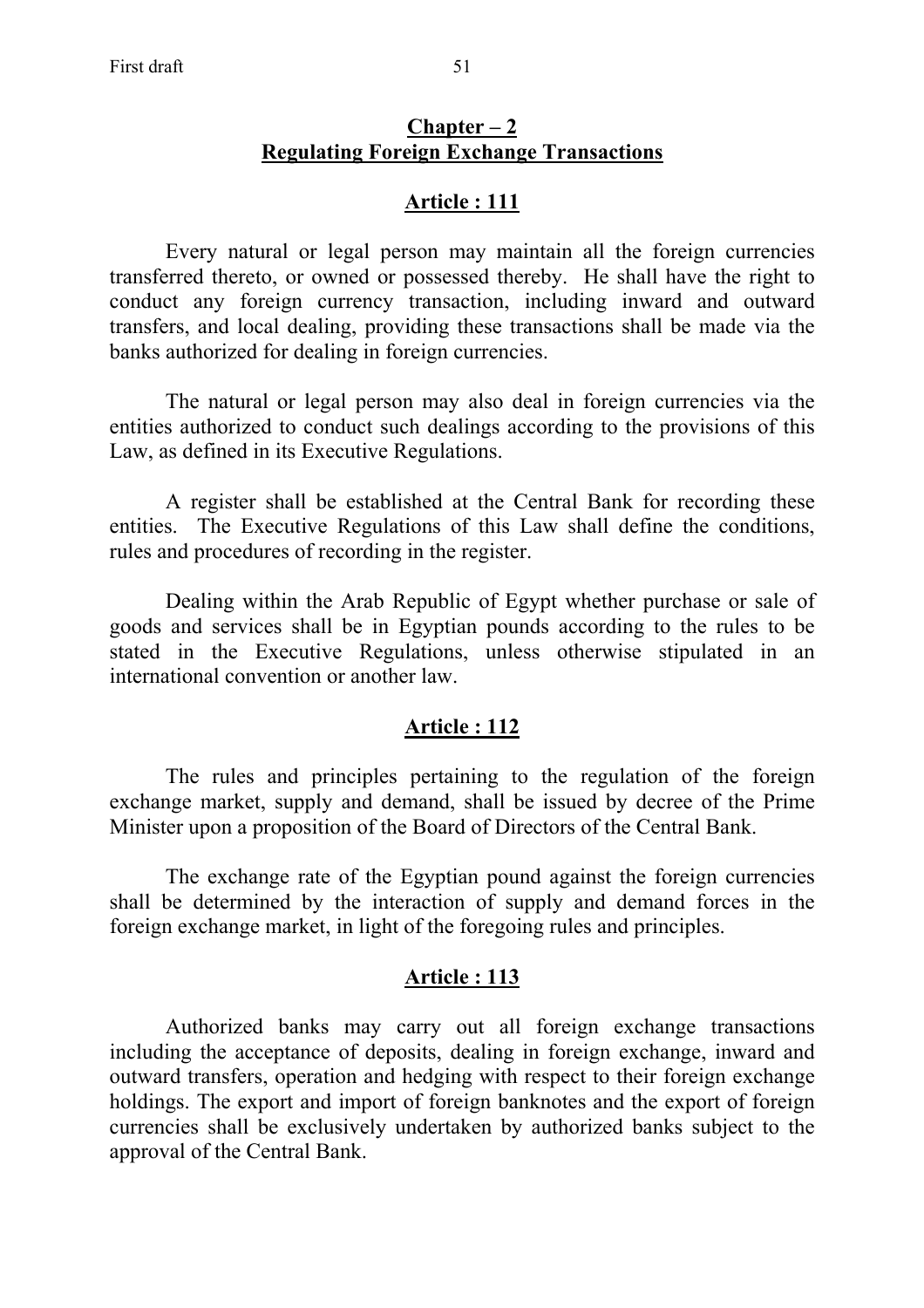In case a bank violates the rules and procedures of dealing, the Governor of the Central Bank may take whatever steps (s)he deems appropriate in respect thereof, which include suspending the bank's dealings in foreign exchange for a period not exceeding one year.

### **Article : 114**

 The Governor of the Central Bank may authorize bureaux de change and the entities licensed under the provisions of this Law to conduct this dealing. The rules and procedures of this dealing shall be set by the Board of Directors of the Central Bank.

 In case of violation of the above-mentioned rules and procedures by any of these companies or entities, the Governor of the Central Bank may suspend the license for a period not exceeding one year, and may cancel it in case of recurrence of violation, and the company or entity shall be delisted from the register. The company or entity shall be delisted from the register and its license be cancelled if it ceases its activity, merges in another company, is declared bankrupt, or liquidated, or adopts a policy detrimental to the public economic interest.

 The Board of Directors of the Central Bank shall issue a decision specifying the terms of licensing and the work system of these companies and entities, and the Central Bank's system of supervision thereon.

# **Article : 115**<sup>∗</sup>

 A bureau de change shall take the form of a joint-stock company, all shares thereof shall be nominal and owned by Egyptians. Its purpose shall be solely to carry out exchange operations. The fully paid-up capital of a bureau de change shall not be less than LE 5 million.

# **Article: 115 (bis**) ∗∗

The Central Bank Board of Directors may license companies to provide money transfer services. The company shall take the form of an Egyptian jointstock company. Its purpose shall be solely to carry out money transfer services. The paid-up capital of the company shall not be less than LE 5 million.

 $\overline{a}$ 

∗

<sup>∗</sup> As amended by Law No. 93 of the Year 2005, issued on 20 June 2005.

<sup>∗∗</sup> Added by Law No. 93 of the Year 2005, issued on 20 June 2005.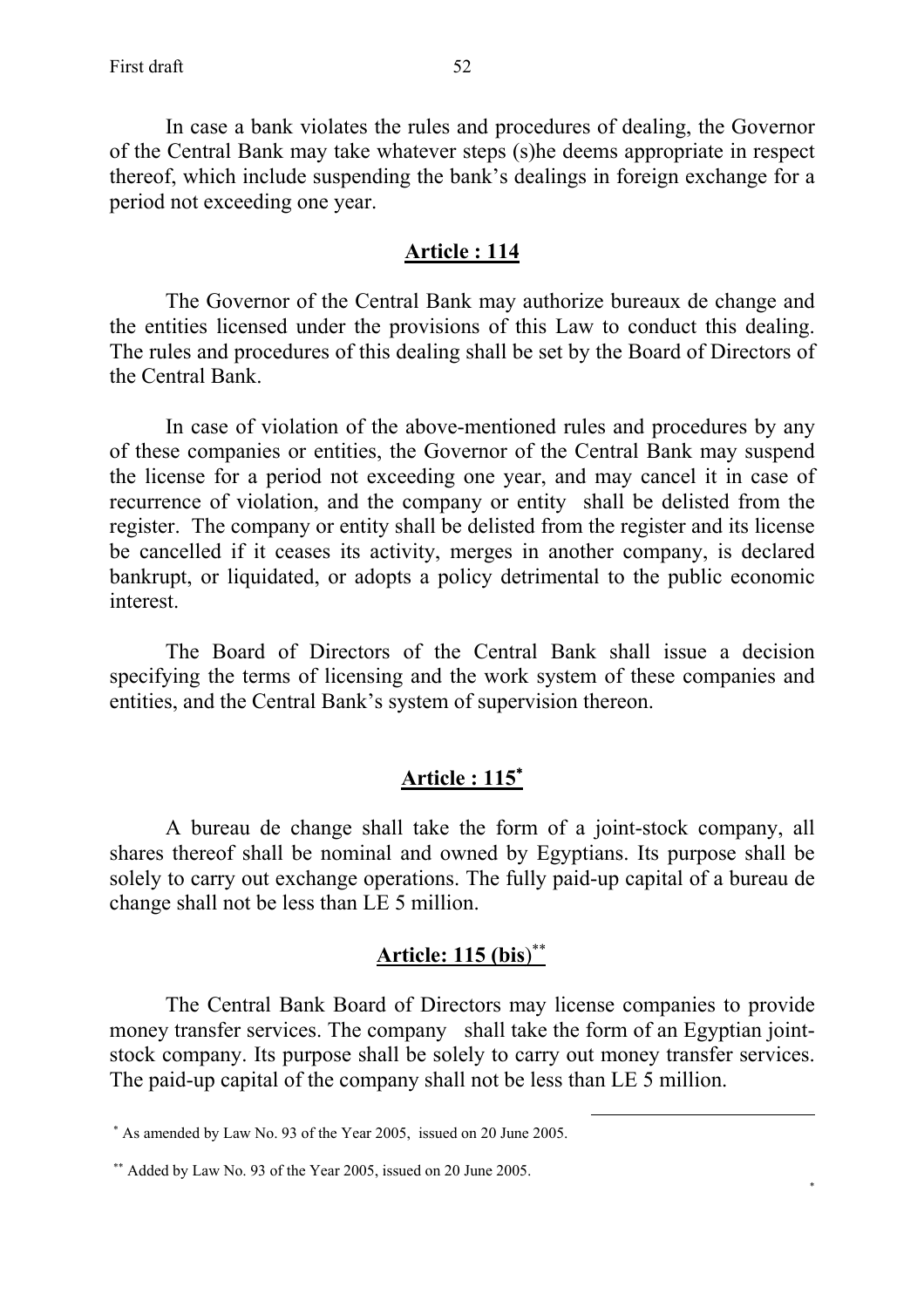A register shall be prepared in the Central Bank to record these companies.

The CBE Board of Directors shall issue a decision specifying the rules, terms and procedures of licensing, the work system of these companies and the Central Bank's system of supervision thereon.

The provisions of this Article shall apply to the branches of the foreign companies operating in Egypt, excluding the capital provision.

### **Article : 116**

 Entry of the foreign exchange into, or its exit from the country shall be warranted for all travelers, providing its amount shall be declared on entry or exit, if it exceeds ten thousand US dollars, or their equivalent in foreign currencies.

 Passengers arriving in or departing from the country may hold Egyptian banknotes, not exceeding five thousand Egyptian pounds.

 The entry or exit of Egyptian banknotes via postal consignments and parcels shall be prohibited.

 The amounts referred to in the first and second clauses of this Article may be modified by virtue of a decree of the Prime Minister, in agreement with the Governor of the Central Bank.

### **Article : 117**

 Authorized banks, bureaux de change, and the entities licensed to deal in foreign exchange shall submit to the Central Bank statements on the foreign exchange transactions conducted thereby, whether taking place for their own account or for the account of other parties. The Board of Directors of the Central Bank shall specify the content and timing of the statements and the dates and means of their submission.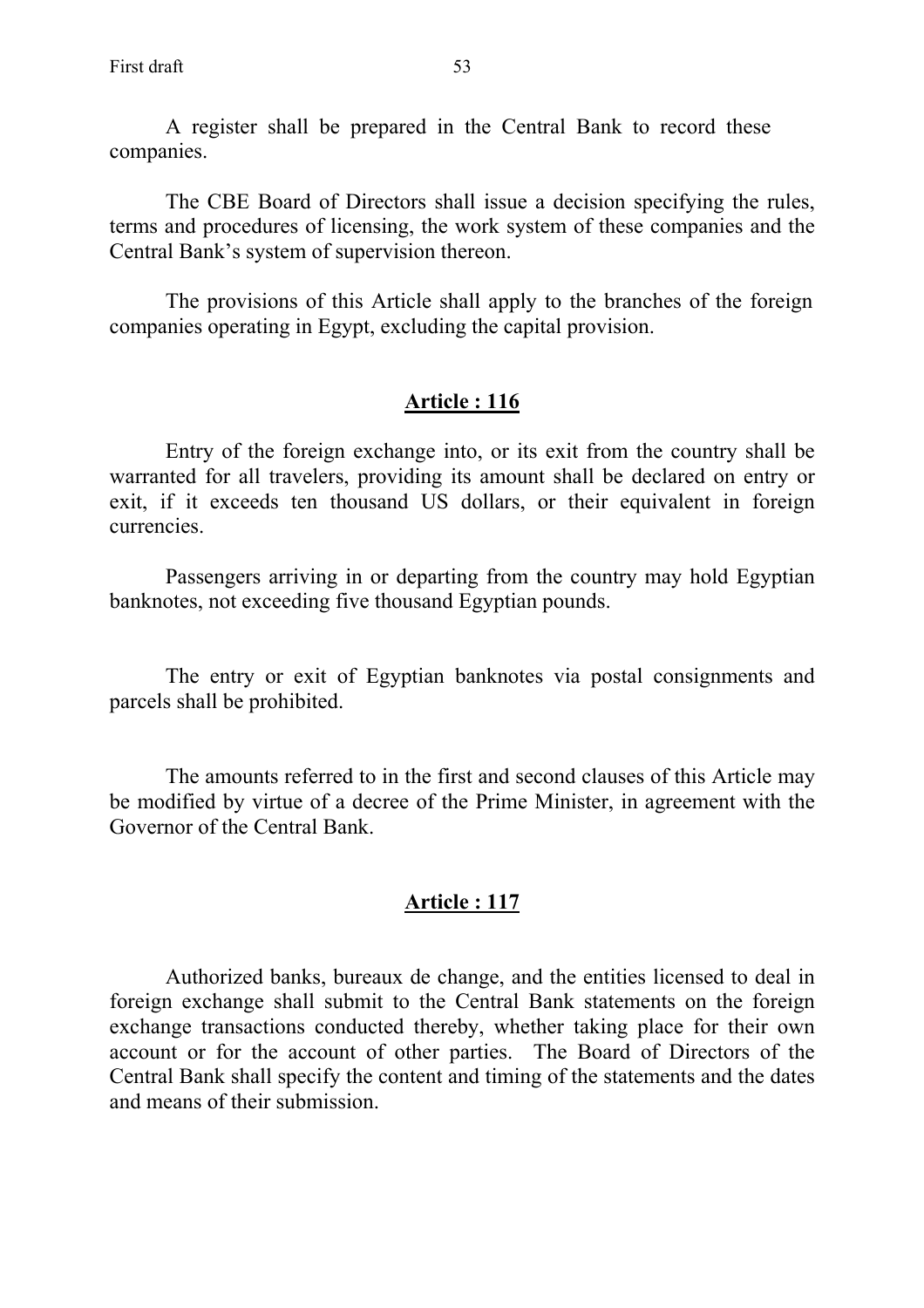The Central Bank shall exercise supervision over the execution of foreign exchange transactions, in compliance with the provisions of this Law, its Executive Regulations and the decrees issued for its enforcement.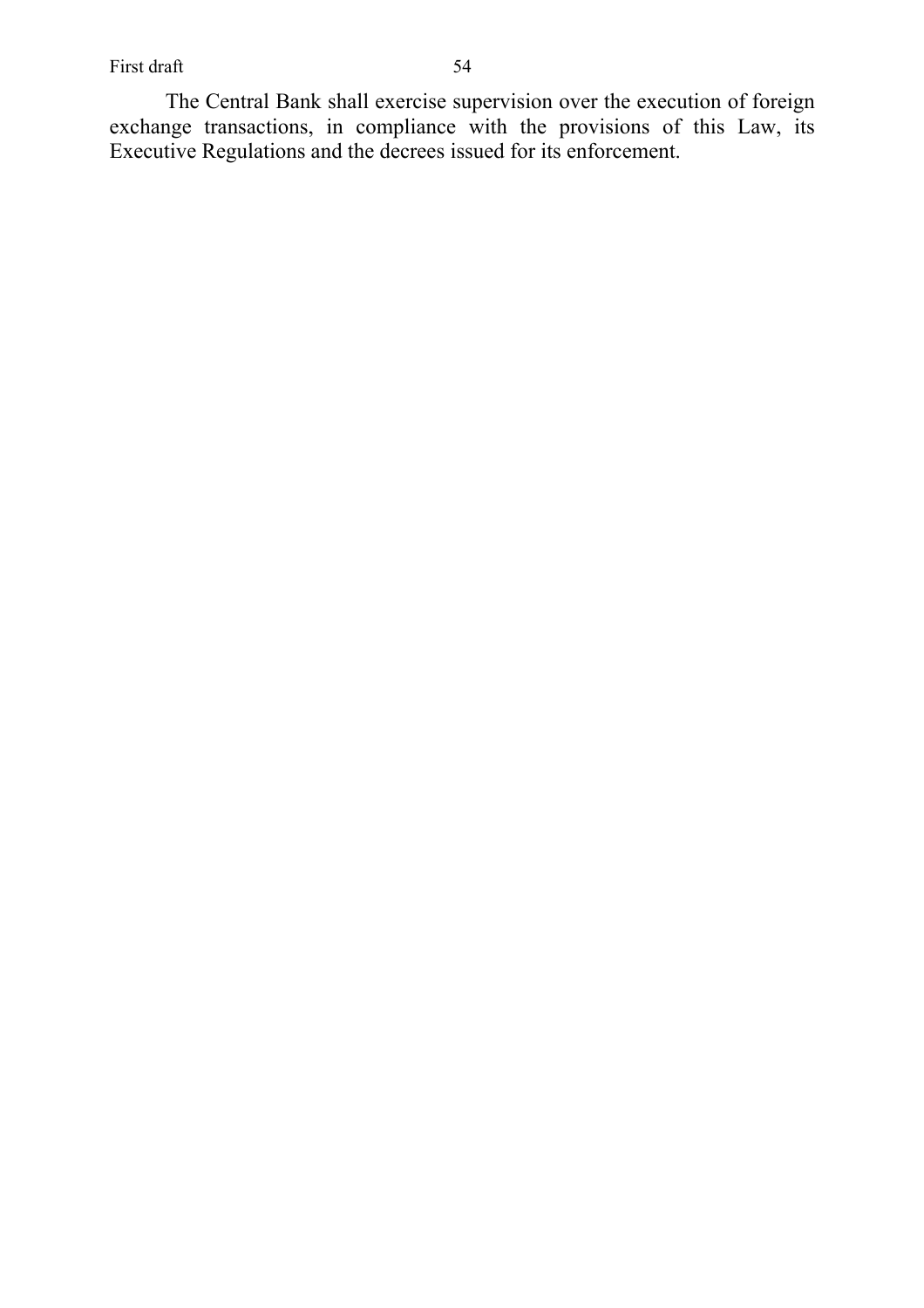## **Section - 7**

# **Penalties**

# **Article : 118**

 Without prejudice to any stricter penalty stipulated in the Penal Code or in any other law, the crimes stated in the following Articles shall be liable to the penalties prescribed therein.

# **Article : 119**

 Whoever violates any of the provisions of Article (31) of this Law shall be liable to imprisonment and a fine of not less than five thousand pounds and not exceeding fifty thousand pounds, or either penalty.

 The same penalty shall apply to whoever uses any kind of finance or credit facilities other than those for the purposes and fields stated in the credit approval.

 In case of recurrence, the offender shall be sentenced to both imprisonment and a fine.

# **Article : 120**

 Whoever violates any of the provisions of Articles (38, 42, and 60) of this Law shall be liable to a fine of not less than fifty thousand pounds and not more than one hundred thousand pounds.

# **Article : 121**<sup>∗</sup>

 Whoever violates any of the provisions of Articles (51, 52 and 55) of this Law shall be liable to a fine of not less than LE 100 thousand and not more than LE 200 thousand.

<sup>∗</sup> As amended by Law No. 93 of the Year 2005, issued on 20 June 2005.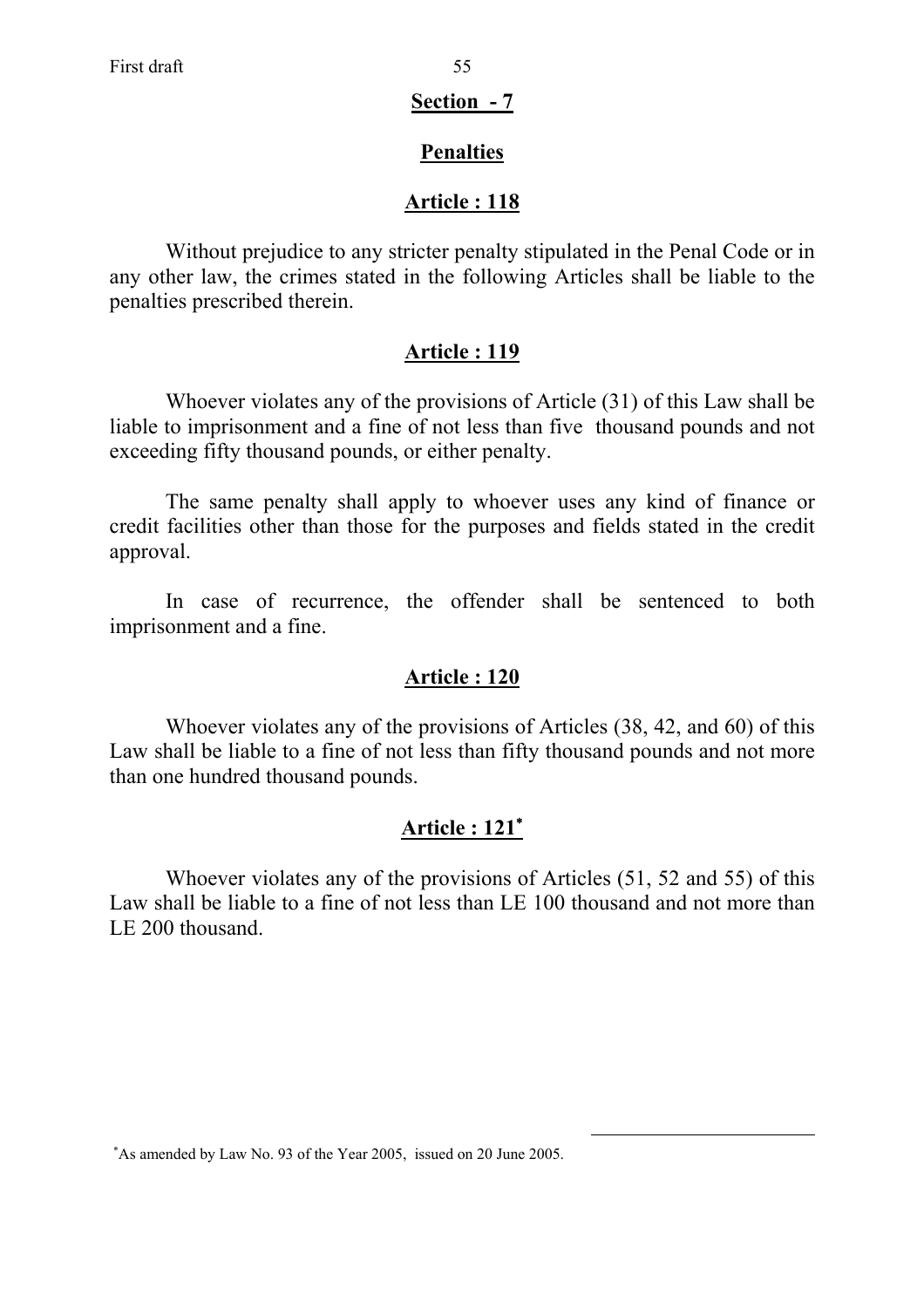Whoever refrains from submitting the statements, reports, or information referred to in Articles (75, 76, and 77) of this Law within the dates specified therefor, shall be liable to a fine of not less than twenty thousand pounds and not more than fifty thousand pounds.

 Whoever refrains form submitting the books, registers, papers, or documents to those who have the right to have access to them, shall be liable to the same penalty, in addition to that a ruling shall be passed to enforce access thereto.

## **Article : 123**

 In compliance with the provisions of this Law, whoever, with the intention of premeditated fraud falsifies or conceals certain facts in the data, reports or other papers submitted by banks to the Central Bank, shall be liable to imprisonment and a fine of not less than twenty thousand pounds, and not more than one hundred thousand pounds.

 Any person commits a cheat or a fraud in providing services of the inquiry or credit rating with the intention of facilitating the obtainment of credit, shall be punished by a fine of not less than LE 10 thousand and not more than LE 100 thousand. Moreover, this person shall be sentenced to pay, in favor of the credit provider, an amount of money equal to the non-repaid value of this credit, according to the damages befalling the credit provider as a result of the cheat and fraud committed by that person<sup>\*</sup>.

### **Article : 124**

 Whoever violates any of the provisions of Article (97 and 100) of this Law, shall be liable to imprisonment for a period of not less than one year, and a fine of not less than twenty thousand pounds, and not more than fifty thousand pounds.

## **Article : 125**

 Without prejudice to the provision of Article (124) of this Law, whoever among the workers in charge of enforcing the provisions of this Law divulges any data or information (s)he has ex officio obtained, shall be liable to

<sup>∗</sup> Added by Law No. 93 of the Year 2005 ,issued on 20 June 2005.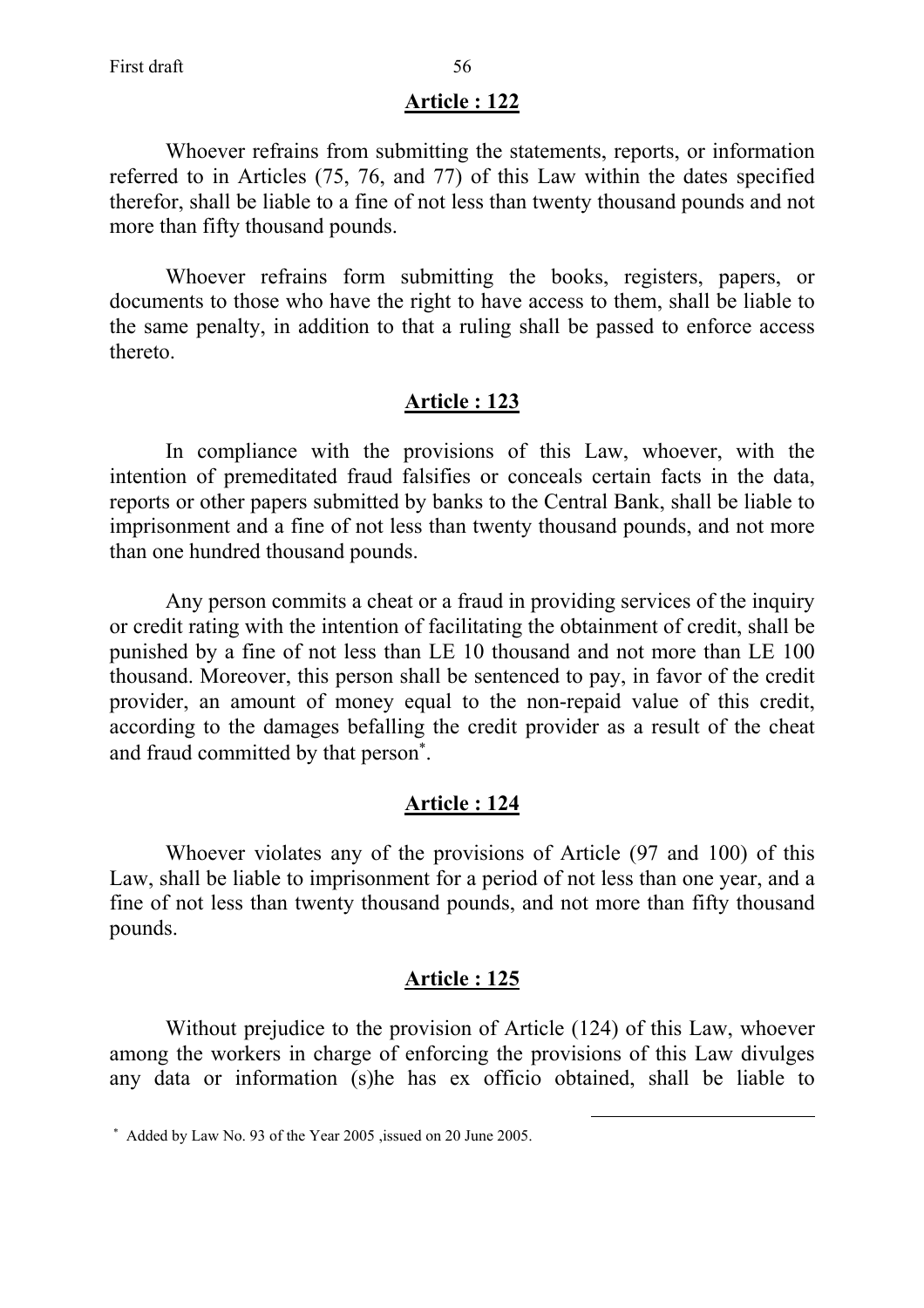imprisonment for a period not exceeding two years, and a fine of not less than five thousand pounds, and not exceeding ten thousand pounds or either penalty.

## **Article : 126**

 Whoever violates any of the provisions of Article (116) of this Law shall be liable to imprisonment for a period not exceeding three months and a fine of not less than five thousand pounds, and not more than twenty thousand pounds, or either penalty.

 Whoever violates any of the provisions of Articles (111, 113, and 117) of this Law, shall be liable to a fine of not less than ten thousand pounds, and not more than twenty thousand pounds.

Whoever violates any of the provisions of Article (114) of this Law, or the decrees issued for its enforcement, shall be liable to a fine of not less than one hundred thousand pounds, and not more than five hundred thousand pounds.

In all cases, the amounts and articles of the legal action shall be seized and confiscated by a court ruling. If the objects are not seized, an additional fine equivalent to their value shall be ruled.

# **Article : 127**

 Whoever commits any other violation of the provisions of this Law, or the decrees issued for its enforcement, shall be liable to a fine of not less than five hundred pounds, and not exceeding five thousand pounds.

## **Article : 128**

 In the cases where the crime is committed by a legal person, the natural person in charge of the actual management of the violating legal person shall be liable to the same penalties prescribed for the acts committed in violation of the provisions of this Law, once the said natural person is established to be aware thereof, and the crime has been committed because of his/her dereliction of the duties of his/her post.

 The legal person and the said natural person shall be held jointly responsible for the discharge of the financial penalties and compensations if the crime is committed by one of the employees therein, in the name and on behalf thereof.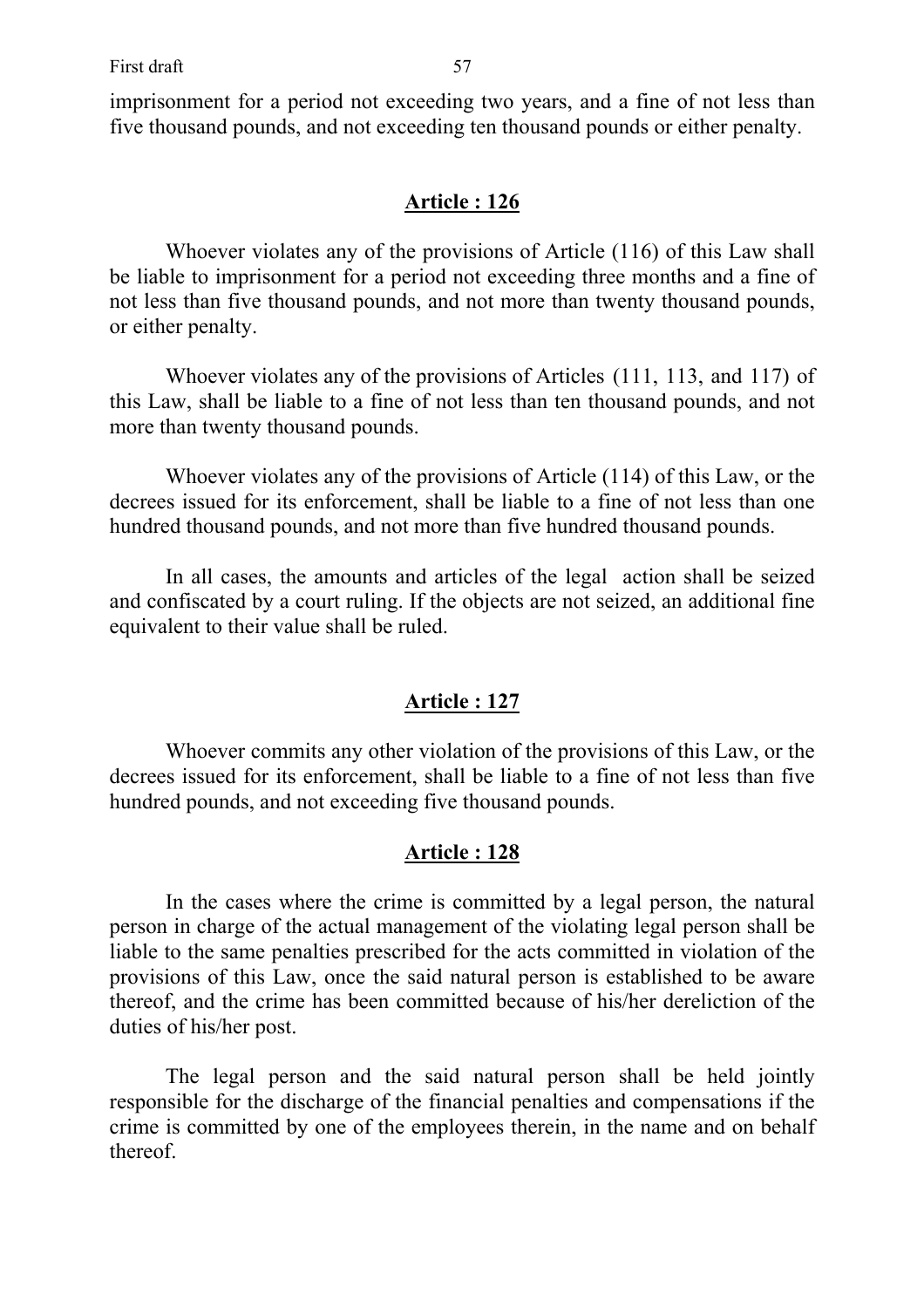With regard to the crimes stipulated in this section, the court may rule that a summary of the conviction judgment be published in one or more new papers, or be published in any other way at the expense of the convicted person.

## **Article : 130**

 The employees of the Central Bank to be assigned by a decree of the Minister of Justice, in agreement with the Governor of the Bank, shall be vested with the capacity of law enforcement officers, in respect of the crimes committed in violation of the provisions of this Law and the decrees issued for its enforcement, and related to duties of their posts.

## **Article : 131**

 No criminal action shall be brought or any investigation procedures shall be taken in the crimes stipulated in this Law and the decrees issued for its enforcement, and in Articles 116 (bis) and 116 (bis-A) of the Penal Code within the scope of enforcing the provisions of this Law, except upon a request by the Governor of the Central Bank or the Prime Minister.

## **Article : 132**

 The Governor of the Central Bank shall receive all what is sent by the public prosecution, according to the provisions of Article (131) of this Law. (S)he shall also receive the reports sent by control and security parties on banking violations including those connected with finance and credit facilities.

 A specialized department shall be established at the Central Bank. It shall comprise experts in banking, economic and legal affairs and shall undertake the examination and study of the reports received by the Governor, and referred to it, in application of the provisions of the previous clause.

 Banks shall provide this department with all the necessary documents, data and information it requires for completing the process of examination and study.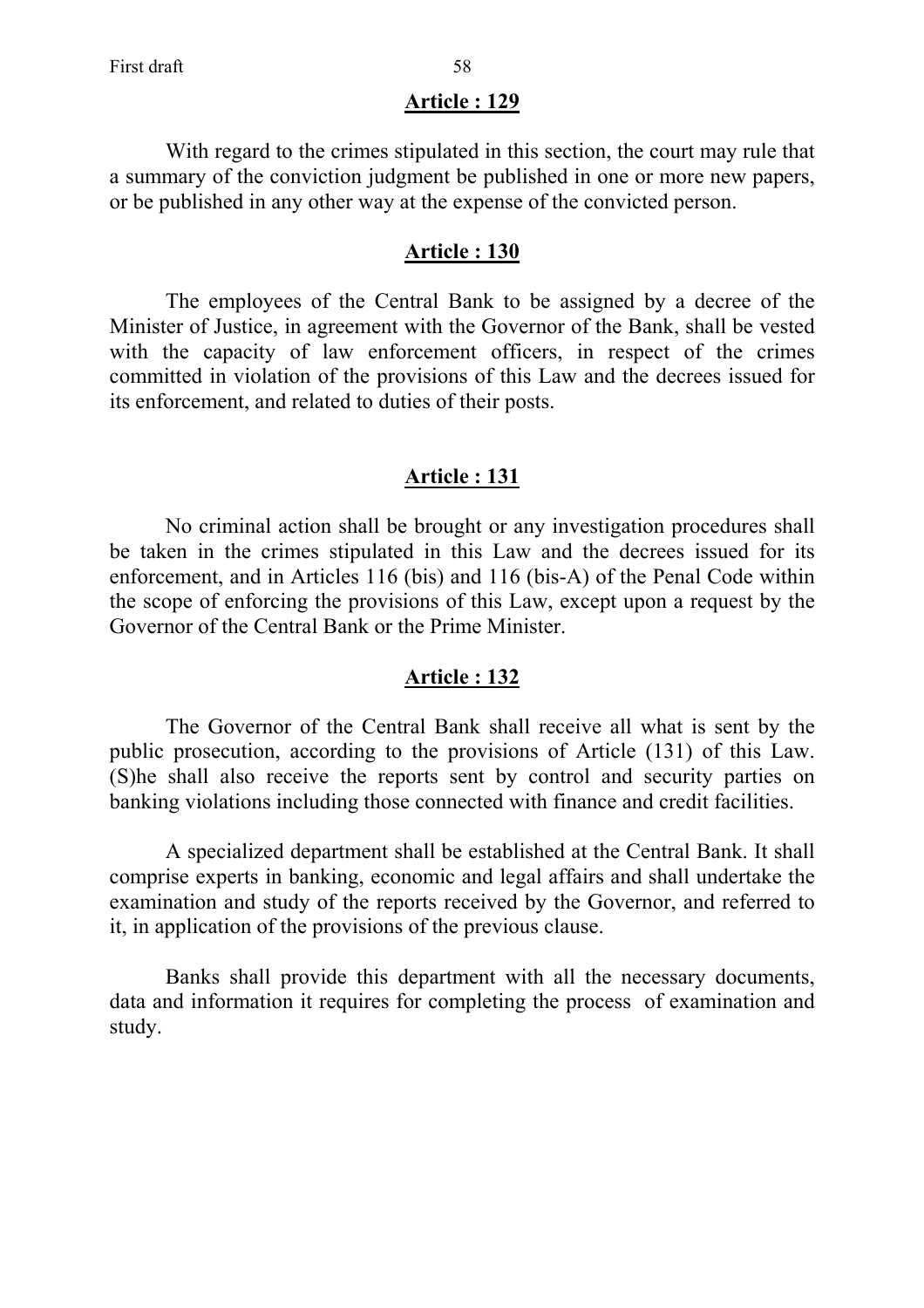The said department shall prepare, within a period not exceeding thirty days from the date of referral, a report on the results of examination and study, coupled with its view. The report shall be submitted upon its preparation to the Governor to take the necessary measures in light thereof, according to the provisions of the Law.

## **Article : 133**<sup>∗</sup>

Banks subject to the provisions of this Law may settle the crimes referred to in Article (131) thereof, even if the request stipulated in this Article has been issued in respect thereof, during any status of the action. If a settlement has been reached before a peremptory judgment is passed, such a settlement shall not be effective unless the rights of the bank are settled completely according to the terms of the settlement. Should the judgment become peremptory, such a settlement shall not be effective unless the person, against whom the judgment has been passed, priorly settles the rights of the bank.

In all cases, the approval of the creditor bank's board of directors on the settlement is a must, and a settlement report shall be made and signed by all relevant parties, and submitted -supported by the relevant documents- to the Governor of the Central Bank for considering its endorsement. Such a settlement shall not be effective without the said endorsement as well as a notarization of the said report. Notarization shall be free of charge.

If the board of directors of the creditor bank does not approve this settlement, although all the rights of the bank have been settled, the matter shall be referred to the Central Bank Board of Directors upon a request of the parties concerned to take whatever action it sees proper.

In this case, the settlement report shall have the force of an executive instrument, and the Governor of the Central Bank shall notify the public prosecutor thereof.

This notification shall be considered tantamount to relinquishing the request referred to in Article (131) and shall result in dismissing the criminal action in respect of the incident subject of settlement with all its descriptions. The public prosecution shall order the cessation of the execution of the penalties imposed on the persons accused in this incident if the settlement is made before the judgment becomes peremptory.

<sup>∗</sup> As amended by Law No. 162 of the Year 2004, issued on 22 December 2004.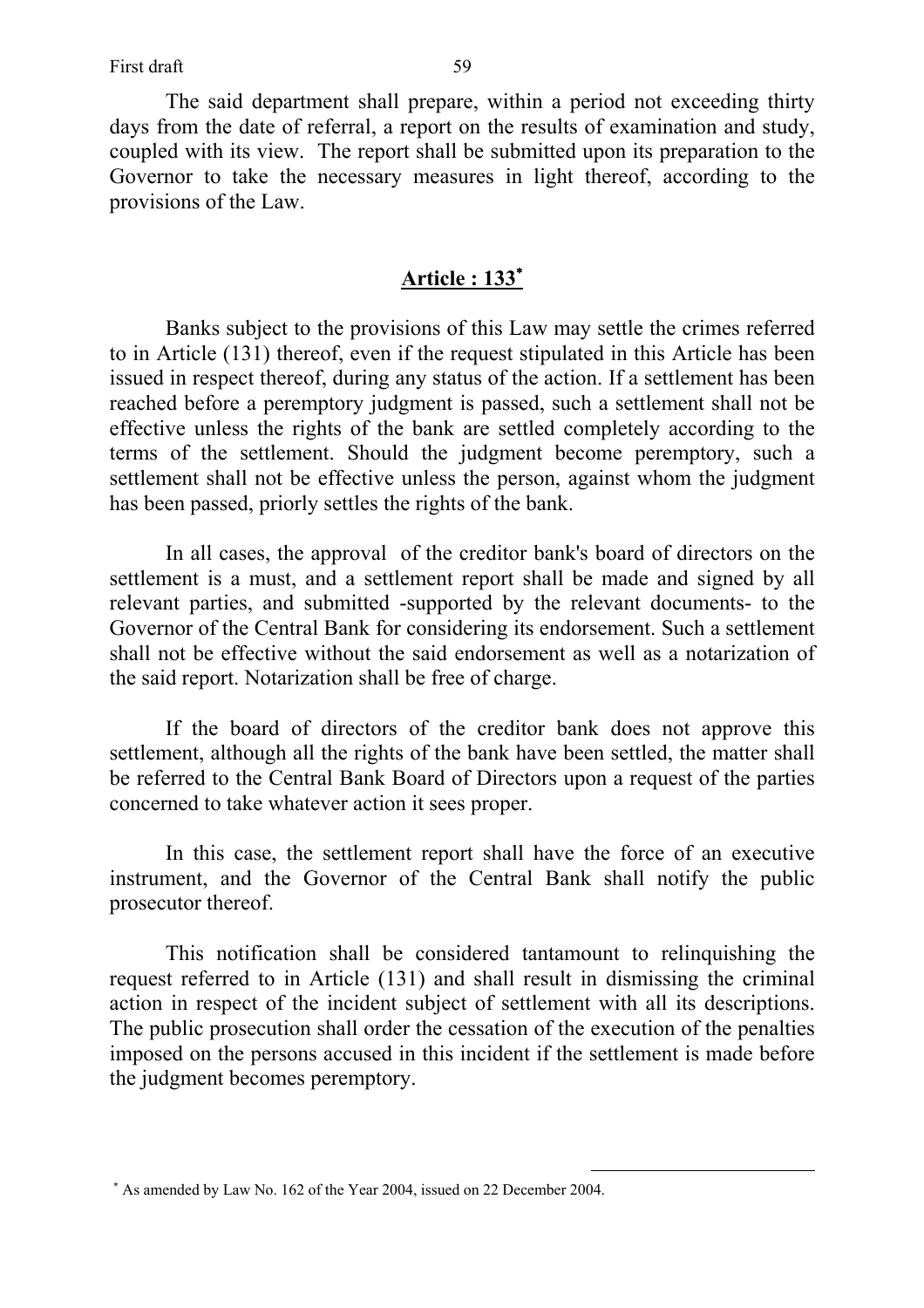If the settlement is made after passing the peremptory judgment, and the person, against whom this judgment has been passed, was imprisoned as a result of this judgment, he may submit to the public prosecutor a request for cessation of the execution of the judgment accompanied by supporting documents.

The public prosecutor shall submit the request to the Court of Cassation, accompanied by these documents and a memorandum of the opinion seen by the public prosecution within ten days of the date of its submission.

The request shall be referred to one of the circuits in the court that is held in camera to consider this request and issue a substantiated decision ceasing completely the execution of the penalties, when verifying that the settlement has been fully made, and all conditions and procedures stipulated in this Article are met.

A decision concerning this request shall be taken within 15 days from the date of its submission and after hearing the public prosecution and the person against whom the judgment has been passed.

In all cases, the effect of this settlement, concerning the dismissal of the criminal action or cessation of the execution of the penalties, extends to all the persons accused, or against whom a judgment has been passed in the same incident.

## **Article : 134**

 The Governor of the Central Bank shall be entitled to set aside an amount not exceeding 10% of the confiscated sums and the additional fines, to be distributed among all those who have informed on, helped to capture or detect, a crime violating the provisions of section (6) of this Law, or among those who have helped complete the relevant procedures in accordance with the rules set by the Board of Directors of the Central Bank.

## **Article : 135**

 Without prejudice to the penalties and other sanctions stated in this Law, or any other law, in case a bank is found to violate any of the provisions of this Law, the Statute of the Central Bank or decisions issued by its Board of Directors, the said Board may take any of the following measures:

(a) lodge a caution

(b) reduce or suspend the credit facilities granted to the violating bank